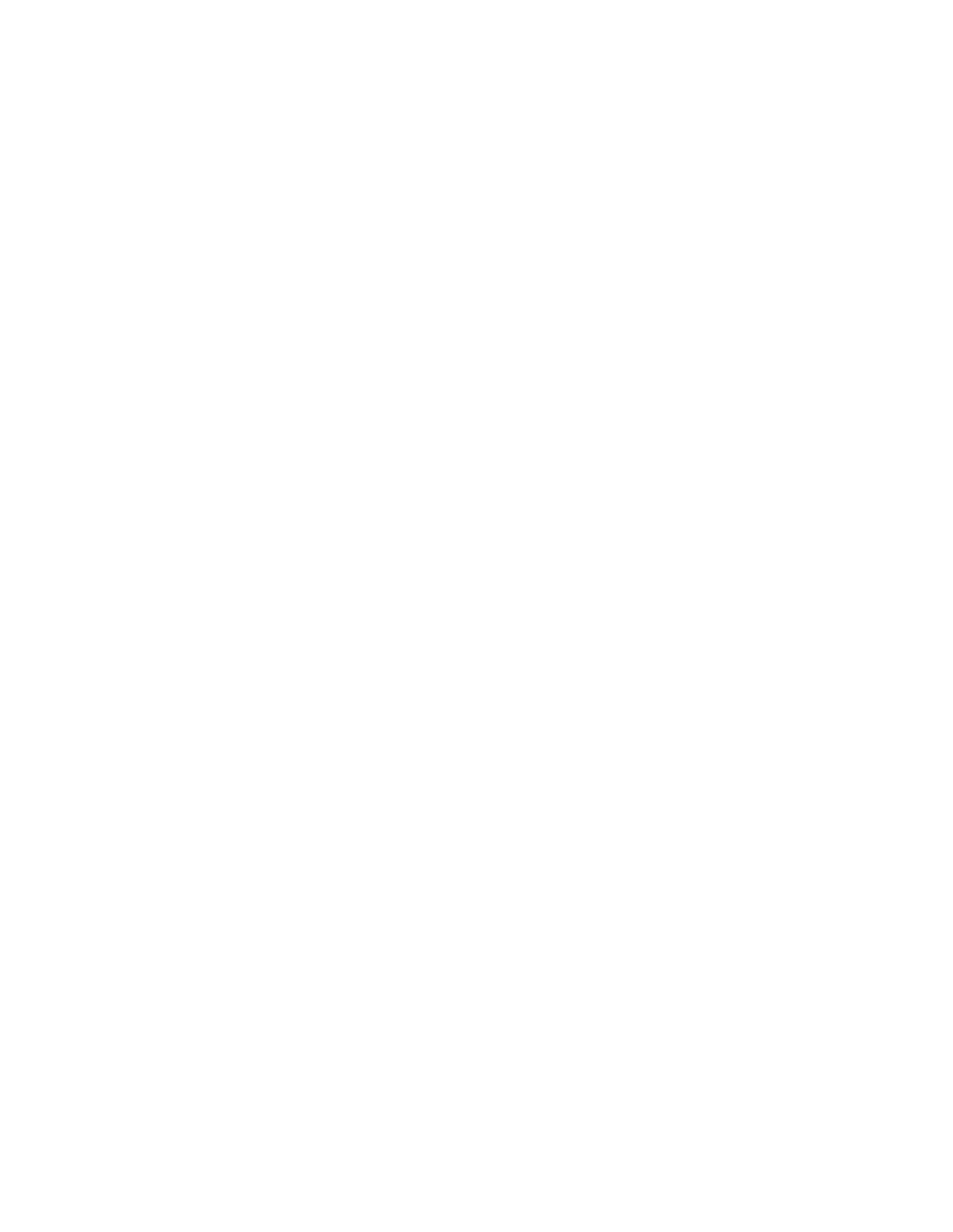### **Authors**

Robert W. Smith,<sup>1,2,3</sup> Sara Allin,<sup>1,2</sup> Madeleine Thomas,<sup>1</sup> Joyce Li,<sup>1</sup> Kathy Luu,<sup>1</sup> Laura Rosella,<sup>4,5,6,7</sup> Andrew D. Pinto<sup>2,3,8,9</sup>

- <sup>1.</sup> North American Observatory on Health Systems and Policies, University of Toronto
- <sup>2.</sup> Institute of Health Policy, Management and Evaluation, University of Toronto
- 3. Upstream Lab, MAP/Centre for Urban Health Solutions, Li Ka Shing Knowledge Institute, Unity Health Toronto
- 4. Division of Epidemiology, Dalla Lana School of Public Health, University of Toronto
- <sup>5.</sup> Population Health Analytics Lab, Dalla Lana School of Public Health, University of Toronto
- <sup>6.</sup> Institute for Better Health, Trillium Health Partners, University of Toronto
- <sup>7.</sup> Laboratory Medicine & Pathobiology, Faculty of Medicine, University of Toronto
- 8. Department of Family and Community Medicine, Faculty of Medicine, University of Toronto
- Division of Clinical Public Health, Dalla Lana School of Public Health, University of Toronto

### **Editing**

Marianne Jacques, Martin Renauld, Olivier Bellefleur, Mylène Maguire National Collaborating Centre for Healthy Public Policy

### Layout

Sophie Michel Institut national de santé publique du Québec

### **Reviewers**

We would like to thank the following experts for their helpful comments on an earlier version of this document: Sarah Amyot, Justine Wardle, Geoff McKee, and colleagues from the Government of British Columbia, the British Columbia Centre for Disease Control, and the First Nations Health Authority; Juan Solorzano, Vancouver Coastal Health; Ingrid Tyler, Fraser Health; and Michael Cheng, University of British Columbia.

### Suggested citation

Smith, R. W., Allin, S., Thomas, M., Li, J., Luu, K., Rosella, L. & Pinto, A. D. (2022*). Profiles of Public Health Systems in Canada: British Columbia.* National Collaborating Centre for Healthy Public Policy.

### Acknowledgments

This series is the product of a partnership of interested health systems and public health researchers and teams across Canada, including the National Collaborating Centre for Healthy Public Policy, the North American Observatory on Health Systems and Policies, the Upstream Lab, the Population Health Analytics Lab, the Institute of Health Policy, Management and Evaluation and the Dalla Lana School of Public Health at the University of Toronto. We are grateful for the research coordination support of Monika Roerig, and to working group members, Erica Di Ruggiero, Robert Schwartz, Amélie Quesnel-Vallée, Jasmine Pawa, Mehdi Ammi, Olivier Bellefleur, Susan Chatwood, and Gregory Marchildon for supporting study design and critically reviewing early drafts of the profile. We would also like to acknowledge the Public Health Physicians of Canada for their foundational work in describing public health systems in each province and territory published in December 2019.

We gratefully acknowledge the Canadian Institutes of Health Research for funding this work (grant number 170320).

*Production of this document has been made possible through a financial contribution from the Public Health Agency of Canada through funding for the National Collaborating Centre for Healthy Public Policy (NCCHPP). The National Collaborating Centre for Healthy Public Policy is hosted by the Institut national de santé publique du Québec (INSPQ), a leading centre for public health in Canada*. *The views expressed herein do not necessarily represent the views of the Public Health Agency of Canada.*

*This document is available in its entirety in electronic format (PDF) on the Institut national de santé publique du Québec website at: [www.inspq.qc.ca/english a](http://www.inspq.qc.ca/english)nd on the National Collaborating Centre for Healthy Public Policy website at: https://ccnpps-ncchpp.ca.* 

*La version française est disponible sur les sites Web du Centre de collaboration nationale sur les politiques publiques et la santé (CCNPPS) au<https://ccnpps-ncchpp.ca/fr/>et de l'Institut national de santé publique du Québec a[u www.inspq.qc.ca.](http://www.inspq.qc.ca/)* 

*Reproductions for private study or research purposes are authorized by virtue of Article 29 of the Copyright Act. Any other use must be authorized by the Government of Québec, which holds the exclusive intellectual property rights for this document. Authorization may be obtained by submitting a request to the central clearing house of the Service de la gestion des droits d'auteur of Les Publications du Québec, using the online form at [http://www.droitauteur.gouv.qc.ca/en/autorisation.php o](http://www.droitauteur.gouv.qc.ca/en/autorisation.php)r by sending an e-mail to [droit.auteur@cspq.gouv.qc.ca.](mailto:droit.auteur@cspq.gouv.qc.ca)* 

*Information contained in the document may be cited provided that the source is mentioned.*

*All images in this document have been reproduced with permission or in accordance with licences authorizing their reproduction. Should you discover any errors or omissions, please advise us at [ncchpp@inspq.qc.ca.](mailto:ncchpp@inspq.qc.ca)*

Legal deposit –  $2<sup>nd</sup>$  Quarter 2022 Bibliothèque et Archives nationales du Québec ISBN: 978-2-550-90457-1 (French PDF [Set]) ISBN: 978-2-550-91933-9 (French PDF) ISBN: 978-2-550-90461-8 (PDF [Set]) ISBN: 978-2-550-91934-6 (PDF)

© Gouvernement du Québec (2022)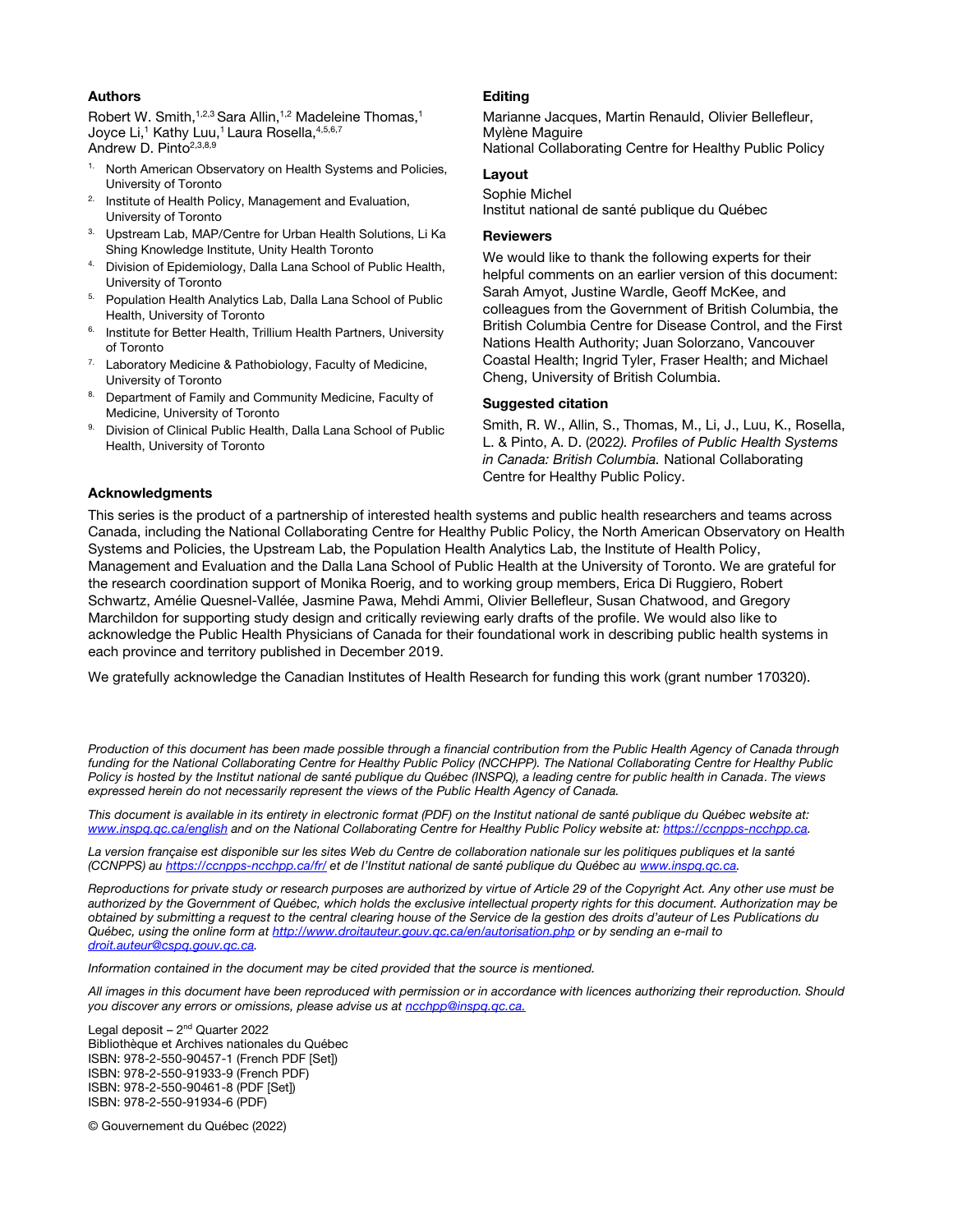# **About this research project: context, team and partners**

The *Profiles of Public Health Systems in Canada* are part of a research project titled *Platform to Monitor the Performance of Public Health Systems,* led by Principal Investigators Dr. Sara Allin, Dr. Andrew Pinto and Dr. Laura Rosella from the University of Toronto. The project involves the participation of knowledge users, collaborators and an inter-disciplinary team of scholars from across Canada, and aims to develop a platform to compare public health system performance across Canada. To achieve this aim, the project comprises three phases:

- 1. Produce detailed descriptions of the public health financing, governance, organization, and workforce in each of the 13 provinces and territories using a literature review with results validated by decision makers.
- 2. Conduct a set of comparative in-depth case studies examining implementation and outcomes of reforms, and their impacts on responses to the COVID-19 pandemic.
- 3. Define indicators of public health system performance with structure, process, and outcome measures.

The National Collaborating Centre for Healthy Public Policy (NCCHPP) joined the research project working group in the early months of the COVID-19 pandemic, and is now proud to publish their work as a series of 13 Canadian Public Health System Profiles, with supplementary methodological materials. The series of public health system profiles are available on the NCCHPP website at: [https://ccnpps-ncchpp.ca/profiles-of-public-health-systems-in-canadian-provinces-and-territories/.](https://ccnpps-ncchpp.ca/profiles-of-public-health-systems-in-canadian-provinces-and-territories/)

# **About the National Collaborating Centre for Healthy Public Policy (NCCHPP)**

The NCCHPP seeks to increase the expertise of public health actors across Canada in healthy public policy through the development, sharing and use of knowledge. The NCCHPP is one of six centres financed by the Public Health Agency of Canada. The six centres form a network across Canada, each hosted by a different institution and each focusing on a specific topic linked to public health. The NCCHPP is hosted by the Institut national de santé publique du Québec (INSPQ), a leading centre in public health in Canada.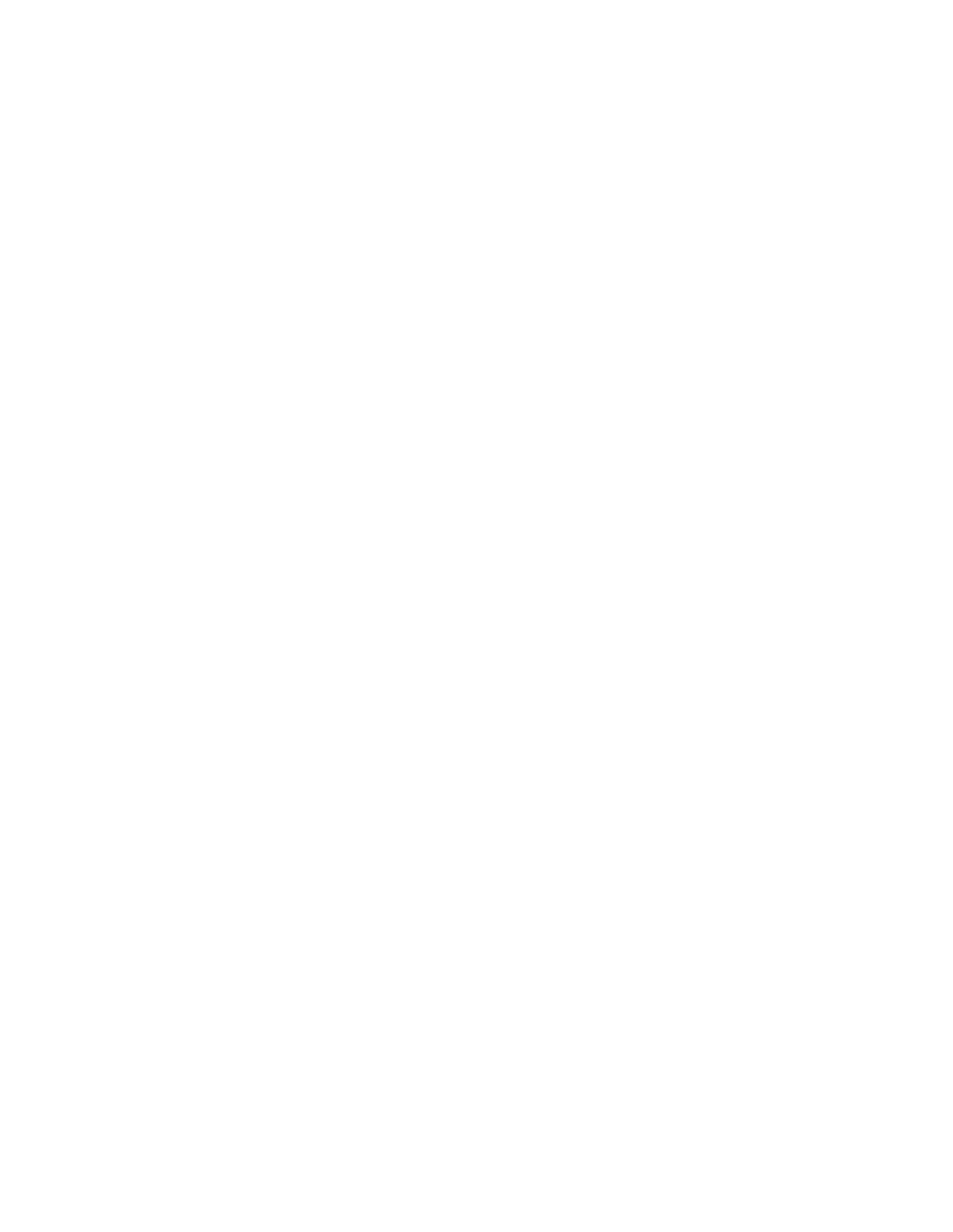# **Contents**

| 1              |     |                                                                                  |                                                                 |  |  |
|----------------|-----|----------------------------------------------------------------------------------|-----------------------------------------------------------------|--|--|
| $\overline{2}$ |     |                                                                                  |                                                                 |  |  |
|                | 2.1 |                                                                                  |                                                                 |  |  |
|                |     | 2.1.1                                                                            |                                                                 |  |  |
|                |     | 2.1.2                                                                            |                                                                 |  |  |
|                |     | 2.1.3                                                                            |                                                                 |  |  |
|                |     | 2.1.4                                                                            |                                                                 |  |  |
|                |     | 2.1.5                                                                            |                                                                 |  |  |
|                | 2.2 |                                                                                  |                                                                 |  |  |
|                |     | 2.2.1                                                                            |                                                                 |  |  |
|                |     | 2.2.2                                                                            |                                                                 |  |  |
|                | 2.3 |                                                                                  |                                                                 |  |  |
|                | 2.4 | Integration, Intersectoral Coordination and Inter-jurisdictional Partnership  11 |                                                                 |  |  |
|                |     | 2.4.1                                                                            |                                                                 |  |  |
|                |     | 2.4.2                                                                            | Intersectoral Partnerships Within and Outside Health System  12 |  |  |
| 3              |     |                                                                                  |                                                                 |  |  |
|                | 3.1 |                                                                                  |                                                                 |  |  |
|                | 3.2 |                                                                                  |                                                                 |  |  |
|                |     | 3.2.1                                                                            |                                                                 |  |  |
| 4              |     |                                                                                  |                                                                 |  |  |
|                | 4.1 |                                                                                  |                                                                 |  |  |
| 5              |     |                                                                                  |                                                                 |  |  |
|                | 5.1 |                                                                                  |                                                                 |  |  |
|                |     | 5.1.1                                                                            |                                                                 |  |  |
|                |     |                                                                                  |                                                                 |  |  |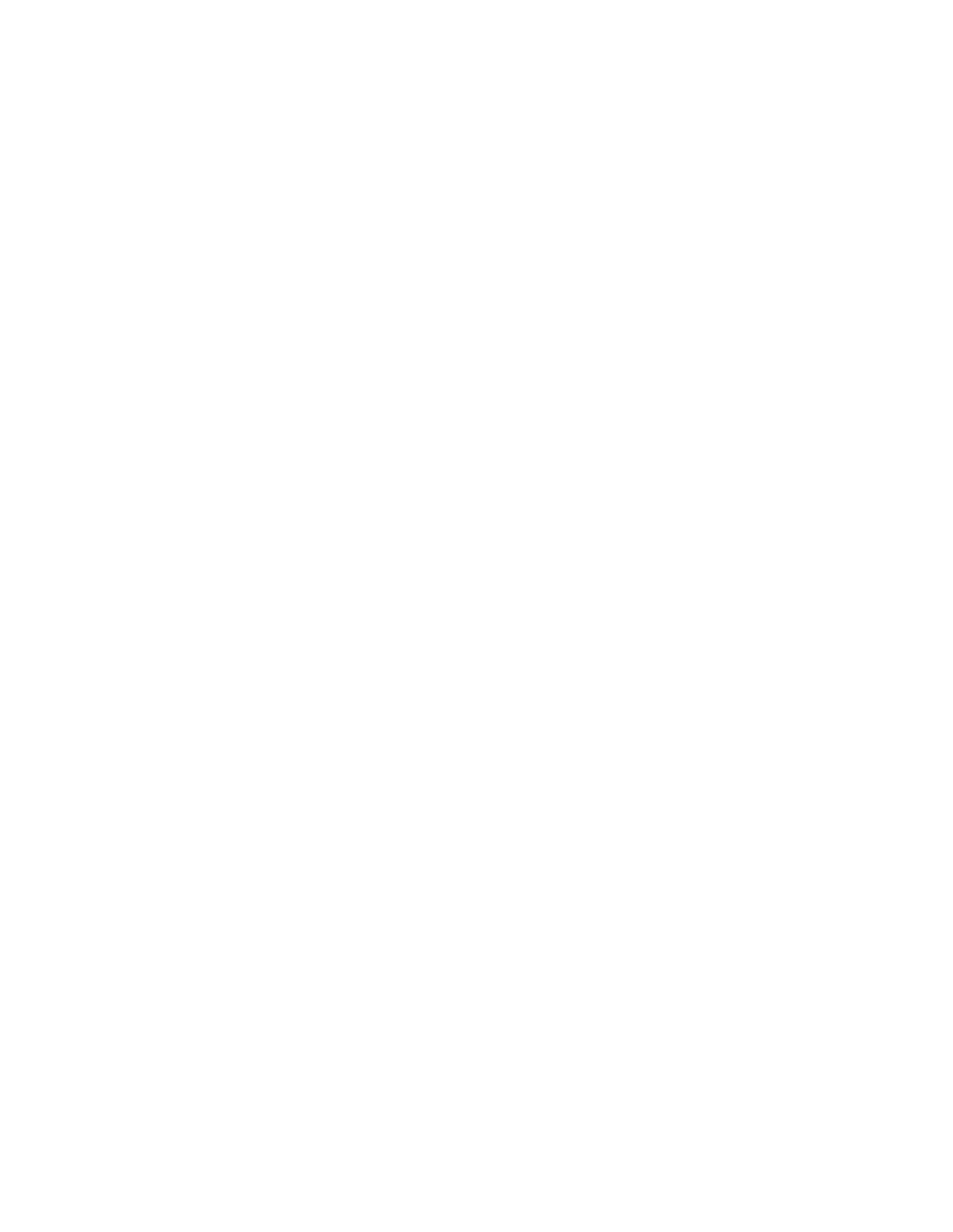# <span id="page-8-0"></span>**List of Abbreviations**

| ВC           | <b>British Columbia</b>                             |
|--------------|-----------------------------------------------------|
| <b>BCCDC</b> | <b>BC Centre for Disease Control</b>                |
| <b>CSCs</b>  | <b>Collaborative Services Committees</b>            |
| <b>CEO</b>   | <b>Chief Executive Officer</b>                      |
| <b>CMHO</b>  | <b>Chief Medical Health Officer</b>                 |
| <b>CMO</b>   | <b>Chief Medical Officer</b>                        |
| <b>DMCEM</b> | Deputy Ministers' Committee on Emergency Management |
| <b>DPHO</b>  | Deputy Provincial Health Officer                    |
| <b>EPHOS</b> | <b>Essential Public Health Operations</b>           |
| <b>FNHA</b>  | <b>First Nations Health Authority</b>               |
| <b>FNHC</b>  | <b>First Nations Health Council</b>                 |
| <b>FNHDA</b> | <b>First Nations Health Directors Association</b>   |
| GBA+         | Gender-based Analysis Plus                          |
| <b>HSDA</b>  | Health Service Delivery Area                        |
| MHO          | Medical Health Officer                              |
| MMHA         | Ministry of Mental Health and Addictions            |
| <b>MNBC</b>  | Métis Nation British Columbia                       |
| <b>MOU</b>   | Memorandum of Understanding                         |
| OPHO.        | Office of the Provincial Health Officer             |
| <b>PCN</b>   | <b>Primary Care Network</b>                         |
| PHO          | <b>Provincial Health Officer</b>                    |
| PHA          | <b>Public Health Act</b>                            |
| <b>PHSA</b>  | Provincial Health Services Authority                |
| <b>PPH</b>   | Population and Public Health                        |
| RHA          | Regional Health Authority                           |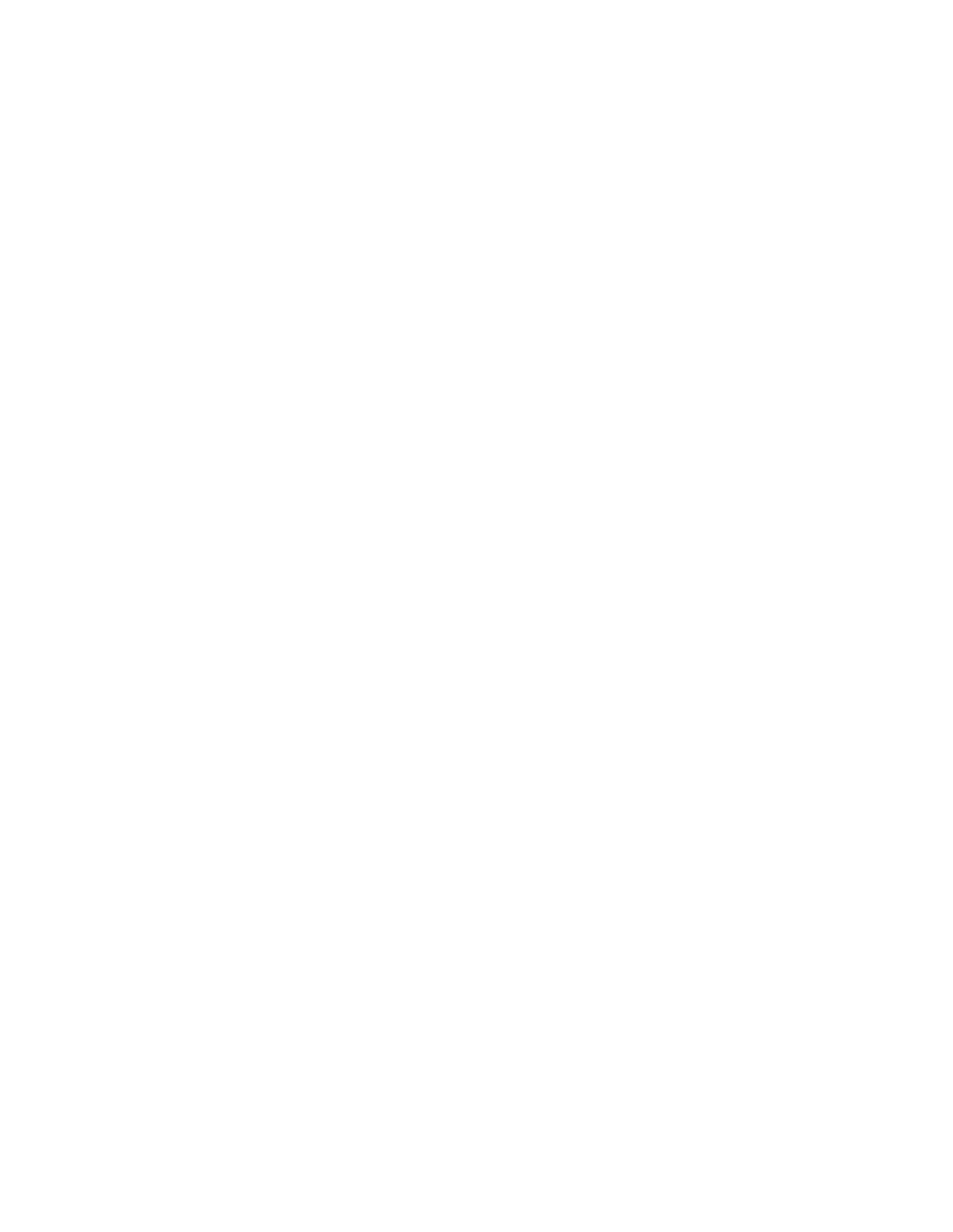# <span id="page-10-0"></span>**Introduction**

## **Objectives**

As Canada deals with the COVID-19 pandemic, one of the biggest public health challenges of our time, the need to strengthen public health systems has never been greater. Strong public health (PH) systems are vital to ensuring health system sustainability, improving population health and health equity, and preparing for and responding to current and future crises. There are considerable variations across provinces and territories in how public health is organized, governed and financed, as well as in how public health systems have been reformed and restructured in recent years. This report builds upon prior reports and describes British Columbia's public health system prior to the COVID-19 pandemic, including its organization, governance, financing, and workforce. It is part of a series of [1](#page-10-1)3 public health system profiles<sup>1</sup> that provide foundational knowledge on the similarities and differences in the structures of public health systems across provinces and territories. In addition to summarizing what is known, these profiles also draw attention to variations and gaps to inform future priorities. This series will serve as a reference for public health professionals, researchers, students, and decision makers seeking to strengthen public health infrastructure in Canada.

## Approach

Details on the jurisdictional review methodology are presented in the document *Profiles of Public Health Systems in Canada: Jurisdictional Review Methodology*. <sup>1</sup> The research team sought out information from peer-reviewed journal articles and publicly available grey literature (e.g., governmental and non-governmental organization reports, documents, webpages, legislation), and data sources (e.g., provincial/territorial budget estimates). The World Health Organization's essential public health operations (EPHOs) were used to define programs and services that constitute public health activities, and enabler EPHOs were used to define public health governance, organizational structure, financing, and workforce (Rechel, Maresso, et al., 2018; World Health Organization, 2015). The search terms were also informed by the research questions presented in a standardized data abstraction form adapted from the European Observatory for Health Systems and Policies (Rechel, Jakubowski, et al., 2018). A narrative synthesis was used to develop detailed profiles that were reviewed internally by the research team and externally by experts from each jurisdiction (e.g., public health policy makers and practitioners) for accuracy, completeness, and reliability. The reports were reviewed by public health key informants in each jurisdiction to assess the validity of our findings. We incorporated their comments and formally acknowledge their contributions at the start of each report.

### Limitations

 $\overline{a}$ 

Despite this comprehensive iterative review process and our attempt to highlight information gaps, it should be noted that the process used to compile information was not a formal systematic search, and thus information sources may have been missed. Further, a detailed review of the role of the federal government and of First Nations, Inuit and Métis approaches to public health was beyond this project's scope and should be made a priority for future work. Moreover, by relying in large part on the published documents and websites of the key government actors and agencies in public health, we may not have fully captured how the system functions in practice, and whether and how actual roles and relationships may deviate from what is written in legislation and policy documents. Finally, these profiles describe the public health system prior to the COVID-19 pandemic; we do not review the governance structures, advisory groups and partnerships that were established in response to the COVID-19 pandemic.

<span id="page-10-1"></span><sup>1</sup> The series of 13 public health system profiles and the jurisdictional review methodology document are available at: [https://ccnpps-ncchpp.ca/profiles-of-public-health-systems-in-canadian-provinces-and-territories/.](https://ccnpps-ncchpp.ca/profiles-of-public-health-systems-in-canadian-provinces-and-territories/)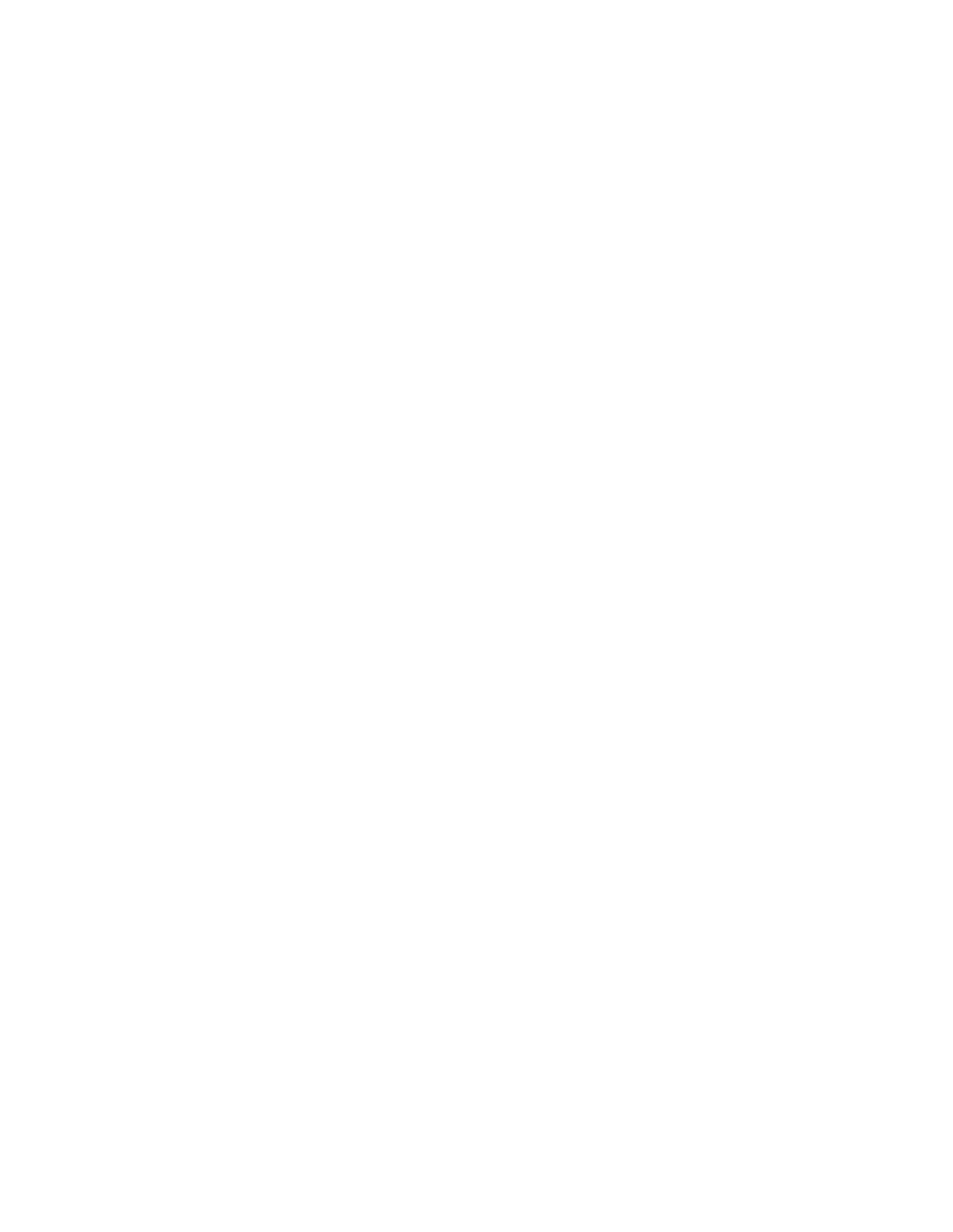# <span id="page-12-0"></span>**1 Historical and Contextual Background**

Public health is a key pillar of British Columbia's (BC) publicly-funded health system. The BC Centre for Disease Control (BCCDC) describes public health as the branch of the health system that is predominantly concerned with the health of the entire population and "is what we, as a society, do collectively to assure the conditions in which people can be healthy" (British Columbia Centre for Disease Control, 2015). Further, public health focuses on preventing illness and protecting and promoting health and well-being by addressing "upstream" social and environmental determinants of health and health behaviours, and by responding to emerging threats to the population's health (Government of British Columbia, n.d.-b). The values that guide public health in BC include the following: "1) Commitment to equity, social justice and sustainable development; 2) Recognition of the importance of the health of the community as well as the individual and; 3) Respect for diversity, selfdetermination, empowerment and community participation" (Government of British Columbia, n.d.-b).

The Provincial Health Officer (PHO) defined public health as:

"[a]n organized activity of society to promote, protect, improve, and when necessary, restore the health of individuals, specified groups, or the entire population. It is a combination of sciences, skills, and values that function through collective societal activities and involve programs, services, and institutions aimed at protecting and improving the health of all the people" (Office of the Provincial Health Officer, British Columbia, 2019).

The timeline below (Figure 1) presents recent reform initiatives and relevant policy changes affecting the governance, organization, financing, and workforce of the public health system in BC. Since the consolidation of 52 Regional Health Authorities (RHAs) into five RHAs and one province-wide health authority in 2001, the organizational structure has been relatively stable in BC. Major reforms since then include the establishment of the province-wide First Nations Health Authority (FNHA) in 2013 and subsequent moves toward self-determination and cultural safety for Indigenous peoples, as well as expanded reporting of performance measures in public health.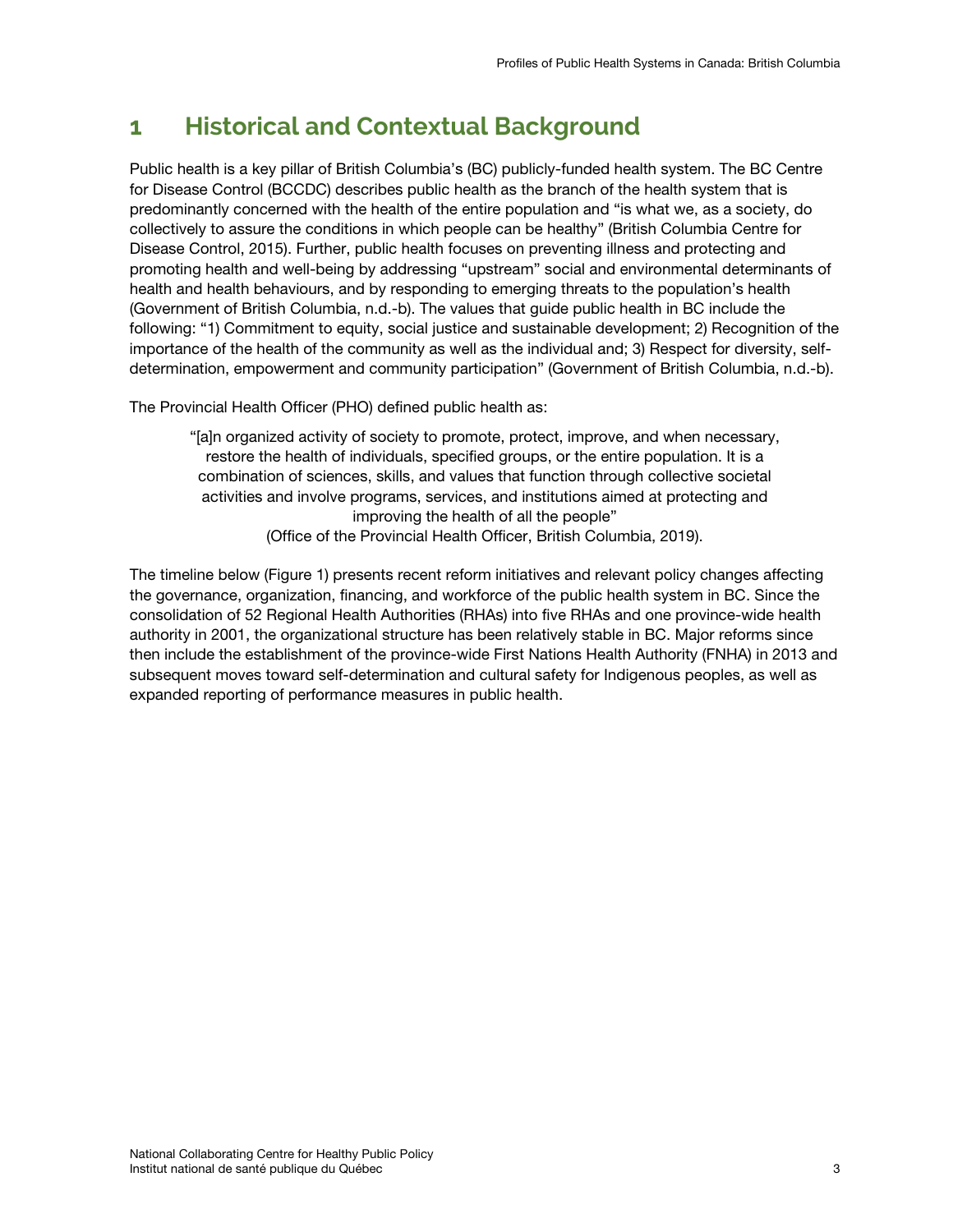#### Figure 1 Timeline of recent reforms impacting British Columbia's public health system

#### $2001$

The Society Act passed: consolidated RHAs from 52 to five, and established one provincial health authority in an effort to build more efficient governance, management and service delivery structures.

The Drinking Water Protection Act and Regulation replaced the Safe Drinking Water Regulation: addresses laboratory and water supply system operator testing and reporting requirements for drinking water, and specifying responsible parties for water sanitation.

#### 2008

The Public Health Act replaced the Health Act, the Venereal Diseases Act and the Public Toilet Act: modernized BC's legal framework and the powers afforded to public health officials particularly for managing infectious disease emergencies and environmental health hazards.

#### 2011

Healthy Families BC articulates a number of programmatic areas with associated performance indicators, including one related to healthy public policy and population health promotion.

The BC Tripartite Framework Agreement on First Nation Health Governance (Framework Agreement) signed by the First Nations Health Council (FNHC), BC and Canada: laid the foundation for the creation of the FNHA and the First Nations health governance structure in BC.

#### 2015

The Declaration of Commitment to Cultural Safety and Humility in Health Services for First Nations and Aboriginal People in BC signed by the MoH, FNHA and all BC health authorities to strengthen cultural safety across the system.

#### 2017

BC's Guiding Framework for Public Health updated with new performance measures, baselines, and targets.

The Ministry of Mental Health and Addictions created to improve mental health promotion and service delivery across the province and immediately address the opioid overdose emergency.

#### 2019

The Métis Nation British Columbia (MNBC), OPHO, and MoH formalized their commitment to advance the Métis Public Health Surveillance Program, enabling health and wellness reporting of Métis Citizens registered with MNBC.

> The Declaration on the Rights of Indigenous Peoples Act (the Declaration Act) received Royal Assent in the BC legislature.

The Vaccine Status Reporting Regulation (VSSR) introduced: supports the collection of immunization records for children in kindergarten to grade 12.

> **Emergence of a "cluster of cases of pneumonia** of unknown cause" in Wuhan, China.

#### 2005

The Core Functions of Public Health created: defined and structured public health services in BC.

#### 2006/07

The Transformative Change Accord: First Nations Health Plan (2006) and the Tripartite First Nations Health Plan (2007) laid the framework for First Nations to take a leadership role in monitoring health outcomes and developing strategies to close gaps in health outcomes.

#### 2010

The Tripartite Data Quality Sharing Agreement (TDQSA) signed between the federal government, BC Ministry of Health (MoH) and the FNHS (precursor to the FNHA): established a foundation to facilitate the sharing of ..<br>federal and provincial First Nations Data.

#### $2012$

Health Partnership Accord and subsequent Regional Partnership Accords: embed collaborative pathways between BC First Nations and health system partners (including Health Authority public health leadership) "to continue to work together to improve the health status of First Nations in British Columbia and to build a better, more responsive and more integrated health system that will benefit all British Columbians."

#### 2013

The BC Guiding Framework for Public Health published: details a long-term vision, objectives, and performance measures for the public health system.

First Nations Health Authority (FNHA) established according to the Tripartite Framework Agreement, and a FNHA Chief Medical Officer position created with shared responsibility with the PHO for First Nations health reporting.

#### 2016

The Métis Nation Relationship Accord II signed: renewed an accord first signed in 2006, committing to work together for the betterment of Métis peoples in BC, with objectives including health, social determinants of health, and data collection.

#### Declaration of the overdose public health emergency.

The Tobacco and Vapour Products Control Act and Regulation replaced the Tobacco Control Act and Regulation: added restrictions on the display, sale and use of vapour products.

#### 2018

The Memorandum of Understanding (MoU) - Tripartite Partnership to **Improve Mental Health and Wellness Services and Achieve Progress on** the Determinants of Health and Wellness signed by the FNHC, BC, and Canada to support community-driven, Nation-based approaches to the social determinants of mental health and wellness.

#### 2020

In March, the WHO declared COVID-19 a pandemic and the Government of British Columbia declared a state of emergency.

#### 2021

New Associate Deputy Minister, Indigenous Health appointed by MoH to collaborate with health system partners (include public health leaders) on implementation of recommendations from the 2020 report "In Plain Sight: Addressing Indigenous-specific Racism and Discrimination in B.C. Health Care."

Sources: British Columbia Ministry of Health, n.d.-n, 2013; First Nations Health Authority, n.d.-b; First Nations Health Authority & Goss Gilroy Inc., 2020; First Nations Health Council, 2012; Vaccination Status Reporting Regulation, 2019; Health Council of Canada, 2014; Minister of Health (Canada) & Minister of Health (British Columbia), 2011; Ministry of Mental Health and Addictions, 2021; Murphy, 2007; NCCHPP, 2018; World Health Organization, 2020a, 2020b.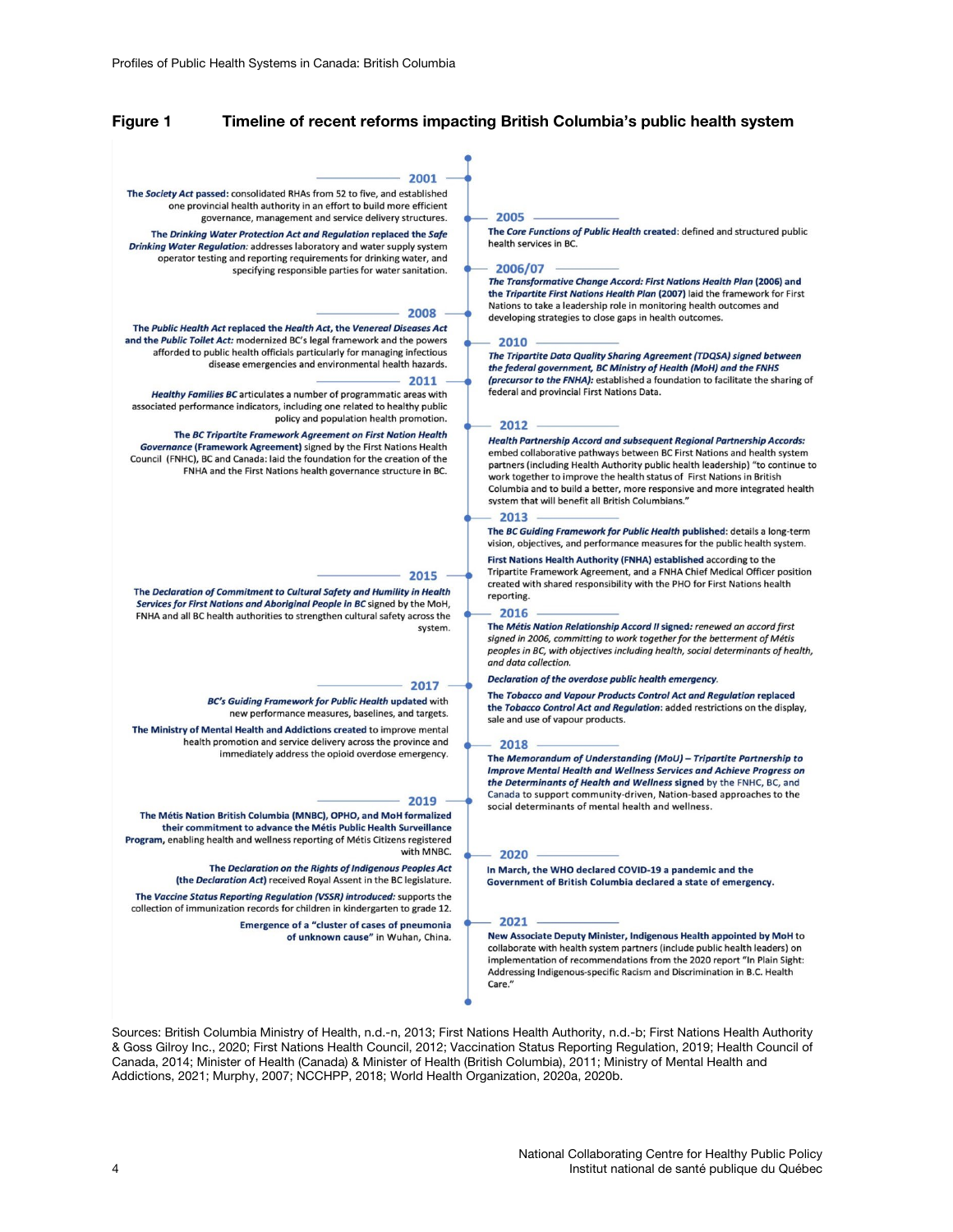# <span id="page-14-0"></span>**2 Organizational Structure**

This section describes the organizational structure of BC's public health system as of June 2021. We present the roles, responsibilities, and supervisory relationships of governmental and arms-length governmental institutions with a legislated role in public health, including health authorities, public health units, and key figures within each that lead the planning and delivery of public health services. Federal actors and institutions are beyond the scope of this report. Our focus is on those with public health as their primary role; therefore, we do not provide a detailed description of organizations and service providers in other sectors (e.g., primary care, mental health and addictions, social services, and non-governmental organizations) that may perform essential public health functions as part of their work (e.g., immunization, health promotion).

# <span id="page-14-1"></span>**2.1 Provincial**

## <span id="page-14-2"></span>**2.1.1 MINISTRY OF HEALTH**

The Ministry of Health, led by the Minister of Health, plays a stewardship role, setting the overall direction for the health system, developing and maintaining the legislative and regulatory frameworks guiding service delivery, and planning for future workforce, capital and technological needs (British Columbia Ministry of Health, n.d.-a, 2018).

Through the Population and Public Health (PPH) Division, the Ministry of Health funds and provides policy and advisory support for public health programs and services which are primarily delivered by RHAs and Provincial Health Services Authority (PHSA) agencies (British Columbia Ministry of Health, n.d.-f; Government of British Columbia, n.d.-g; Public Health Physicians of Canada, 2019). The Office of the Provincial Health Officer (OPHO) operates under the *Public Health Act (PHA)* and is responsible for monitoring the health of BC's population and providing independent recommendations and advice to the Minister of Health and provincial government (see details below). The Minister of Health is responsible for the population's health under the *PHA* and has authority to establish: public health directives; health standards for facilities, persons or procedures; and standards for public health training and environmental health officer practice (British Columbia Ministry of Health, n.d.-i).

## <span id="page-14-3"></span>**2.1.2 POPULATION AND PUBLIC HEALTH DIVISION**

<span id="page-14-4"></span>The Population and Public Health (PPH) Division is led by an Executive Lead who oversees the following branches: 1) Health Protection, which includes units for Regulatory Transformation, Healthy Community Environments, Food Safety, and Integration and Engagement; 2) Healthy Living and Health Promotion (includes physical activity, gambling and healthy settings), which includes the Office of the Provincial Dietitian, units focused on substance use and injury prevention, and screening ; and 3) Public Health Planning and Strategic Initiatives, which includes units focused on Communicable Disease (which includes Infection Prevention and Control), Women's and Maternal Health, and the Nurse Family Partnership program (Government of British Columbia, n.d.-e, n.d.-f, n.d.-g, n.d.-h, n.d. i). The PPH Division works collaboratively with the FNHA on shared priorities determined through the annual Letter of Mutual Accountability (First Nations Health Authority et al., 2020).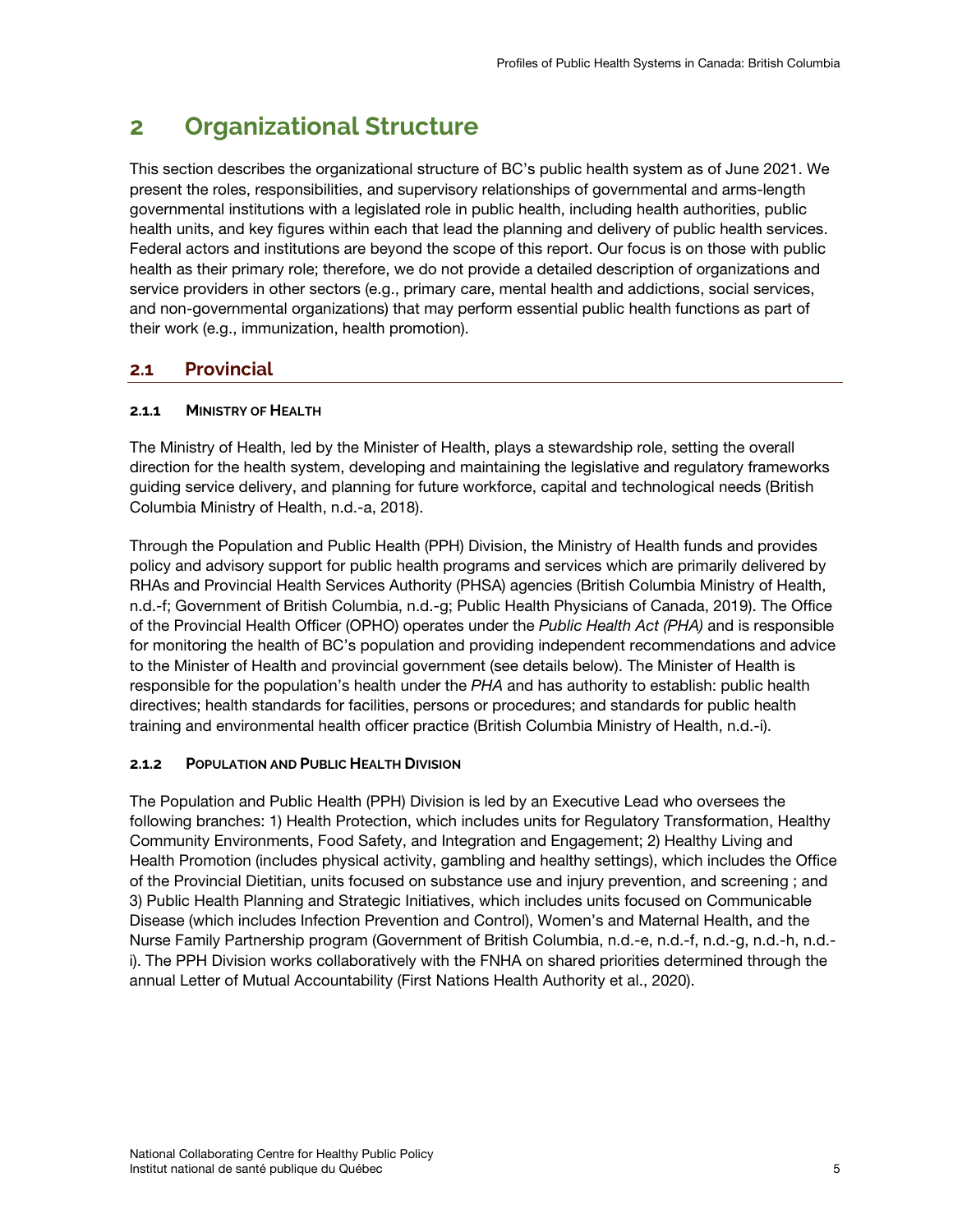## **2.1.3 OFFICE OF THE PROVINCIAL HEALTH OFFICER**

The Office of the Provincial Health Officer (OPHO) reports directly to the Deputy Minister of Health. Fafard and colleagues describe the PHO as "Everyone's Expert" because the PHO fulfills an expert advisor role for the Minister of Health and has legislated authority to speak publicly (i.e., independently of the Minister); however, they lack the extensive managerial roles of a senior civil servant (Fafard et al., 2018). Under the *PHA*, the PHO reports publicly and through the Minister of Health to the legislature about the health of the population (British Columbia Ministry of Health, n.d.-b). The PHO collaborates directly with the FNHA's Chief Medical Officer (CMO) on public health measures for First Nations living in BC (e.g., COVID-19 vaccination planning and distribution).

The PHO is responsible for: monitoring the health of the population; recommending actions to improve health and wellness; providing independent advice to the Minister of Health and senior government officials on issues related to public health; establishing standards of practice and conducting performance reviews of medical health officers (MHOs); and working with the BCCDC and MHOs to fulfill their legislated mandates on disease control and health protection (Government of British Columbia, n.d.-b). They also have legislated authority under the *PHA* to order and enforce emergency public health measures aimed at protecting and promoting population health (British Columbia Ministry of Health, n.d.-i).

The OPHO includes four deputy provincial health officers (DPHOs) (Health, n.d.). One DPHO is a shared position with the FNHA and is responsible for representing and reporting to the FNHA. Another DPHO holds the Office of Vice President, Public Health and Wellness at BCCDC, and is responsible for leading the integration of population and public health promotion, planning and prevention across the PHSA's clinical programs. According to local experts, a third DPHO (acting, as of September 2021), is responsible for representing the OPHO on Federal/Provincial/Territorial committees, task forces, and working groups, including the National Advisory Committee on Immunization, and the Canadian Council of Chief Medical Officers of Health. Furthermore, local experts described a fourth DPHO (acting, as of September 2021), as responsible for providing expert advice on the *PHA*.

The OPHO also includes program management staff and specialists such as public health and drinking water officers, policy analysts, epidemiologists, and data scientists (Government of British Columbia, n.d.-c, n.d.-d). Among other duties, the office supports the production of the PHO's report that focuses on progress related to the thirty-six performance measures in the *Guiding Framework for Public Health*. Other reports prepared by the office address specific topics such as HIV prevention, gambling, women's health, First Nations health, and health promotion in children and youth (British Columbia Ministry of Health, n.d.-b). Most recently, the OPHO partnered with the FNHA to jointly release the inaugural *First Nations Population Health and Wellness Agenda* which presents a strengths-based view of First Nations peoples' wellness and resilience grounded in First Nations and Western ways of knowing (First Nations Health Authority & British Columbia Office of the Provincial Health Officer, 2021).

## <span id="page-15-0"></span>**2.1.4 FIRST NATIONS HEALTH AUTHORITY**

The signing of the *BC Tripartite Framework Agreement on First Nations Health Governance* on October 13, 2011 created a new First Nations Health Governance Structure that has built the foundation for the transfer of federal health programs and resources from Canada to First Nations' control and enabled First Nations in BC to participate fully in the design and delivery of these services.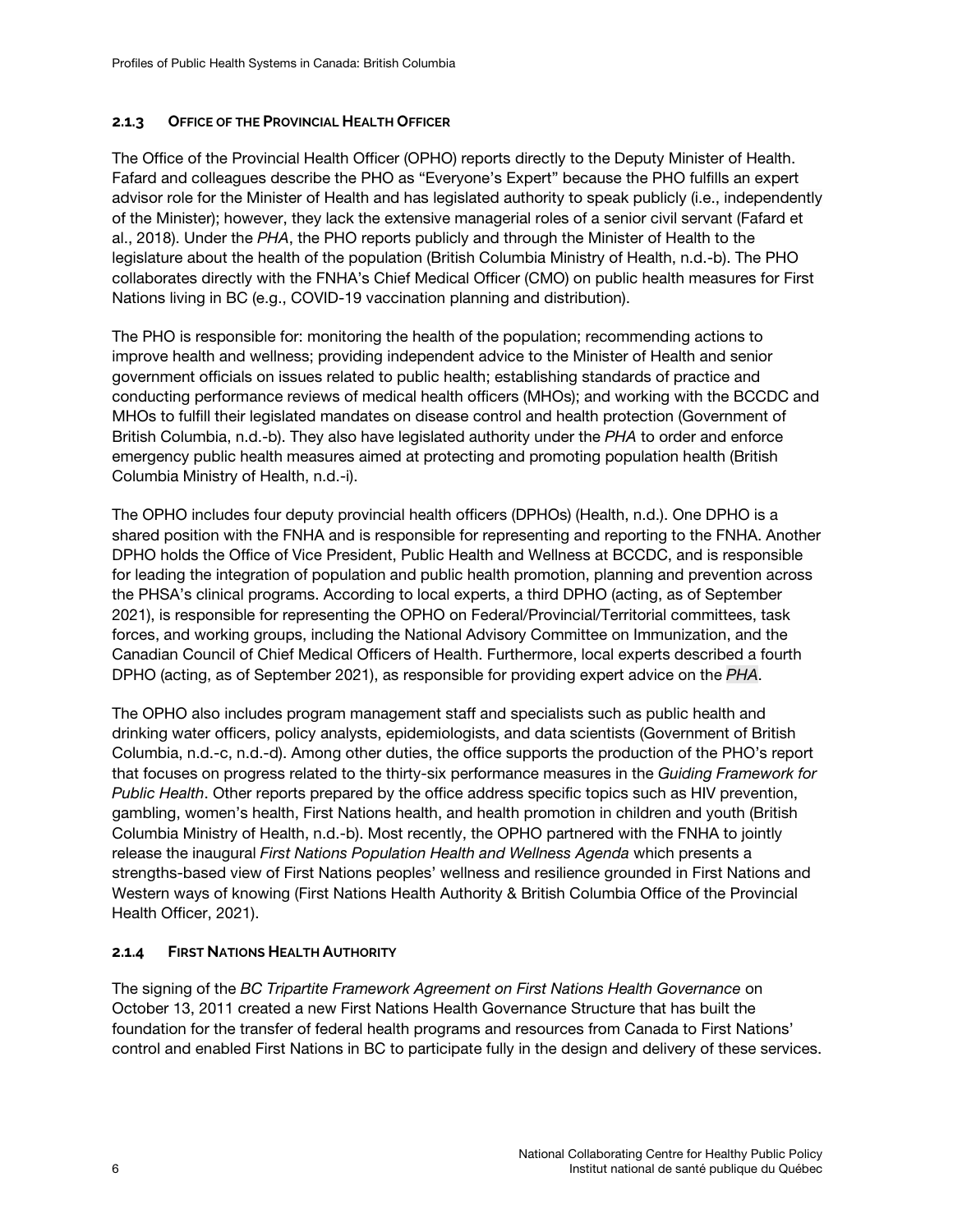In 2013, under this *Tripartite Framework Agreement* authority for financing, planning, and coordinating the delivery of health services, including public health programs and services, within Indigenous communities was transferred from the federal government to the FNHA (Minister of Health (Canada) & Minister of Health (British Columbia), 2011; NCCHPP, 2018; O'Neil et al., 2016). The FNHA is "a nonprofit legal entity established with the process, powers and mandate set out in section 4.2" of the *Tripartite Framework Agreement*, which includes a mandate to plan, design, manage, deliver and fund the delivery of First Nations Health Programs (Minister of Health (Canada) & Minister of Health (British Columbia), 2011, p. 7). The FNHA works to transform the way health services are delivered to First Nations communities in alignment with BC First Nations perspectives on health and wellness. The FNHA seeks to achieve four goals: "1) enhance First Nations health governance; 2) champion the BC First Nations perspective on health and wellness; 3) advance excellence in programs and services; and 4) operate as an efficient and effective First Nations health organization" (Minister of Health (Canada) & Minister of Health (British Columbia), 2011; O'Neil et al., 2016). Each year, the FNHA develops priorities aligned to these four goals. [2](#page-16-1)

The FNHA is led by a Chief Executive Officer (CEO) who reports to the FNHA Board of Directors. Each year, the FNHA CEO leads the development of a Summary Service Plan and Annual Report, which are presented to the FNHA Board for approval and made publicly available. The FNHA Board of Directors is regionally representative (Interim First Nations Health Authority, 2012).

The senior leadership team includes a CMO and a Deputy CMO, and regional activities are led by five Vice Presidents of Regional Operations (First Nations Health Authority, n.d.-c). These Vice Presidents of Regional Operations oversee planning and service delivery in mental health and wellness, primary health care, environmental public health, children and youth health, and communicable disease emergency (First Nations Health Authority, 2020; Minister of Health (Canada) & Minister of Health (British Columbia), 2011; O'Neil et al., 2016). The FNHA is one of three entities that form part of the First Nations Health Governance Structure in BC, which includes the FNHA (service delivery arm), the First Nations Health Council (FNHC) (political advocacy arm) and the First Nations Health Directors Association (FNHDA) (professional development arm). Together, the constituents of the First Nations Health Governance Structure share a vision of healthy, self-determining First Nations children, families and communities. In addition to partnering with the FNHC and the FNHDA, the FNHA facilitates broader health system innovation in partnership with federal and provincial governments (First Nations Health Authority, 2019c, 2020). According to their governance structure, "First Nations in BC collectively own the First Nations health governance structure and are together responsible for resolving concerns and issues, making key decisions and celebrating successes" (First Nations Health Authority et al., n.d., p. 2). The FNHA is also responsible for reporting on First Nations health in partnership with the OPHO, as outlined in the *Transformative Change Accord: First Nations Health Plan* (Government of British Columbia & First Nations Health Authority, 2005).

## <span id="page-16-0"></span>**2.1.5 PROVINCIAL HEALTH SERVICES AUTHORITY**

The PHSA's primary role is to ensure that BC residents have access to a coordinated provincial network of high-quality specialized public health and healthcare services delivered through 10 specialized agencies including the BCCDC (Government of British Columbia, n.d.-b). The PHSA is "responsible for managing the quality, coordination and accessibility of specialized provincial health services delivered across the province in collaboration with RHAs, such as cardiac, trauma, perinatal and stroke services" (British Columbia Ministry of Health, n.d.-k).

 $\overline{a}$ 

<span id="page-16-1"></span><sup>2</sup> FNHA Summary Service Plans are available on the FNHA website [https://www.fnha.ca/about/governance-and](https://www.fnha.ca/about/governance-and-accountability/summary-service-plan)[accountability/summary-service-plan.](https://www.fnha.ca/about/governance-and-accountability/summary-service-plan)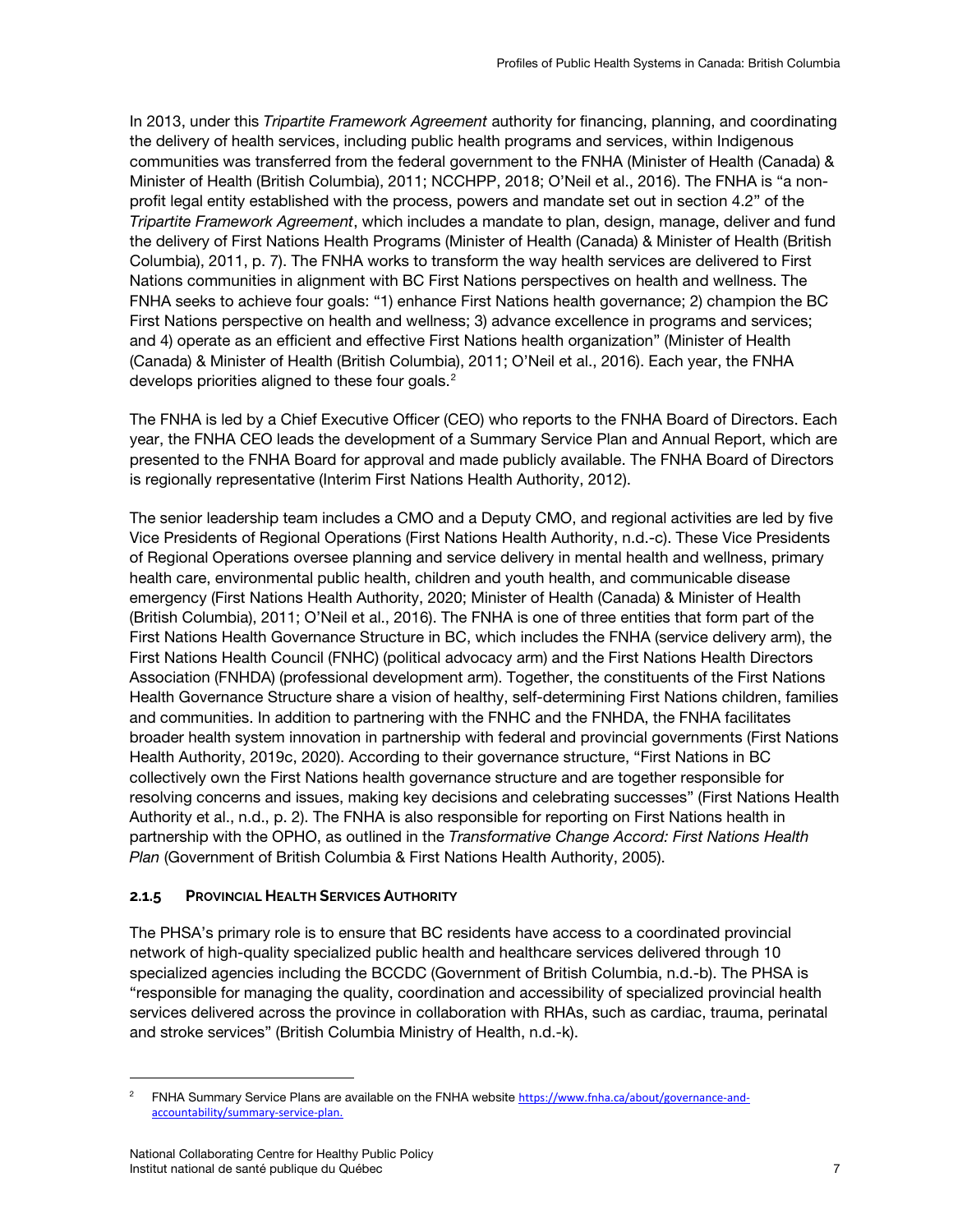The BCCDC provides public health leadership for the province, specifically, by providing analytical and policy support to government and health authorities, acting as the provincial reporting centre for disease and immunization, leading research and education activities, and coordinating harm reduction programs (British Columbia Centre for Disease Control, n.d.-a). The BCCDC is led by the Vice President of Public Health and Wellness who is also a DPHO. The BCCDC is the primary organization responsible for monitoring and evaluating the determinants, prevalence, incidence, and distribution of communicable and non-communicable disease, preventable injury, and other measures of population health and well-being (British Columbia Centre for Disease Control, n.d.-a, 2020; Office of the Provincial Health Officer, British Columbia, 2019). These analytical and epidemiological services operate in conjunction with the Ministry of Health, other PHSA agencies and RHAs, the BC Observatory for Population and Public Health and universities (British Columbia Centre for Disease Control, n.d.-a). The BCCDC also makes key contributions to public health information system and laboratory infrastructure.

# <span id="page-17-0"></span>**2.2 Regional**

## <span id="page-17-1"></span>**2.2.1 REGIONAL HEALTH AUTHORITIES**

Five Regional Health Authorities (RHAs) are responsible for the delivery of health services, including public health programs and services, in their respective region (British Columbia Ministry of Health, n.d.-l; Public Health Physicians of Canada, 2019). The planning, coordination and delivery of public health programs and services vary across RHAs, and broadly include health promotion, disease and injury prevention, environmental health, health protection, and research (Fraser Health Authority, n.d. a; Interior Health Authority, n.d.-a, 2020i; Northern Health Authority, 2020a; Vancouver Coastal Health Authority, n.d.-a, 2020a; Vancouver Island Health Authority, 2019b).

Each RHA is led by a President and CEO, who is accountable to a Board of Directors, and who oversees a senior leadership team that has delegated responsibility for operationalizing the RHA's strategic plan. Each RHA has a regional Chief Medical Health Officer (CMHO) and a team of MHOs, to whom authority is given under the *PHA* (British Columbia Ministry of Health, 2019; Public Health Act, 2008). However, there is considerable variation in the leadership structure of public health divisions within RHAs. In Interior Health Authority, the CMHO reports to the CEO and leads the Population Health portfolio of specialized programs, teams and services. Delivery of patient/clientlevel public health services is under the direction of the Vice President for Clinical Operations (North and South) (Interior Health Authority, n.d.-b, 2019c). In Northern Health Authority, the Vice President for Population and Public Health leads the provision of public health services (Northern Health Authority, n.d.). Within Fraser Health Authority, the Vice President of PPH and CMHO oversee public health programs and services (Fraser Health Authority, n.d.-b). In Vancouver Coastal Health Authority, a recent restructuring (in October 2020) brought all public health resources under the Office of the CMHO and Vice President of Public Health (Vancouver Coastal Health Authority, n.d.-b). Vancouver Coastal Health also has a Deputy CMHO. In Vancouver Island Health Authority the Vice President for Population Health and CMHO, and the Vice Presidents for Clinical Operations (Central/North and South) provide leadership in public health program and service delivery (Vancouver Island Health Authority, n.d., 2017). Each RHA has partnership agreements with the First Nations in their region.

Within the RHA PPH portfolio, there are different programs, or units, for each broad public health function. Generally, an Epidemiology and Surveillance Unit, and Communicable Disease Unit work closely with the BCCDC to fulfill population health assessment, surveillance and communicable disease prevention and control functions (Interior Health Authority, 2020a). Health protection functions, such as community care licensing, food safety, drinking water protection, environmental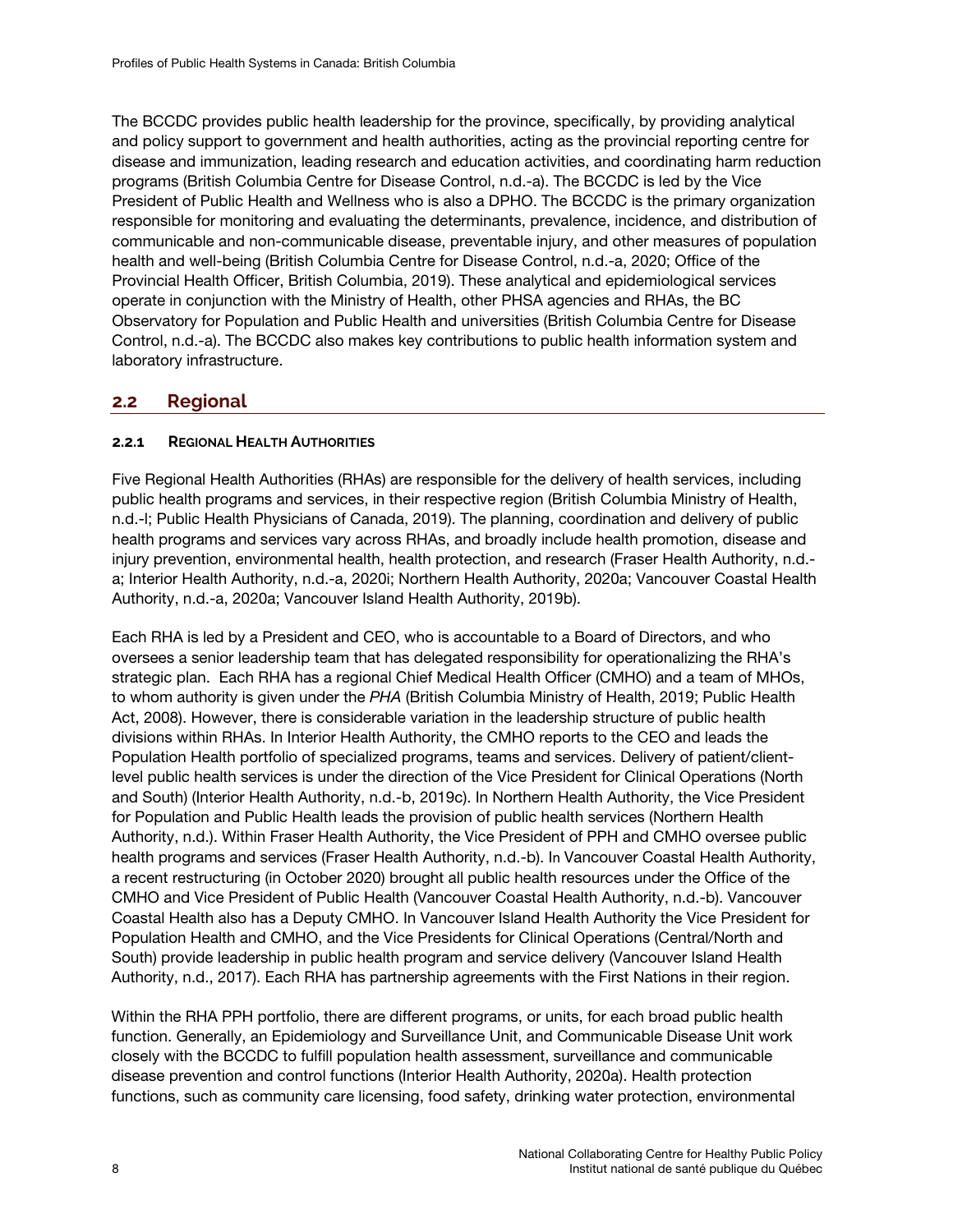assessment, and major event planning services, are coordinated through local Health Protection Offices (Interior Health Authority, 2019b, 2020b, 2020e). Health promotion, and disease and community-based injury prevention services are administered through local health units, and in collaboration with various stakeholders (Interior Health Authority, 2015b). Mental health and substance use are not part of the public health portfolio. Regional teams provide specialist consultation to frontline services and build community partnerships, for example to create healthier communities and reduce harm from substance use.

Taking Vancouver Coastal Health Authority as an example, this RHA organizes public health programs and services into four programmatic units: 1) Public Health Surveillance – Surveillance and Health Assessments is led by the team of epidemiologists and analysts; 2) Population Health Promotion – this includes teams advancing healthy public policy and health promotion activities (primarily delivered through funded programs with non-governmental organizations); 3) Public Health Clinical Services – this includes targeted and universal programs such as maternal child health, immunizations, audiology, speech and language, communicable disease including HIV follow-up, harm reduction programs, etc.; and 4) Regulatory Services – delivered by the Health Protection team this includes licensing, environmental health, food safety, etc.

### <span id="page-18-0"></span>**2.2.2 MEDICAL HEALTH OFFICERS**

In BC there are five regional CMHOs, one CMO for FNHA and the Deputy PHO with BCCDC. Within RHAs, MHOs provide specialist consultation, leadership and oversight for the planning, delivery and evaluation of public health programs and services (Public Health Physicians of Canada, 2019). Not all the MHO positions are full-time and, at times, there are additional contract positions. The MHOs are supervised by the Chief MHO, who is supervised by the PHO (British Columbia Ministry of Health, n.d.-g). The FNHA has six MHOs, inclusive of a CMO and Deputy CMO (First Nations Health Authority, n.d.-b).

MHOs have a wide range of responsibilities, with some variation across RHAs. Key responsibilities include:

- Carrying out statutory duties outlined in the provincial legislation guiding public health; providing direction to managers and health professionals;
- Informing public health budgeting and resource allocation (e.g., MHOs at Interior Health do not typically have their own program budgets or human resources to allocate, but play a role informing those of others);
- **•** Monitoring population health and making recommendations to RHAs regarding strategic and emergency response planning; assisting RHAs in evaluating public health programs;
- **Providing evidence-based advice to government and community stakeholders across sectors** (e.g., healthcare, education, social care, environment);
- Serving as school MHOs;
- **EXEC** Licensing of community care facilities; and
- Drinking water safety. (British Columbia Ministry of Health, n.d.-e; Public Health Physicians of Canada, 2019)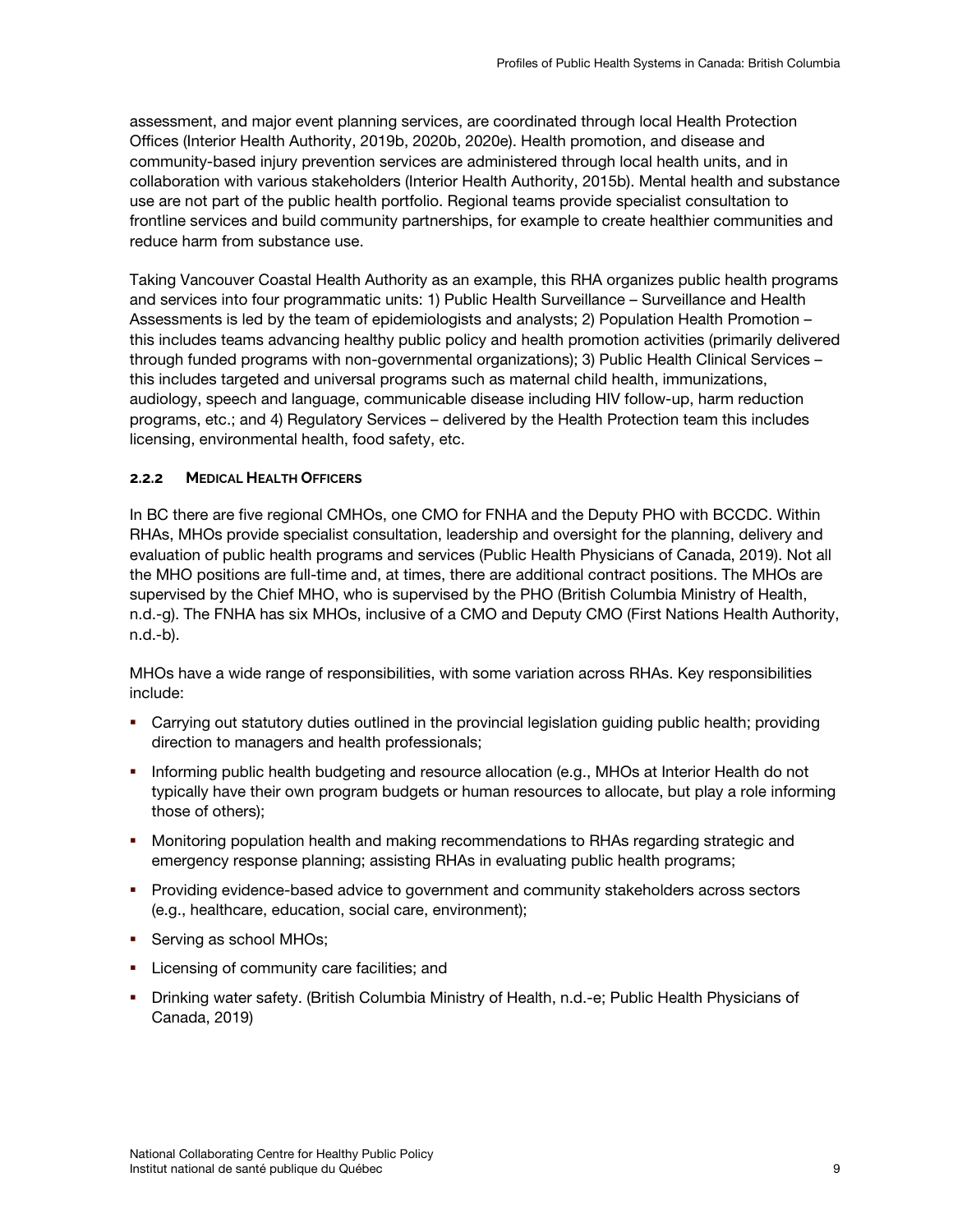There is variation across RHAs both in terms of MHOs' scope of responsibility and their relationship with an administrative program leadership partner (together, referred to as a dyad). Moreover, in some RHAs, (e.g., Vancouver Island Health Authority) there are program-specific MHOs, whereby each MHO is a specialist in their specific program area; whereas in other RHAs, the MHOs are generalists and are organized geographically; and in still others, there is a combination of the two.

# <span id="page-19-0"></span>**2.3 Local**

Each RHA is organized into health service delivery areas (HSDAs). There is variation in how RHAs organize and coordinate public health programs and services within HSDAs. For example, Interior Health Authority is divided into East Kootenays, Kootenay Boundary, Okanagan, and Thompson Cariboo Shuswap HSDAs within which the local health units (including public health offices, health units, and health centres) deliver services related to specific or multiple public health functions (Interior Health Authority, 2020g). In addition, each RHA has different supervisory structures with differences in practice and autonomy of the public health officers.

Key actors with roles and responsibilities in health promotion, protection, and prevention at the local level vary across RHAs, and generally include:

- Environmental Health Officers, who inspect and enforce regulations and standards for food premises and drinking and recreational (i.e., pools) water systems (British Columbia Ministry of Health, n.d.-i). Environmental Health Officers report to the CMHOs and VP of Public Health in the RHAs. They are part of the same public health team;
- Community Health Facilitators/Specialists, who, through the provincially sponsored Healthy Communities Initiative, work in partnership with local governments within 59 municipalities to design healthy public policy, facilitate intersectoral collaboration, and foster community development aimed at improving built environments, decreasing tobacco use and vape use, increasing health equity, and improving healthy eating, mental wellness and physical activity (Interior Health Authority, 2020c; Interior Health Authority & Healthy Families BC, 2012);
- Licensing Officers, who are responsible for licensing community care facilities including childcare, youth and residential care;
- Tobacco Enforcement Officers, who enforce regulations for tobacco and vaping products;
- **Public Health Nurses who provide immunizations, pre- and postnatal information and consultation,** sexual health services (e.g., pregnancy tests, sexually transmitted infections and cancer screening, contraception, and counselling) (Interior Health Authority, 2020c, 2020j) and;
- **Public Health Dieticians, who work with local governments, community organizations, health** professionals, and stakeholders within early childhood care and education sectors to promote healthy eating and food security through outreach, education, and advisory support for policy and programs (Interior Health Authority, 2020f).

Some key actors across RHAs have different specializations. Notably, Interior Health Authority, Fraser Health Authority, and Vancouver Coastal Health Authority have Environmental Health Officers that are specialized in their service areas (e.g., Tobacco, Healthy Built Environment, Drinking Water, Environmental Assessment, and Emergency Response). Similarly, Interior Health Authority and other RHAs have Licensing Officers who are specialized in areas such as Child Care and Adult/Long-Term Care. The differentiation among Environmental Health Officers and Licensing Officers was implemented because of the complexity of the work they complete and the results from the internal and external audits (including PHO and Auditor General reports on Drinking Water) (British Columbia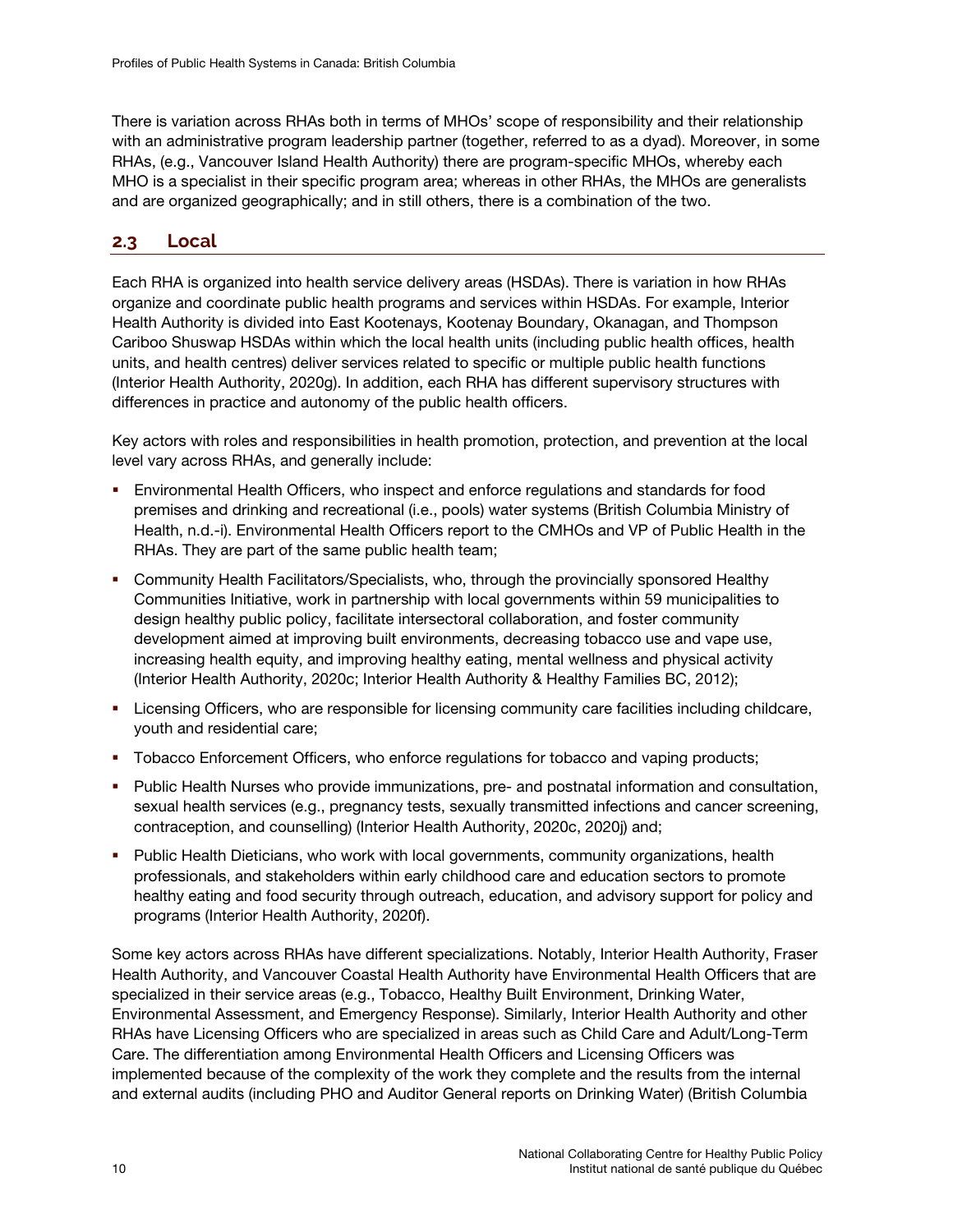Office of the Provincial Health Officer, 2015, 2019; Office of the Auditor General of British Columbia, 2019). Furthermore, the variability extends beyond the roles of key actors as each RHA has a different process for implementing their Healthy Communities/Healthy Built Environment programs. Local health units also make referrals and deliver promotion and prevention services, including immunization, hearing, speech, language, and dental services (Interior Health Authority, 2020h).

First Nations governments/bands as well as Indigenous health departments and organizations also play key roles in delivering public health programs and services at the local level. For example, at a policy and program planning level, the Interior Health Aboriginal Health Team collaborates with First Nations, Métis, and the FNHA to design strategies for mitigating health inequities experienced by Indigenous peoples living within and away from their home communities (Interior Health Authority, 2015a). Moreover, formal partnerships enable band-run centres to serve some non-Indigenous communities and local-level practice collaboration to exist between FNHA and RHA public health nurses for programs related to childhood immunization (O'Neil et al., 2016).

# <span id="page-20-0"></span>**2.4 Integration, Intersectoral Coordination and Inter-jurisdictional Partnership**

Integrated health services involve seamless and easy navigation of the health system for users, and coordination of delivery (e.g., programs, services, information), governance (e.g., policies, stewardship), and financial arrangements (e.g., funding models and agreements) between providers and formal and informal partners (World Health Organization, 2008, 2018). Our search identified several programs and services that may constitute integration and intersectoral coordination within and beyond health sectors, as well as inter-jurisdictional partnerships aimed at supporting public health systems within First Nations communities.

### <span id="page-20-1"></span>**2.4.1 GOVERNMENTAL MECHANISMS**

One formal mechanism for collaboration of actors within public health across the province is the Public Health Executive Committee which provides advice to the Ministry of Health to guide the strategic direction for public health (British Columbia Centre for Disease Control, n.d.-b; British Columbia Observatory for Population & Public Health, 2017). For instance, this committee approves work and strategic plans including the *2016/17 – 2020/2021 BC Observatory for Population & Public Health Strategic Plan* (British Columbia Centre for Disease Control, n.d.-b; British Columbia Observatory for Population & Public Health, 2017). The committee is composed of senior leadership from the RHAs, the PHSA, the FNHA, the PPH Division of the Ministry of Health, and the PHO. This committee is supported by policy advisory committees for environmental health, communicable disease, prevention and health promotion, and the BC Observatory for Population and Public Health. These sub-committees also bring together RHA and Ministry of Health representatives to discuss and provide advice on public health issues. Another mechanism to enable collaboration is the involvement of MHOs in Collaborative Services Committees (CSCs). There are 21 CSCs in BC, which are comprised of representatives from the divisions of family practice and from the health authorities. The members on the CSC collaborate to support primary care networks (PCNs), make decisions about the local PCNs, and address healthcare issues (General Practice Services Committee, n.d.). In addition, RHAs collaborate to standardize processes for some public health services and functions, e.g., for food premises and drinking water systems.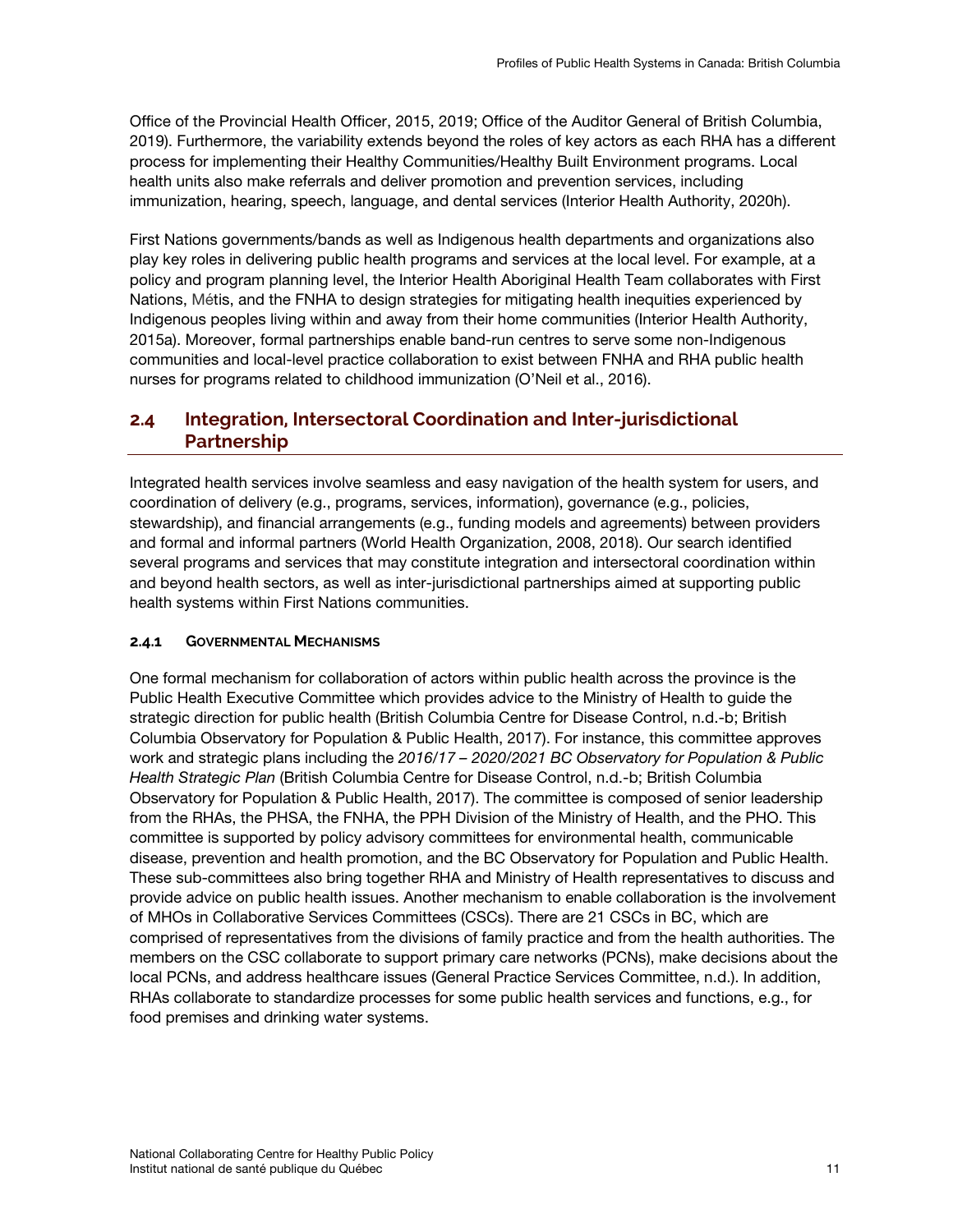To enable collaboration in public health between the FNHA and the BC government, one DPHO serves as the primary liaison between the PHO and the FNHA CMO. The relationship between the FNHA CMO and the PHO was formalized through the signing of a memorandum of understanding (MOU) in October 2014 (Minister of Health (Canada) & Minister of Health (British Columbia), 2011). An updated MOU between the FNHA and the PHO was signed in May 2021. This document built on framework agreement commitments for the parties to work together through coordination and collaboration on strategies, reporting and responses to population and public health issues facing First Nations in BC (Minister of Health (Canada) & Minister of Health (British Columbia), 2011). The CMO and PHO further developed and reported on 15 new wellness indicators that illustrate how new venues for collaboration incorporate First Nations perspectives into BC public health approaches (Minister of Health (Canada) & Minister of Health (British Columbia), 2011). In 2021, the *First Nations Population Health and Wellness Agenda* report was published by the CMO at the FNHA and the PHO (First Nations Health Authority & British Columbia Office of the Provincial Health Officer, 2021). This report is a health status report and presents 22 indicators (7 original indicators outlined in the Transformative Change Accord: First Nations Health Plan and 15 new wellness indicators) that will be used to monitor the health and wellness of First Nations communities in BC for the next decade (First Nations Health Authority & British Columbia Office of the Provincial Health Officer, 2021).

At a policy and program planning level, the Interior Health Aboriginal Partnerships Portfolio and local operational leaders collaborate with First Nations, Métis, and the FNHA to design strategies for mitigating health inequities experienced by Indigenous peoples living within and away from their home communities (Interior Health Authority, 2015a). For instance, Fraser Health Authority has an Executive Director for Aboriginal Health who reports to the Vice President of Population and Public Health and CMHO. Engagement in planning and service delivery with First Nations partners occurs locally via Nation-Interior Health Letters of Understanding (LOUs) Joint Committees, and regionally via the Partnership Accord Technical Table, inclusive of seven First Nations technical representatives and Interior Health leadership, the Partnership Accord Leadership Table, inclusive of seven First Nations and Interior Health executives, and the Métis Nation British Columbia (MNBC) and Interior Health executives. Notably, there are many other collaborative approaches to Indigenous health in all regions, detailed in the case studies and Regional Partnership Accord evaluations (First Nations Health Authority, n.d.-a) as well as in the *Tripartite Committee on First Nations Health Annual Report* (First Nations Health Authority et al., 2020). In 2019, the MNBC, the OPHO, and the Ministry of Health formalized their commitment to advance the Métis Public Health Surveillance Program*,* enabling health and wellness reporting of Métis Citizens registered with the MNBC.

## <span id="page-21-0"></span>**2.4.2 INTERSECTORAL PARTNERSHIPS WITHIN AND OUTSIDE HEALTH SYSTEM**

The *Pandemic Provincial Coordination Plan* describes the coordinated response to a pandemic across multiple actors, including 13 provincial ministries, health authorities, BC Emergency Services, local governments, and federal agencies (Government of British Columbia, 2020). This Plan can be activated through consultation between the Deputy Ministers of Health and the Ministry Responsible for Emergency Management BC (Government of British Columbia, 2020). During a pandemic, the inter-ministerial Ministers-Deputies Emergency Committee provides guidance to the Deputy Ministers' Committee on Emergency Management (DMCEM) that leads "executive-level prioritization and alignment of provincial emergency management policy, legislation, and operations" (Government of British Columbia, 2020). This committee can activate the cross-governmental Assistant DMCEM which can then—on an as-needed basis—activate several other inter-ministerial and intersectoral entities including the Pandemic Cross-Ministry Policy Group, and provincial, regional, and local emergency response operations and coordination centres (Government of British Columbia, 2020). Health Emergency Management BC is a program under the PHSA that provides health emergency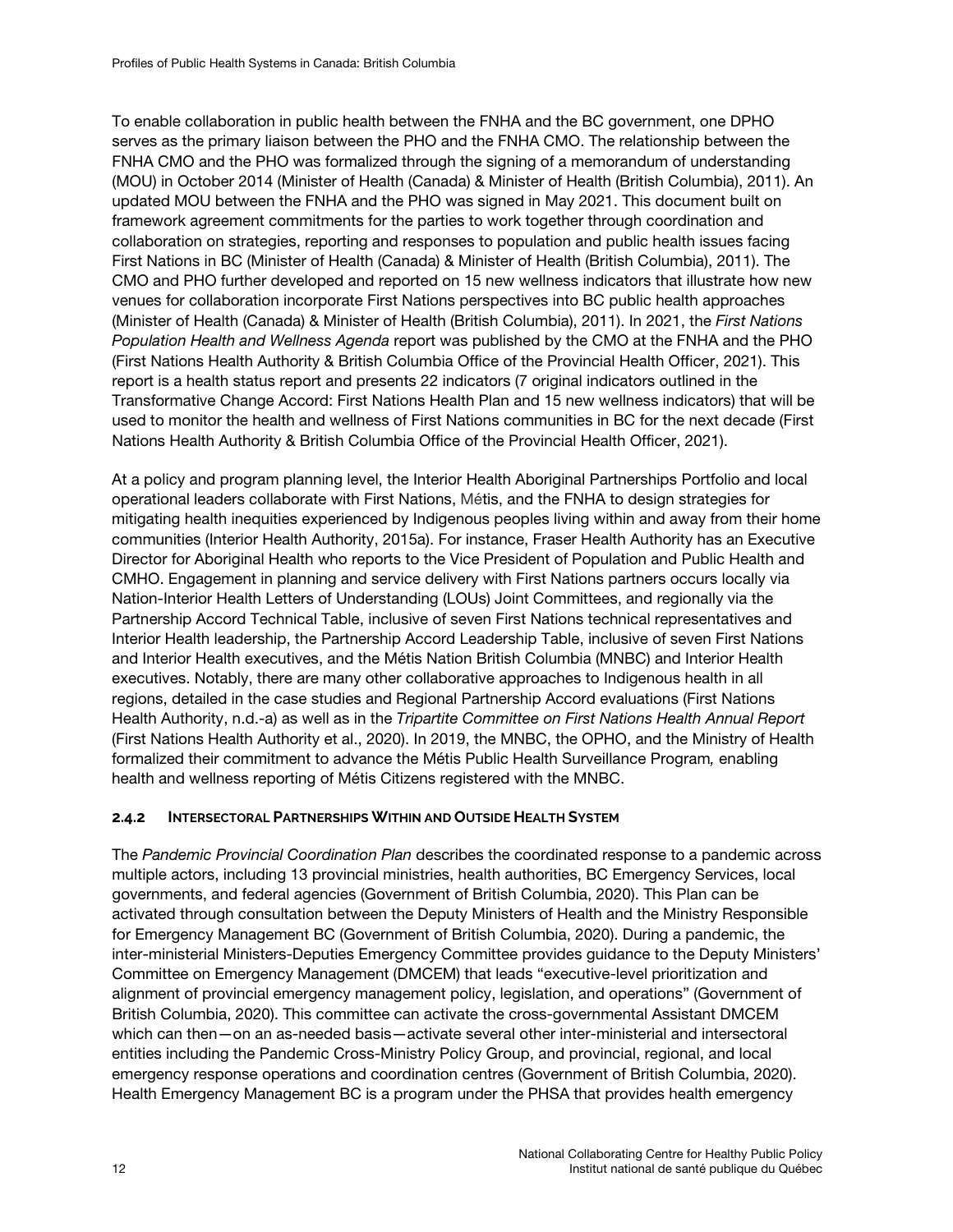management leadership, support, and advice to the Ministry of Health and all RHAs, before, during, and after an emergency event.

Additional examples of coordination and collaboration include the Tobacco Control Strategy and the Overdose Emergency Response Centre. Through BC's Tobacco Control Strategy (which has not been updated since 2004 and does not include vaping), health authorities, government actors (e.g., Ministries of Health and Finance), schools and non-governmental organizations (e.g., BC Lung Association, WorkSafeBC) collaboratively plan, support, and deliver programs aimed at commercial tobacco use prevention, protection, and cessation (British Columbia Ministry of Health, n.d.-n). Convened by the Ministry of Mental Health and Addictions (MMHA), the Overdose Emergency Response Centre is an inter-ministerial (e.g., Ministry of Heath) and intersectoral (e.g., including civil society, local governments, and organizations) partnership platform focused on addressing the opioid overdose emergency (British Columbia Ministry of Mental Health and Addictions, 2018). The MMHA and Vancouver Canucks substance use anti-stigma campaign represents one example of a publicprivate collaboration (British Columbia Ministry of Mental Health and Addictions, 2018). Furthermore, the FNHA partnered with the BC Centre on Substance Use to create the Integrated First Nations Addictions Care Initiative in 2018 (First Nations Health Authority, 2018). Also, Community Action Teams are part of the overdose response, who engage with local government, non-governmental organizations, public health, etc. in planning local responses to the overdose crisis.

The Comprehensive School Health Program represents a provincial partnership between public health and the education sector (British Columbia Ministry of Health, 2017b). Through this program, public health services within school settings are collaboratively planned, coordinated, and delivered.

The purpose of Healthy Living Strategic Plans, which are partnership agreements between local governments, the PPH Division of the Ministry of Health, and RHAs, is to collaborate in actions to create healthier community environments (British Columbia Ministry of Health, 2017b; Provincial Health Services Authority, 2015).

*Vancouver's Healthy City Strategy* is an example of how Vancouver Coastal Health Authority partners with local and regional governments to address the determinants of health through influencing public policies and programs in sectors outside healthcare. *Vancouver's Healthy City Strategy* is co-led by the City of Vancouver and Vancouver Coastal Health Authority and brings together stakeholders spanning multiple government departments, the RHA, non-governmental organizations, and private sector groups (Diallo, 2020). The Healthy City Strategy's objectives are to promote and protect population health and wellbeing by collaboratively designing and delivering programs and policies within 13 areas (Diallo, 2020). These areas include the following: healthy childhood development; food, housing, income and employment security; community safety; social connectedness and belonging; continuing education; physical activity; and natural environments (Diallo, 2020). The strategy is operationalized through the Healthy City for All Leadership Table founded upon an MOU between the City of Vancouver and Vancouver Coastal Health Authority. The leadership table is cochaired by the CMHO and Vancouver's City Manager and is comprised of 30 individuals representing various government departments (i.e., municipal, provincial, federal), public and private sector agencies and foundations (Diallo, 2020). In addition to Vancouver's Healthy City Strategy, Vancouver Costal Health Authority has similar partnership agreements with the other 14 local governments in the region, and collaborates extensively with the six regional government agencies.

Additionally, all health authorities provide grant funding to community groups to identify and implement solutions for improved community health (e.g., food security, tobacco/vape use, and harm reduction).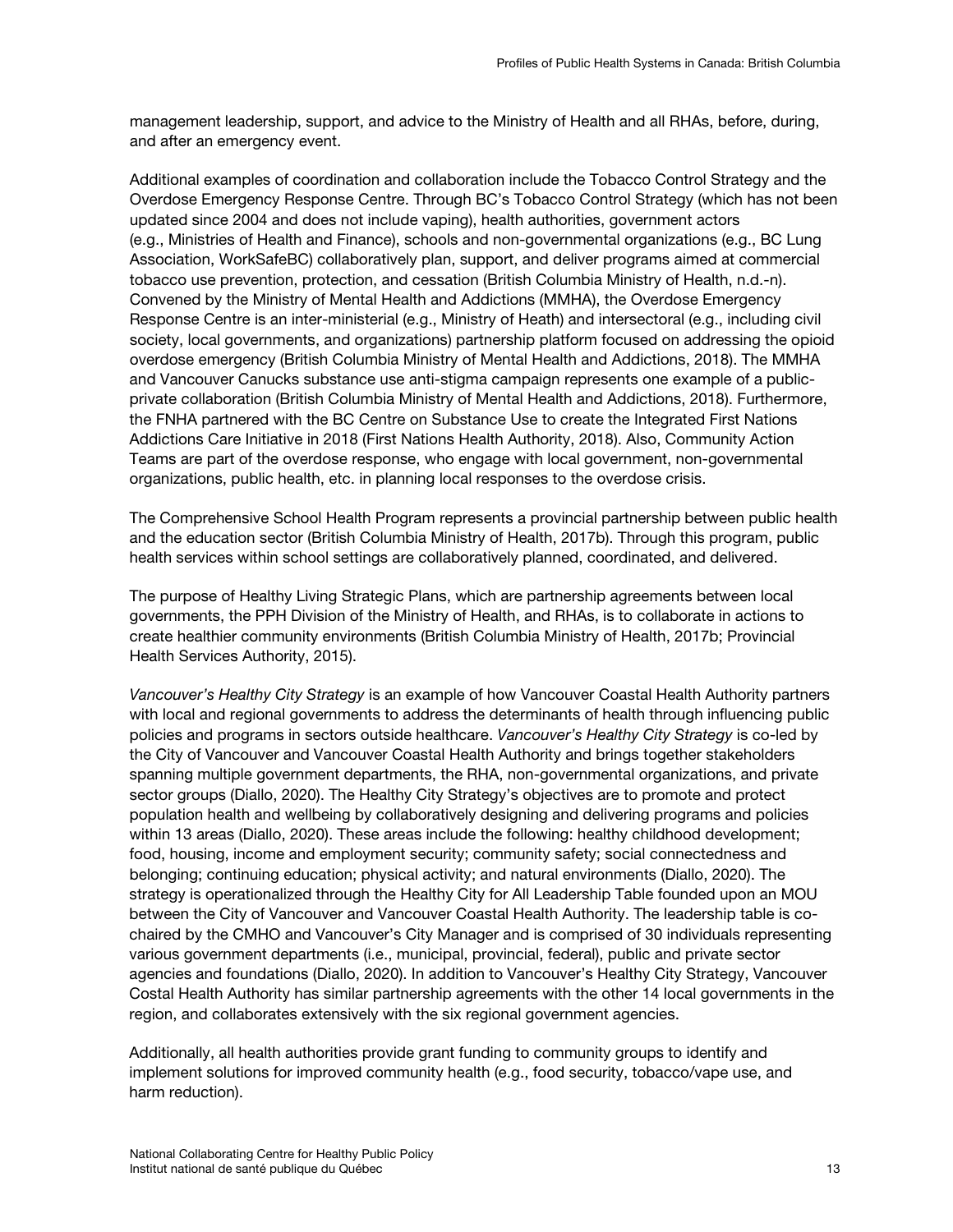There are also several examples of collaboration on public health programs and services between the FNHA and other sectors. These include:

- Canadian Red Cross, First Nations Emergency Services, BC Ambulance, Royal Canadian Mounted Police and Indigenous Services Canada: to ensure First Responder services and community infrastructure are integrated and aligned with provincial and federal health and emergency programs.
- **Simon Fraser University and St. Paul's Hospital Foundation: established Dr. Jeff Reading, a leading** national and international expert in Indigenous health, as the inaugural FNHA Chair in Heart Health and Wellness at St. Paul's Hospital (2016).
- **BC Cancer, the BC Association of Aboriginal Friendship Centres and MNBC: developed the** Indigenous Cancer Strategy, *Improving Indigenous Cancer Journeys: A Road Map* (2016-2017).
- **Joint Steering Committee on BC's Overdose Response: led by the BC PHO and all provincial task** groups in direct partnerships with RHAs and the BCCDC (Minister of Health (Canada) & Minister of Health (British Columbia), 2011).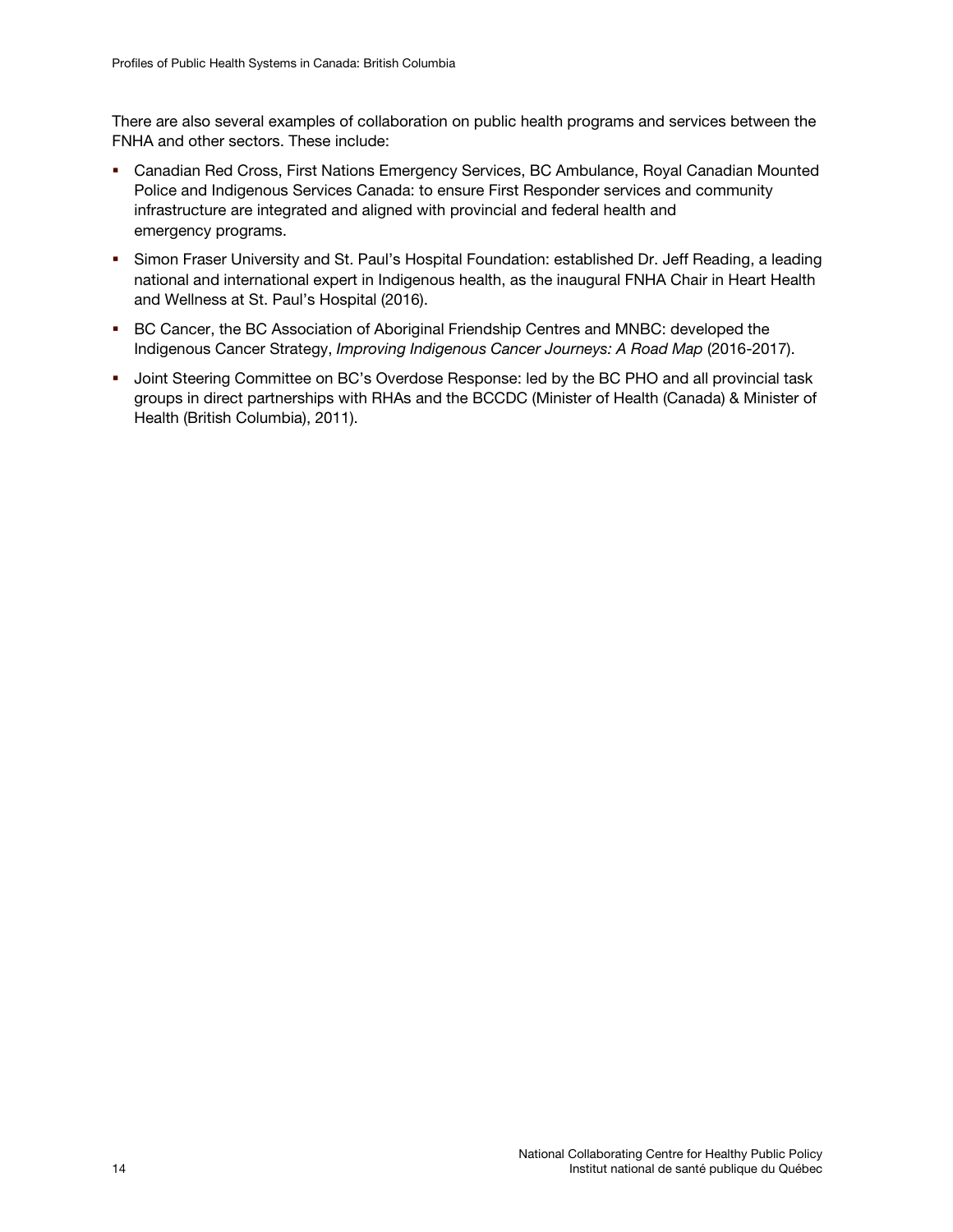# <span id="page-24-0"></span>**3 Governance**

Public health system governance comprises the legal, regulatory and policy frameworks (e.g., public health legislation, regulations, standards, guiding policies) which define the roles and responsibilities of key actors and the strategic vision, mission and goals directing the public health system (World Health Organization, 2015). Performance measurement and evaluation of public health activities are fundamental to assessing whether systems produce the intended outcomes and facilitate the continuous improvement of programs and services (World Health Organization, 2015).

# <span id="page-24-1"></span>**3.1 Legal and Policy Framework for Public Health**

The *PHA* of 2008 provides the overall legal framework for public health in BC. The *PHA*, in conjunction with 14 regulations, addresses health protection, environmental health, disease prevention, and health promotion (Public Health Act, 2008). The Ministry of Health operationalizes this legislation with other ministries, levels of government, and health authorities (British Columbia Ministry of Health, n.d.-e). The *PHA* consists of 10 parts, and broadly addresses current and emerging public health issues, clarifies the roles and responsibilities of public health officials, grants public health officials stronger powers (i.e., compared to previous acts governing public health), and provides additional functions and abilities necessary for responding to public health emergencies (e.g., ability to require public health planning and enable population health monitoring; issue orders; and updated inspection powers) (NCCHPP, 2018). Health protection and environmental health matters are main foci of the Act. For example, the *PHA* elaborates on the ability of public health officials to monitor, inspect, and prevent public health hazards and respond to emergencies (British Columbia Ministry of Health, n.d. i). The *PHA* also describes the required mandatory reporting of public health indicators such as infections, exposures to environmental toxins and poisonings, health hazards, and other public health matters. Furthermore, the Act ensures that public health officials have the powers necessary to monitor for health hazards or impediments and enforce the *PHA* when necessary. Health officers are given the authority to inspect vehicles and places to investigate health hazards and ensure compliance with the Act. It also provides the minister with authority to designate a temporary quarantine facility to control communicable diseases and respond to environmental health hazards (British Columbia Ministry of Health, n.d.-i).

Several statutes complement the *PHA* in governing core public health functions. Health protection is addressed by legislation for food and water safety, and school and community safety. An example is the *Food Safety Act,* which is predominantly responsible for regulating food safety, processing, service and retail (British Columbia Ministry of Health, n.d.-e). The Ministry of Health works with the Ministry of Agriculture to regulate the slaughter of meat for food (through the *Food Safety Act*'s *Meat Inspection Regulation*) (British Columbia Ministry of Health, n.d.-e). According to the *Milk Industry Act* and the *Milk Industry Standards Regulation*, the Ministry of Health also works closely with the BCCDC to regulate the safety of dairy products (British Columbia Ministry of Health, n.d.-e). Moreover, the *Fish and Seafood Act* states that, with the federal government, the Ministry of Health administers regulations on the handling and processing of fish and seafood (British Columbia Ministry of Health, n.d.-e). As for water safety, the *Drinking Water Protection Act* and its regulations cover all water systems other than single-family dwellings and those on-reserve. It sets out certain requirements for drinking water operators and suppliers to ensure the provision of safe drinking water to their customers (British Columbia Ministry of Health, n.d.-d).

Specific acts and regulations aim to ensure health and safety in schools and community care facilities. The *School Act* and its regulations specify that school MHOs are designated by regional health boards, and are authorized to inspect school buildings and surroundings, may order school closures,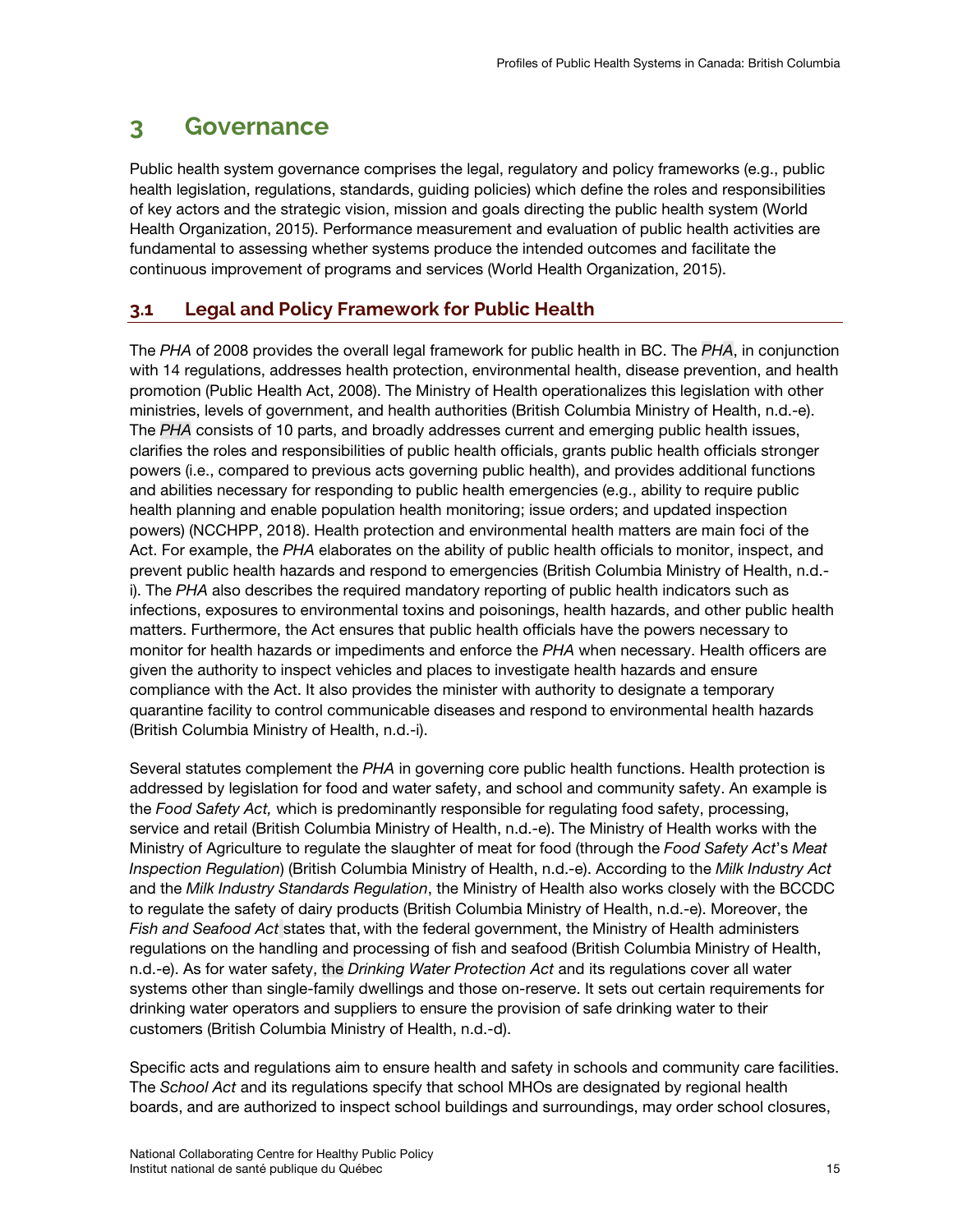and examine the general health of students attending the schools (British Columbia Ministry of Health, n.d.-m). The *School Act* and its regulations also state that it is mandatory to provide School Boards with health services and outline the duties and responsibilities of the school MHO (British Columbia Ministry of Health, n.d.-m). Furthermore, the Vaccine Status Reporting Regulation (VSRR) supports the collection of immunization records for school-age children in grades kindergarten to grade 12 (Vaccination Status Reporting Regulation, 2019). The *Community Care and Assisted Living Act* and its regulations provide for licensing of community care facilities that offer care to vulnerable people (child daycare; child, youth, and adult residential settings). It also provides information about the powers and duties of MHOs, such as inspection duties and the authority to suspend or attach terms or conditions to a license if there is an immediate risk to the health or safety of persons in care (British Columbia Ministry of Health, n.d.-c).

Disease and injury prevention activities related to tobacco and vaping are regulated by several different acts. The *Tobacco and Vapour Products Control Act* and its regulations, administered by the Ministry of Health and the five RHAs, describes the restrictions of the display, sale and use of vapour products and are consistent with pre-existing laws related to commercial tobacco. The *Tobacco Tax Act,* administered by the Minister of Finance, deals with registration and taxation of tobacco (British Columbia Ministry of Health, n.d.-e). Finally, the *Tobacco Damages and Health Care Costs Recovery Act* was launched in 1998 (with subsequent introduction of the new legislation in 2000) following a BC Supreme Court challenge to address concerns from tobacco manufacturers, and enables the province to sue the tobacco industry (Government of British Columbia, n.d.-j).

The Government of BC has expressed its commitment to reconciliation with Indigenous peoples, as recently exemplified by the passage of the *Declaration on the Rights of Indigenous Peoples Act* (the Declaration Act) which seeks to align BC's laws with the articles of the United Nations (UN) Declaration of the Rights of Indigenous Peoples over time (Bill 41 – 2019: Declaration on the Rights of Indigenous Peoples Act, 2019). This impacts public health (and all health-related) legislation, regulation, and policies, as consultation and cooperation relating to the Declaration Act will now occur through pathways for engagement with Indigenous governing bodies, who are authorized to act on behalf of Indigenous peoples. The Tripartite Framework Agreement and the Declaration Act foundationally frame First Nations governance, and articulate new ways of operating with partners on reconciliation commitments. The First Nations Health Governance Structure in BC is comprised of three entities, the FNHA, the FNHC and the FNHDA, which is summarized in the Organizational Structure section of this profile.

# <span id="page-25-0"></span>**3.2 Performance Management and Evaluation**

Every RHA is required to follow the strategic expectations and goals for public health outlined in the RHA mandate letters and executive mandate letter. Monitoring efforts are adjusted to accommodate these expectations. Furthermore, the mandate letters state that RHAs are responsible for utilizing the *Health Sector Performance Management Framework* to drive continuous improvement and innovation (Fraser Health Authority, 2020b; Interior Health Authority, 2020d; Northern Health Authority, 2020b; Vancouver Coastal Health Authority, 2020b; Vancouver Island Health Authority, 2020b). This framework "sets out how an understanding of health needs at an individual and population level should inform service delivery design" (Fraser Health Authority, 2020b; Interior Health Authority, 2020d; Northern Health Authority, 2020b; Vancouver Coastal Health Authority, 2020b; Vancouver Island Health Authority, 2020b). The RHAs are required to use the framework to establish the range of their data collection and monitor their performance.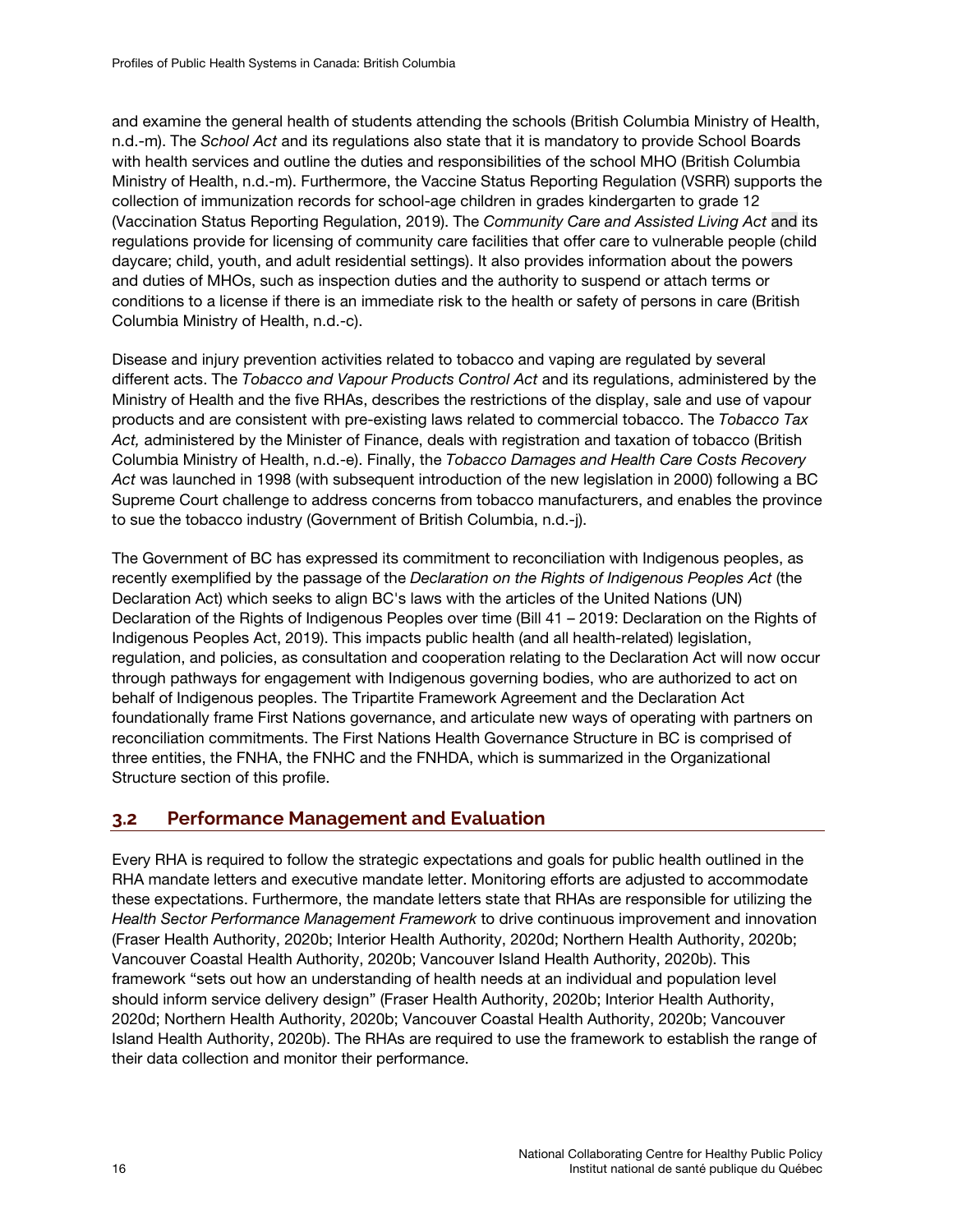Specific information on how the RHAs should measure and evaluate performance is found in their respective service plans. Each RHA's service plan states broad goals which are accompanied by a list of specific objectives, strategies, and performance measures. These performance measures include quantitative data presenting the baseline, actual, and targeted values for upcoming years (Fraser Health Authority, 2020a; Interior Health Authority, 2020i; Northern Health, 2020; Vancouver Coastal Health Authority, 2020a; Vancouver Island Health Authority, 2020a). Also, some regions develop clinical practice standards to guide the work of public health practice.

Additionally, Vancouver Coastal Health Authority is undergoing a quality improvement and capacitybuilding initiative titled *Healthy Public Policy Renewal* to enhance the ability of public health practitioners in the Office of the CMHO to advance healthy public policies aimed at the determinants of health. Their work includes an evaluation framework for monitoring the impacts of efforts in the healthy living and healthy communities goal areas.

## <span id="page-26-0"></span>**3.2.1 BC GUIDING FRAMEWORK FOR PUBLIC HEALTH**

In 2005, BC published *A Framework for Core Functions in Public Health* which contained a comprehensive set of core programs and strategies for public health in the province (Province of British Columbia, 2005). Building on these programs and strategies, in 2013, the province published *Promote, Protect, Prevent: Our Health Begins Here: BC's Guiding Framework for Public Health* (updated in 2017) (British Columbia Ministry of Health, 2017b). This report outlines the province's vision for public health, along with seven goals, and a strategic framework for their achievement. The Guiding Framework's vision is to promote "vibrant communities in which all people achieve their best health and well-being where they live, work, learn and play" (British Columbia Ministry of Health, 2017b, p. 12).

At the foundation of the Guiding Framework are "provincial-level public health functions and infrastructure" (e.g., human and financial resources, information systems, policy, legislation, regulations and accountability mechanisms) which support four "core programs" through four public health "strategies" (British Columbia Ministry of Health, 2017b). The Guiding Framework's seven visionary goals (Table 1) address key intersections of each core program and public health strategy (British Columbia Ministry of Health, 2017b). Stakeholders spanning provincial and local governments and councils, health authorities, non-governmental agencies, care providers, the private sector, and community members play roles aimed at achieving the visionary goals. Specific priority population groups include children, women (specifically, women during their childbearing years), First Nations communities, and individuals living in rural or remote areas (British Columbia Ministry of Health, 2017b). Each goal area contains a set of quantifiable performance measures to track progress over ten years.

It should be noted, that the *First Nations Population Health and Wellness Agenda* includes 22 indicators to be monitored over the next 10 years (2020-2030), and includes strengths-based targets that move away from the deficit-based perspective of "closing the gap" between First Nations and other British Columbians' health (First Nations Health Authority & British Columbia Office of the Provincial Health Officer, 2021). Among these indicators are those related to the social determinants of health including cultural wellness (i.e., traditional language, food, medicine and spirituality, and community belonging), self-determination, connection to the land, food security, housing, and education, and those traditionally used in public health (e.g., health behaviours, infant birth weight, mortality, hospitalizations).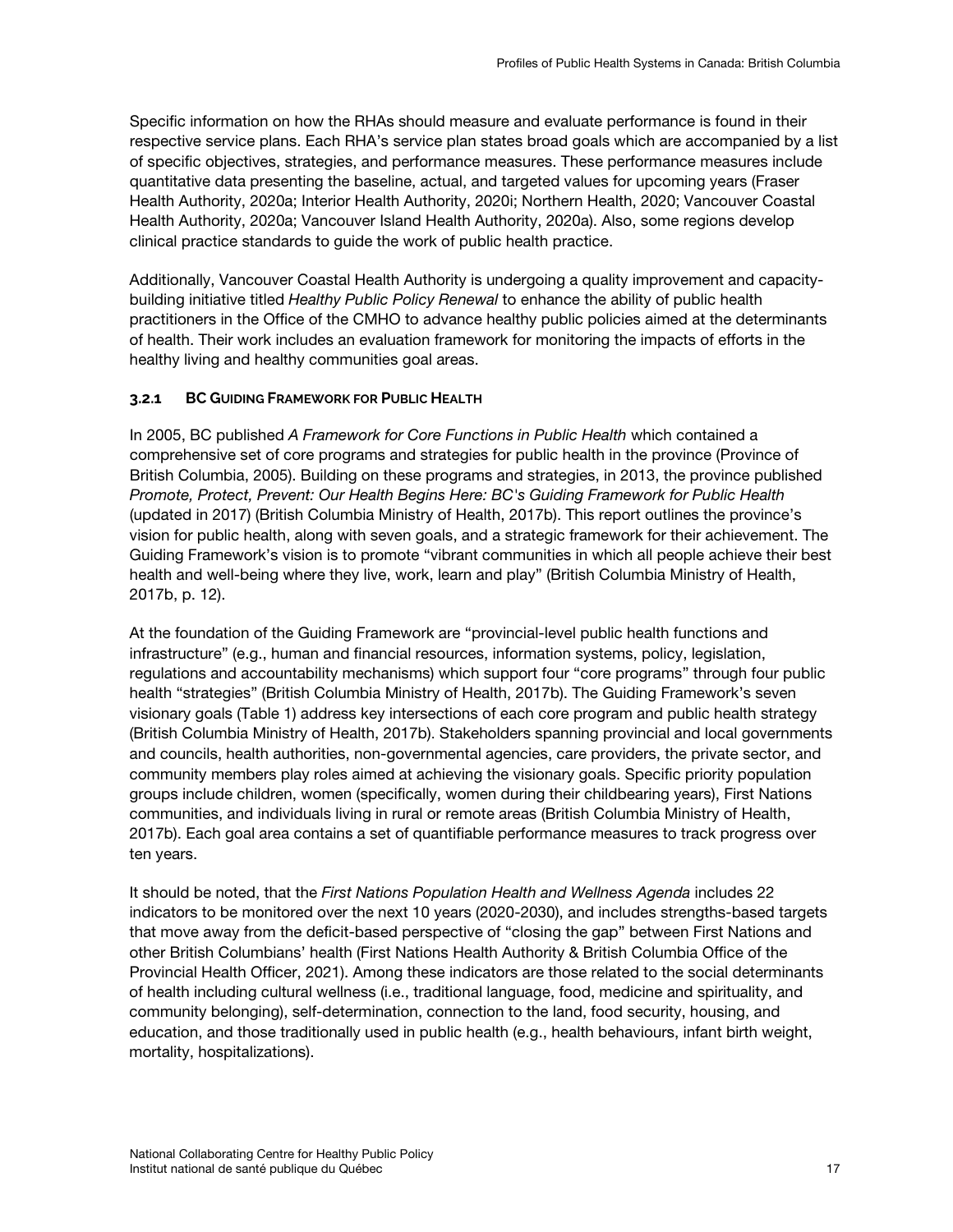| <b>BC Guiding Framework</b> | Table 1 |  |  |
|-----------------------------|---------|--|--|
|-----------------------------|---------|--|--|

| Goal                                                                                                                              | <b>Goal Area</b>                                                                                                                                                                                                                                                                             | <b>Aims</b>                                                                                                                                                                                                                                                                                                                                                                                                                             |  |
|-----------------------------------------------------------------------------------------------------------------------------------|----------------------------------------------------------------------------------------------------------------------------------------------------------------------------------------------------------------------------------------------------------------------------------------------|-----------------------------------------------------------------------------------------------------------------------------------------------------------------------------------------------------------------------------------------------------------------------------------------------------------------------------------------------------------------------------------------------------------------------------------------|--|
| Goal 1: "Supportive<br>communities that<br>make it easier for<br>people to make<br>healthy choices at<br>every stage of life"     | "Healthy Living<br>and Healthy<br>Communities"                                                                                                                                                                                                                                               | Improve the health of children through health-education<br>٠<br>partnerships and programs; create health promoting<br>environments and programs with local governments.<br>Develop policies and programs that protect employee health<br>٠<br>through supporting activities led by employers.                                                                                                                                           |  |
| <b>Goal 2: "Families</b><br>have the capacity to<br>achieve and maintain<br>good health at all<br>stages of child<br>development" | "Maternal, Child<br>and Family<br>Health"                                                                                                                                                                                                                                                    | Improve maternal care by focusing on childbearing, perinatal<br>٠<br>health, and maternity care programming and activities.<br>Concentrate on the physical, social and emotional<br>٠<br>development of infants, children and youth.<br>Increase the accessibility of public health services for women in<br>٠<br>rural or remote areas (including First Nations communities).                                                          |  |
| Goal 3: "Optimal<br>mental health and<br>reduced harms<br>associated with<br>substances"                                          | "Positive Mental<br>Health and<br>Prevention of<br>Substance<br>Harms"                                                                                                                                                                                                                       | Promote mental health in all environments; address social,<br>٠<br>environmental and individual risk factors through programming.<br>Promote a "culture of moderation in relation to alcohol".<br>n,                                                                                                                                                                                                                                    |  |
| Goal 4: "People living<br>longer, higher quality<br>lives free of<br>preventable disease"                                         | Use public health measures and initiatives to control<br>"Communicable<br>٠<br>communicable disease transmission.<br><b>Disease</b><br>Prevention"<br>Uptake screening, early detection, and rapid response<br>٠<br>approaches to monitor outbreaks and diminish morbidity and<br>mortality. |                                                                                                                                                                                                                                                                                                                                                                                                                                         |  |
| Goal 5: "A safer<br>province that reduces<br>the risk of<br>preventable injuries"                                                 | "Injury<br>Prevention"                                                                                                                                                                                                                                                                       | Increase awareness of injury risks, employ prevention<br>٠<br>education, and create safe environments.<br>Improve injury surveillance, community capacity building, and<br>٠<br>develop public information and prevention measures to<br>diminish injuries and falls among seniors.<br>Modify environmental factors and raise awareness surrounding<br>п<br>safety-promoting behaviours to reduce injuries among children<br>and youth. |  |
| Goal 6:<br>"Environments that<br>optimize and support<br>good health"                                                             | "Environmental<br>Health"                                                                                                                                                                                                                                                                    | Improve the safety of drinking water; reduce foodborne<br>٠<br>illnesses.<br>Enhance stewardship of food, water, land and air.<br>F<br>Employ inspections, risk assessments, and enforcing of<br>٠<br>guidelines to protect the health, safety and well-being of the<br>population.                                                                                                                                                     |  |
| Goal 7:<br>"Communities<br>resilient to health<br>emergencies"                                                                    | "Public Health<br>Emergency<br>Management"                                                                                                                                                                                                                                                   | Improve preparedness and responsiveness by implementing<br>٠<br>training and ensuring health authorities have access to public<br>health emergency management plans.<br>Enhance surveillance efforts to track, plan, prepare, and<br>٠<br>respond to minimize the impact of pandemic viruses.<br>Develop public health responses to potential health risks from<br>п<br>natural disasters.                                              |  |

Source*:* British Columbia Ministry of Health, 2017b

The Guiding Framework performance measures were drawn from existing (albeit unspecified) strategies to align public health activities provincially and improve data availability (British Columbia Ministry of Health, 2017b). These measures were defined with the intention of continually updating them as surveillance capacity and infrastructure improves and in order to ensure they appropriately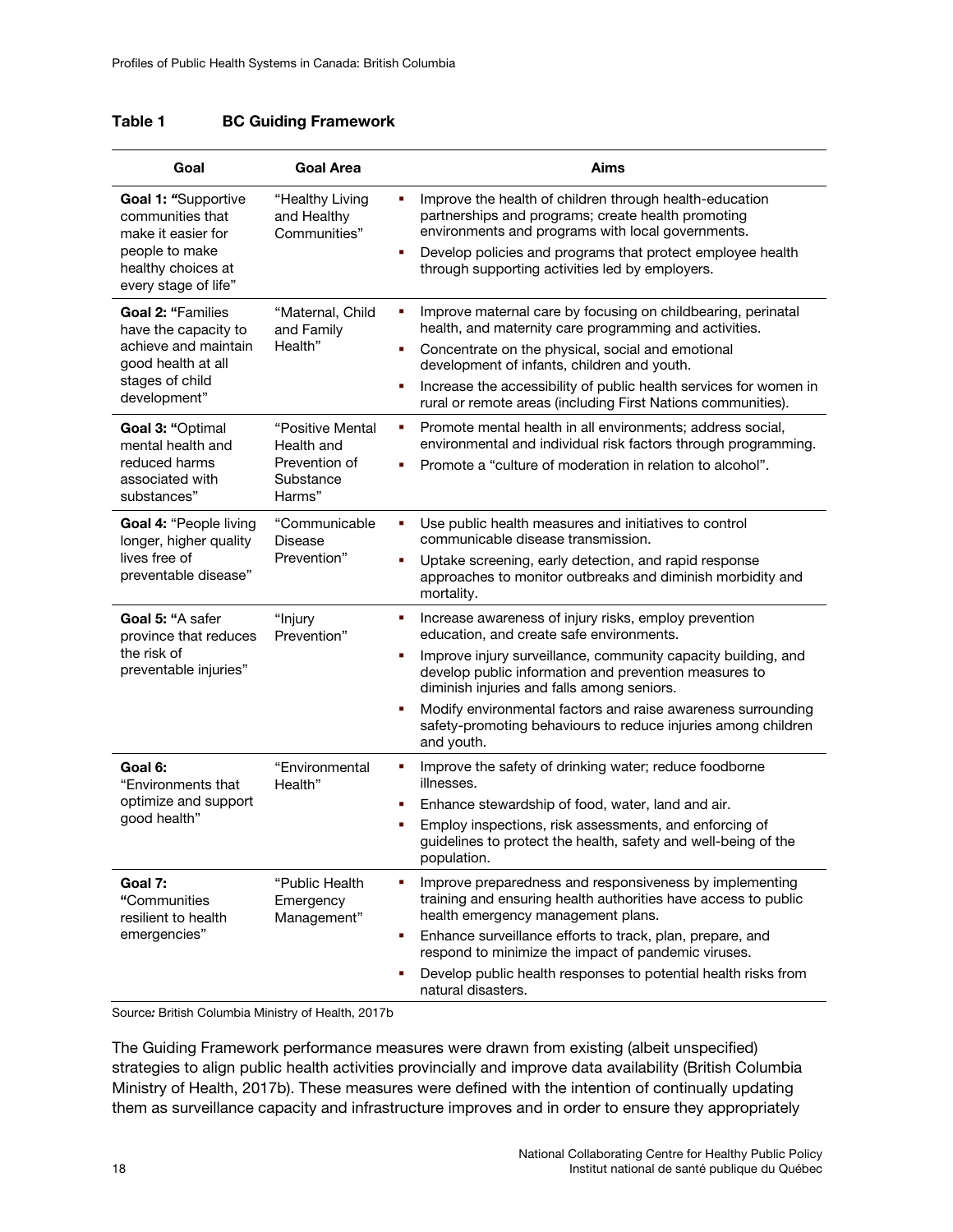and effectively measure intended outcomes. Despite intentions to promote accountability through periodic performance reporting on the Guiding Framework's objectives, an accountability framework has not yet been developed. The first publication reporting on the Guiding Framework indicators was the 2019 PHO report, *Taking a Pulse on the Population. An Update on the Health of the British Columbians* (Office of the Provincial Health Officer, British Columbia, 2019).

The BC Ministry of Health reports on several measures of health status periodically to make sure that progress is being made towards the targets set for 2023. These include: geographic disparity in life expectancy between local health areas (in years); age-standardized incidence rate for diabetes (per 1,000); health-adjusted life years of the BC population; infant mortality rate (per 1,000 live births); the age-standardized rate of mortality due to preventable causes (per 100,000); and the percentage of British Columbians (age 12+) who report that they are very satisfied with life (British Columbia Ministry of Health, 2017a). These measures are also Guiding Framework indicators; however, some are also reported on separately from the Guiding Framework (e.g., infant mortality).

To measure the health equity implications of public health services and policies in BC, the PPH Program of the PHSA defined priority health equity indicators aligned with the provincial Guiding Framework (Provincial Health Services Authority, 2016). In addition to monitoring and reporting on these indicators, PPH Program of the PHSA works with the Ministry of Health, RHAs, and other organizations on health promotion and chronic disease prevention strategies aimed at reducing health inequities (Provincial Health Services Authority, 2016).

Progress on the BC *Tripartite Framework Agreement on First Nation Health Governance* is monitored through ongoing five year evaluations of the BC Tripartite Framework Agreement on First Nations Governance by the FNHA (First Nations Health Authority, n.d.-a). The FNHA also conducts a number of other evaluations, including an evaluation of the FNHA every five years, and also assesses its progress against annual performance measures. Progress on the FNHA's performance measures is captured in the FNHA's annual reports and plans that are available on the FNHA website (First Nations Health Authority, 2019a).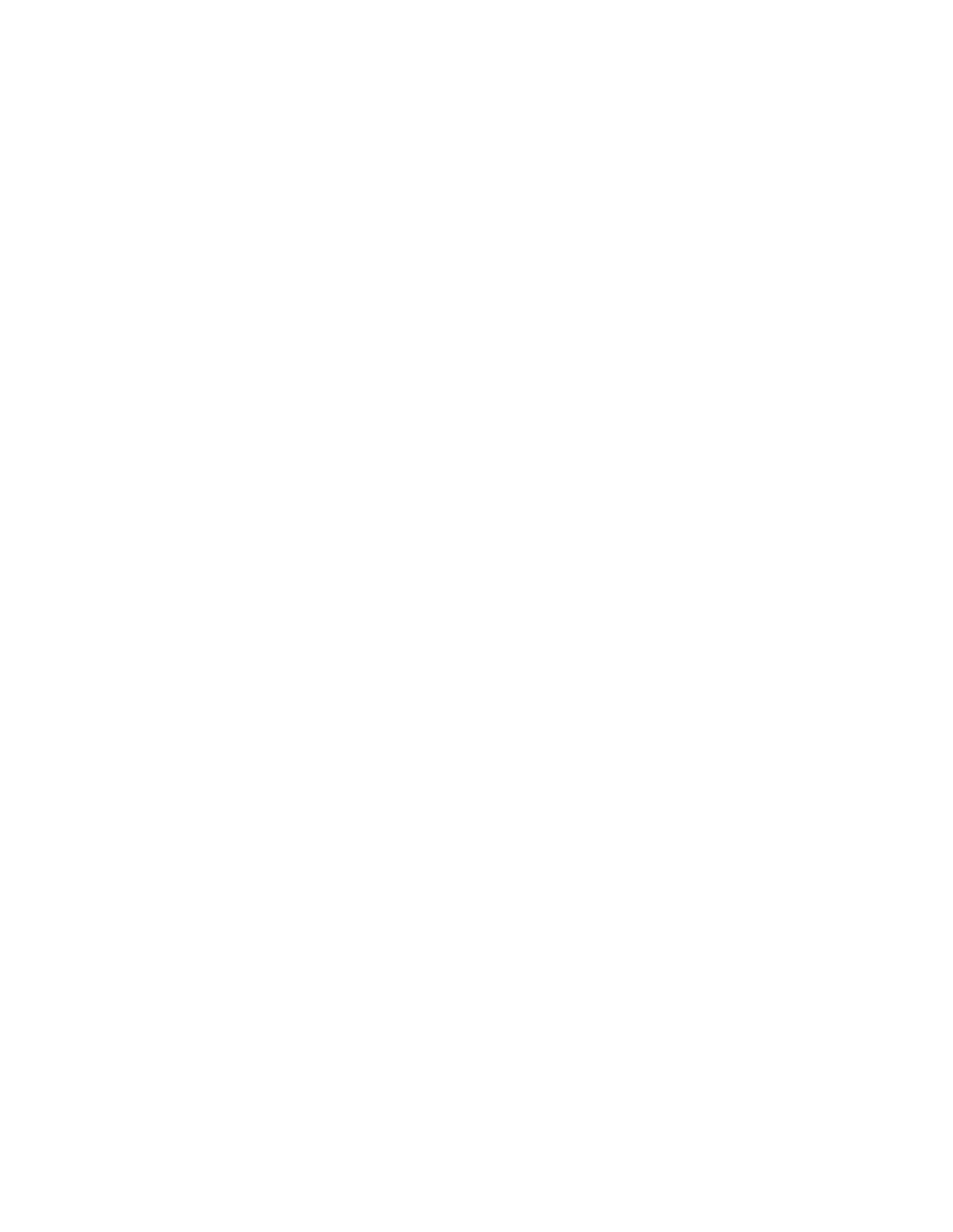# <span id="page-30-0"></span>**4 Financing**

Among the EPHOs, financing refers to the "mobilization, accumulation and allocation of resources to cover population health needs, individually and collectively" (World Health Organization, 2015). Our search sought publicly available data from provincial budget reports and where public health expenditures were not specified, audited financial statements of key public health actors receiving provincial health funding (e.g., provincial, regional health authorities).

# <span id="page-30-1"></span>**4.1 Provincial Public Health Spending**

Provincial budget reports (i.e., "Main Estimates") present aggregated expenditure estimates for the Ministry of Health (Ministry of Finance, 2021a). It is thus unclear what proportion of the Ministry of Health's budget is and has historically been invested in public health. For example, budget lines for Executive Services and Support include OPHO expenditures and other administrative costs such as financial management, vital statistics program management, policy development and the Minister's salary (Ministry of Finance, 2021a). The Medical Services Plan budget line includes any provincially insured services provided by medical and other healthcare professionals which may include vaccine administration (Ministry of Finance, 2021a). The Health Programs budget lines include transfer funding which is allocated by RHAs to healthcare and public health services (Ministry of Finance, 2021a).

At the provincial level, Gender-Based Analysis Plus (GBA+) is used to assess the equity implications of ministerial and program-specific budgeting (British Columbia Ministry of Finance, 2020). GBA+ is an analytical tool developed by the federal government to assess the potential impact of policy on the experiences of women, men, and non-binary peoples at various intersections of age, race, ethnicity, ability, and other sociodemographic factors (Status of Women Canada, 2018). It is unclear whether GBA+ or other equity-related criteria are used to inform public health resource allocation specifically at the provincial or health authority levels. However, there is some evidence that GBA+ was used to inform the decision to levy provincial sales taxes upon purchases of naturally and artificially sweetened carbonated beverages (British Columbia Ministry of Finance, 2020). More generally, it remains unclear what criteria are used to allocate resources to and across public health program areas.

RHA annual audited financial statements are available online through the provincial public accounts archive (Ministry of Finance, 2021b) and can be used to estimate provincial public health spending because they present program-specific expenditures. Also, in 2019, the OPHO published the *Taking a Pulse on the Population* report that presented RHA "population health and wellness" (i.e., related to health promotion and disease prevention) operations expenditures from fiscal year 2012/13 to 2015/16 (Office of the Provincial Health Officer, British Columbia, 2019). The analysis suggests that over this period, the absolute amount and proportion of health authority budgets dedicated to public health decreased (Canadian dollars; not adjusted for inflation; figures do not include the FNHA expenditures) (Office of the Provincial Health Officer, British Columbia, 2019). In 2012/13, 4.0% (approximately \$529.0 million) of health authority budgets were directed towards public health (Office of the Provincial Health Officer, British Columbia, 2019). This figure gradually decreased to 3.6% (approximately \$525.3 million) for 2015/16.

Updating this analysis of RHA budgets to 2018/19 also shows a gradual decrease in public health spending as a proportion of the total health authority budgets from 4.2% (\$524.1 million) in 2011/12 to approximately 3.4% (\$586.0 million) in 2018/19 (Figure 2). There is some regional variation in public health spending across health authorities, which likely reflects differences in how public health is defined, ranging from 2.5% of Vancouver Coastal Health Authority's total health expenditure to 3.1% of Northern Health Authority's total expenditure in fiscal year 2018/19 (Table 2). The PHSA allocates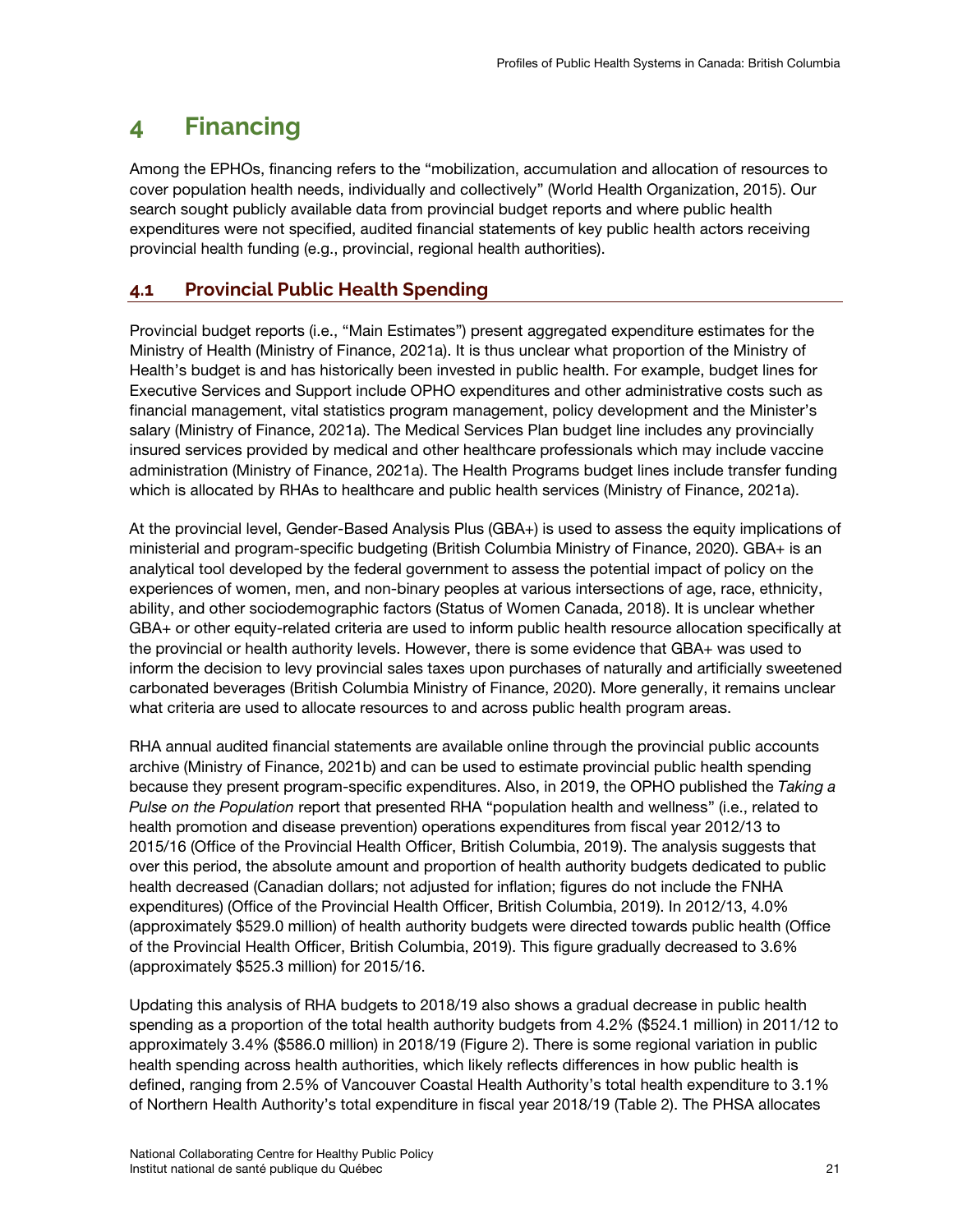6.1% of its budget to public health (Table 2), however the latest available financial statements for each agency within the PHSA indicate that the BCCDC accounts for the majority of this public health spending.

In addition to receiving funding from the federal government, the FNHA receives provincial funding to support and carry out its mandate under the Tripartite Framework Agreement. Much of FNHA's funding is shared. In addition to the Canada Funding Agreement, the FNHA also receives funding from the province through program based or topic-specific grants. The FNHA's allocation of funding, including funding provided to regional teams and directly to First Nations communities, is described in its public- facing annual Summary Service Plan. Progress on the FNHA's work, including its delivery of services, management and governance is described in the FNHA's annual reports. Both the Summary Service Plan and annual reports are available on the FNHA's website.

Organizations are primarily reimbursed for public health services through historical budgets and block grants (Auditor General of British Columbia, 2017; First Nations Health Authority, 2019d; Office of the Provincial Health Officer, British Columbia, 2019). Service providers may also be reimbursed (i.e., fee for service) for delivering immunization and screening services through the Medical Services Plan (Health Sector Information, Analysis and Reporting Division, 2019). Assessing the type of expenditures (e.g., salaries, equipment, sundry) is difficult at the health authority level because expenditures are disaggregated for the overall health system but not by program (e.g., Population Health and Wellness). However, for the BCCDC, disaggregated operations expenses indicate that supplies and salaries account for the largest share of their budget (British Columbia Centre for Disease Control, 2018).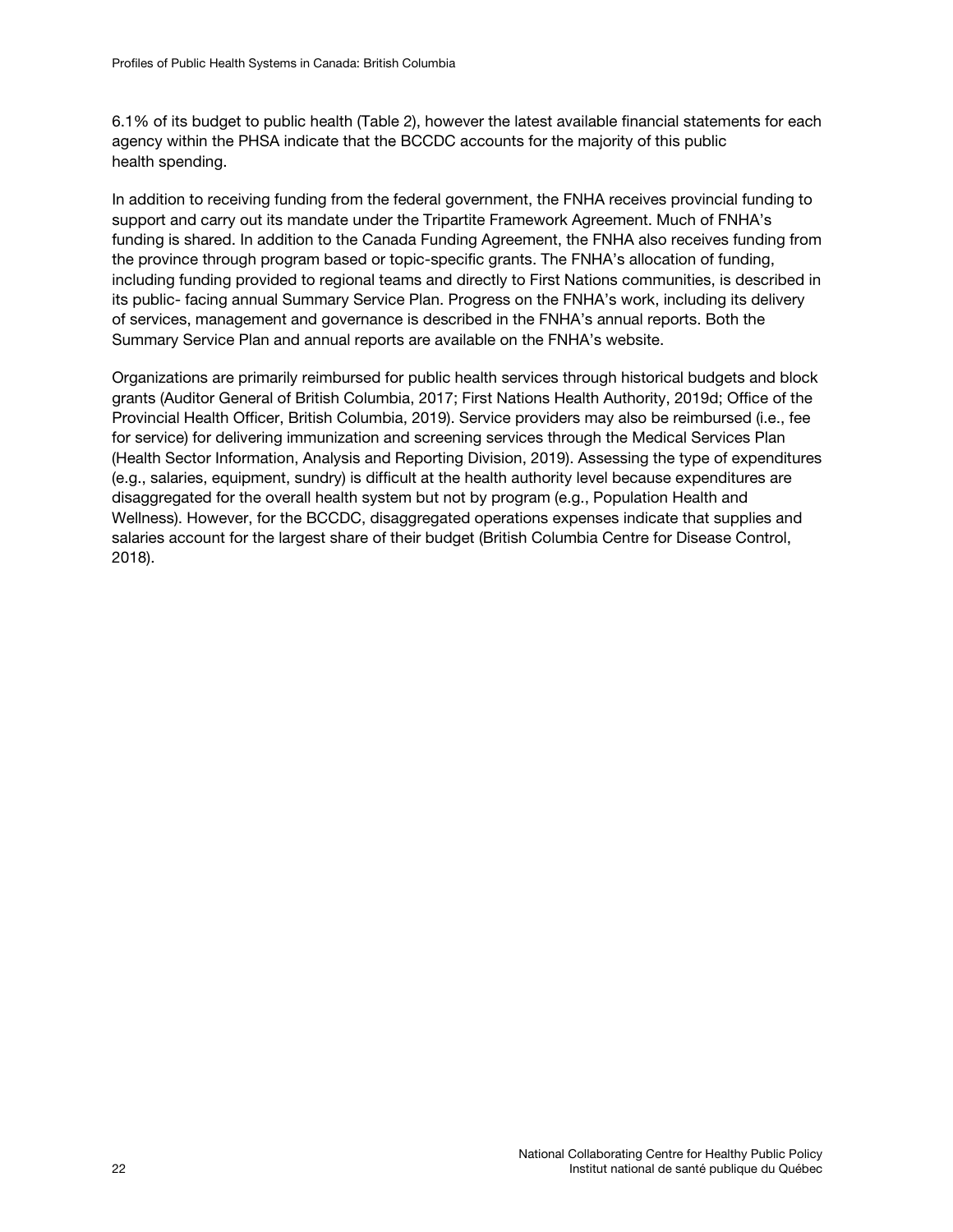

## Figure 2 Regional health authorities and PHSA budget estimated operating expenditures, fiscal years 2011/12 to 2018/19 (CAD\$, not adjusted for inflation)

Notes: Actual operating expenditures presented are not adjusted for inflation and do not include capital expenditures.

Sources: Fraser Health Authority, 2013, 2014, 2015, 2021; Interior Health Authority, 2021; Island Health, 2021; Northern Health Authority, 2021; Provincial Health Services Authority, 2021; Vancouver Coastal Health, 2013, 2014, 2014, 2021, 2021;

Vancouver Coastal Health Authority, 2015, 2016; Vancouver Island Health Authority, 2013, 2014, 2015.

\* Vancouver Island Health expenditure estimates are not available.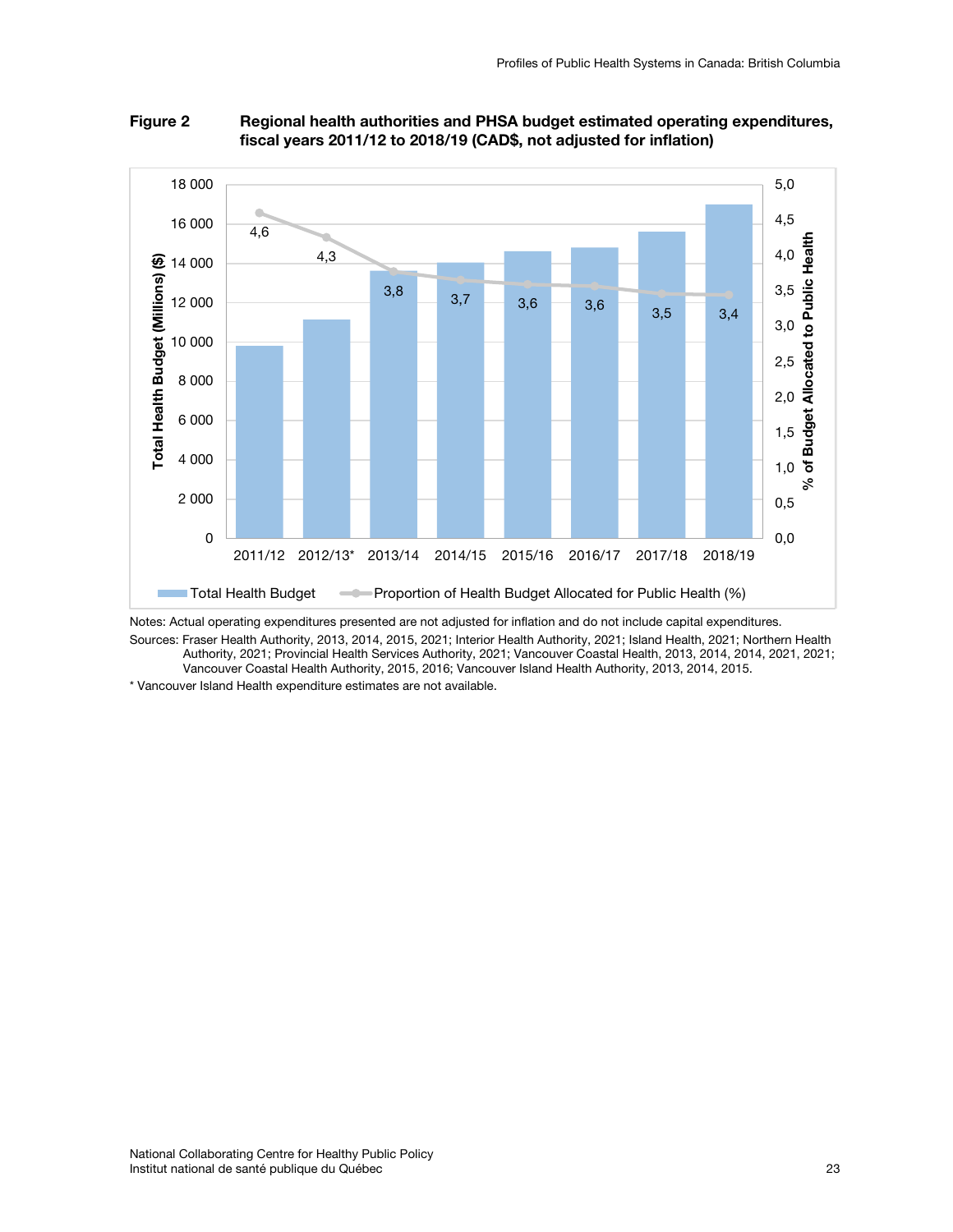|                                                | Total      |            | <b>Population Health</b><br>and Wellness |         | % of Total Expenditure |         |
|------------------------------------------------|------------|------------|------------------------------------------|---------|------------------------|---------|
|                                                | 2018/19    | 2017/18    | 2018/19                                  | 2017/18 | 2018/19                | 2017/18 |
| <b>Fraser Health</b>                           | 3,814,993  | 3,617,911  | 95,577                                   | 88,959  | 2.5                    | 2.5     |
| Northern Health                                | 896,683    | 839,639    | 28,063                                   | 27,273  | 3.1                    | 3.2     |
| Vancouver Coastal<br>Health                    | 3,730,985  | 3,513,024  | 108,989                                  | 104,051 | 2.9                    | 3.0     |
| <b>Interior Health</b>                         | 2,355,979  | 2,203,473  | 65,105                                   | 61,379  | 2.8                    | 2.8     |
| Vancouver Island<br>Health                     | 2,563,487  | 2,419,726  | 64,575                                   | 61,973  | 2.5                    | 2.6     |
| <b>Provincial Health</b><br>Services Authority | 3,645,442  | 3,025,671  | 223,413                                  | 196,754 | 6.1                    | 6.5     |
| <b>TOTAL</b>                                   | 17,007,569 | 15.619.444 | 585,722                                  | 540.389 | 3.4                    | 3.5     |

## Table 2 Health authorities' overall and population health and wellness expenditures for fiscal years 2017/18 and 2018/19 (expressed in thousands, CAD\$)

Note: Actual operating expenditures manually abstracted from audited financial statements published on health authority websites and not adjusted for inflation.

Sources: First Nations Health Authority, 2019b; Fraser Health Authority, 2019; Interior Health Authority, 2019a; Northern Health Authority, 2019; Provincial Health Services Authority, 2019; Vancouver Coastal Health Authority, 2019; Vancouver Island Health Authority, 2019a.

\* FNHA not included because financial statements present consolidated expenditures.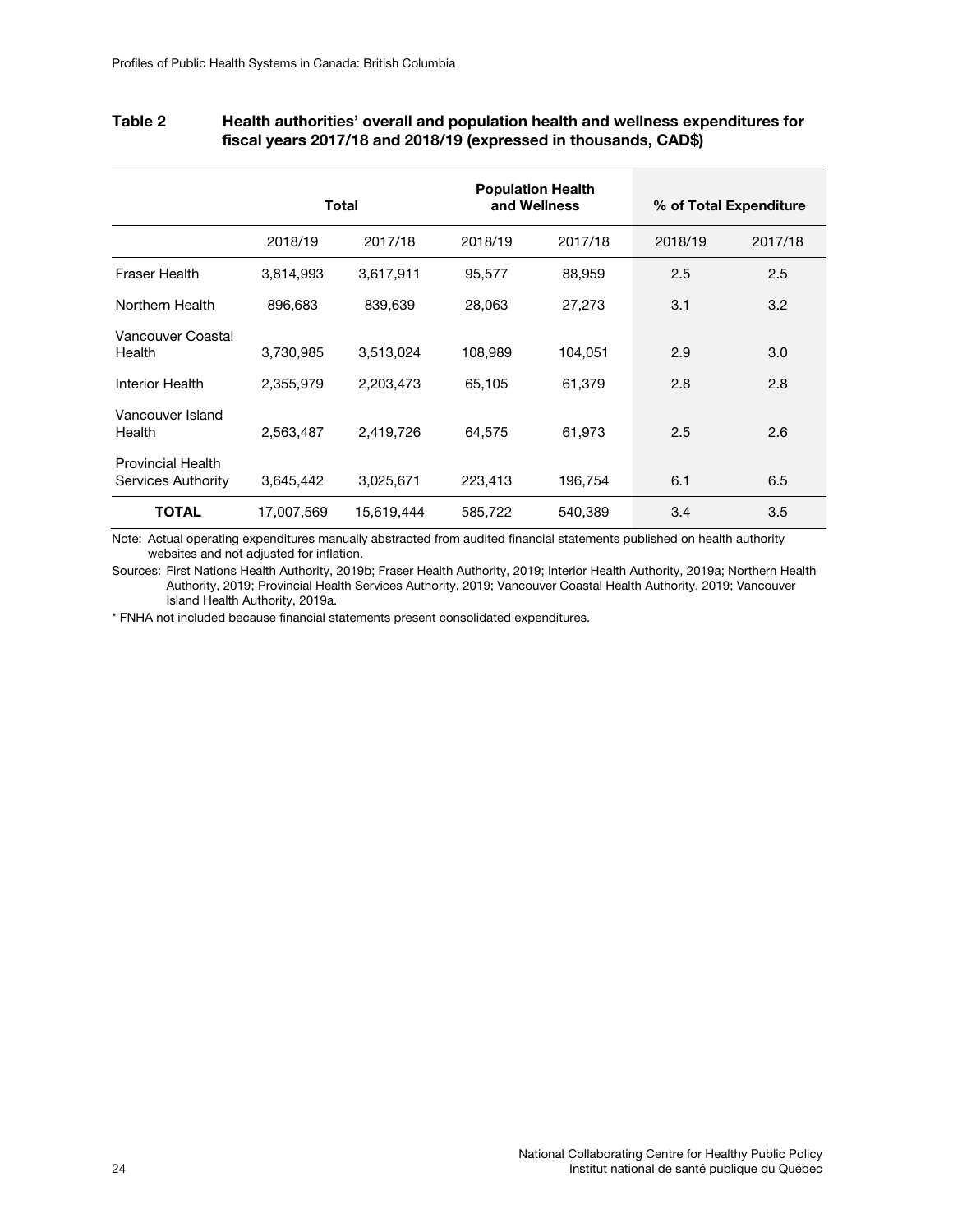# <span id="page-34-0"></span>**5 Public Health Workforce**

The core public health workforce includes "all staff engaged in public health activities that identify public health as being the primary part of their role" (Rechel, Maresso, et al., 2018). This excludes professionals such as midwives, community pharmacists or family physicians who may promote public health, but only as part of their job. Our search sought information detailing the size and professional discipline composition of, and recruitment and retention trends and strategies for, the public health workforce in BC.

# <span id="page-34-1"></span>**5.1 Size, Composition, Recruitment and Retention**

As per the Public Health Agency of Canada Core Competencies, BC defines four general categories of public health professionals: 1) MHOs, 2) consultants and specialists, 3) frontline providers, and 4) managers and supervisors (Public Health Agency of Canada & Workforce Development Division, 2008). The precise number of employees designated as public health professionals along with the proportion of each category in relation to the total public health workforce across BC vary by health region.

MHOs are experts in public health and preventive medicine; almost all have their fellowship in this medical speciality of the Royal College of Physicians and Surgeons of Canada (British Columbia Ministry of Health, n.d.-f). Included in the public health workforce are consultants and other specialists with expertise in epidemiology and statistics, research and evaluation, environmental health, and nursing (British Columbia Ministry of Health, n.d.-f). Frontline providers constitute the largest proportion of the public health workforce. They are responsible for most day-to-day activities including service delivery, outreach and community engagement, program planning and evaluation, inspection and enforcement, and administrative duties. Frontline providers have post-secondary education and work experience in public health and related fields such as occupational health, health promotion, nursing, dietetics, dental hygiene, social work and environmental health (British Columbia Ministry of Health, n.d.-f). Managers and supervisors are responsible for leading and administrating major programs and public health functions. The importance of strategy as well as service delivery is being incorporated in at least one health authority. These professionals come from diverse professional backgrounds, however, those with public health training and experience tend to fulfill roles requiring greater content expertise (British Columbia Ministry of Health, n.d.-f).

Our search identified some data for specific professional designations: specifically, inspectors and physicians. The Canadian Institute for Health Information (CIHI) Health Workforce Database suggests that between 2015 and 2019, around 186 to 228 environmental public health professionals (e.g., public health inspectors) were employed in BC (Canadian Institute for Health Information, 2021). However, while some inspectors work within RHAs, others work in private corporations (e.g., Loblaw's, Tim Horton's), and still others work at WorkSafeBC. BC has approximately forty-one MHOs and additional public health physicians working in other capacities (British Columbia Ministry of Health, 2019).

Some public health physicians hold positions outside of the traditional MHO's role (e.g., physician epidemiologists involved in academic and consultation roles with the BCCDC; public health and preventive medicine trained physicians who provide public health and clinical services in occupational medicine for WorkSafeBC or fulfill clinical roles with a focus on vulnerable populations [e.g., addictions]) (Public Health Physicians of Canada, 2019). Public health and preventive medicine specialists make up a small proportion of the overall public health workforce (Canadian Institute for Health Information, 2020). As of 2018, there were 67 (about 1.0 per 100,000 population) Public Health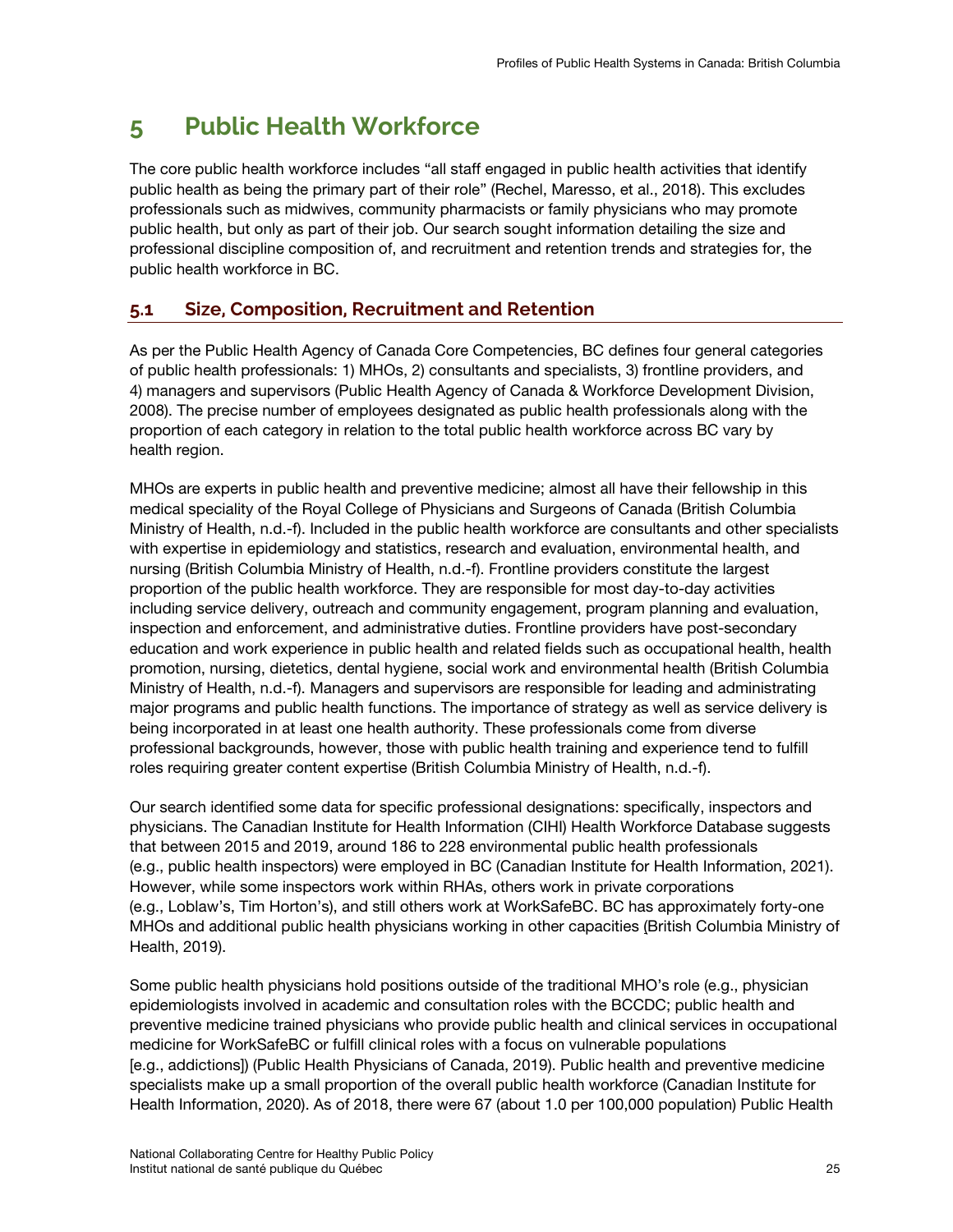and Preventive Medicine Specialists working in BC with some sub-regional variation (Canadian Institute for Health Information, 2020). The following numbers indicate MHOs employed by RHAs: Fraser Health Authority, 6 (2 on leave); Interior Health Authority, 6; Northern Health Authority, 5; Vancouver Coastal Health Authority, 7; and Vancouver Island Health Authority, 6 (British Columbia Ministry of Health, 2019).

## <span id="page-35-0"></span>**5.1.1 WORKFORCE CAPACITY**

There are a variety of programs that have been created to attract health professionals, although little information specific to public health professionals was identified. For example, the Skills Immigration category of the BC Provincial Nominee Program helps physicians, specialists, nurses and other health professionals work in BC and gain permanent residence (Province of British Columbia, Welcome BC, 2020). It appears that rural or remote communities face greater difficulty in recruiting and retaining staff. An evaluation of the BC *Tripartite Framework Agreement on First Nation Health Governance* highlighted the availability of qualified candidates as a barrier to recruitment and retention of employees linked to limited project implementation (Minister of Health (Canada) & Minister of Health (British Columbia), 2011). More information is needed on other public health professionals (British Columbia Ministry of Health, n.d.-j).

BC does not have a formal provincial public health workforce development strategy in place. BC's *Framework for Core Functions in Public Health* identified professional competencies needed for fulfilling core public health functions (Province of British Columbia, 2005). This document was succeeded by the *Guiding Framework for Public Health* which presents limited information regarding the role of competencies within each core program and public health strategy (British Columbia Ministry of Health, 2017b). It remains unclear how widely implemented competency-based job descriptions and workforce standards have been over the past decade (Regan et al., 2014). BC's *Guiding Framework for Public Health* does however express a commitment to "…an ongoing focus on strengthening… Public health human resources, training, and development" (British Columbia Ministry of Health, 2017b). Earlier evidence suggests the province had implemented strategies to strengthen post-secondary education (e.g., integrating public health competencies into undergraduate programs and increased funding for scholarships and internship training opportunities) and increase the profile of careers in public health (Regan et al., 2014). Detailed information on programs in place to develop and modernize the deployment of the public health workforce were not identified by our search.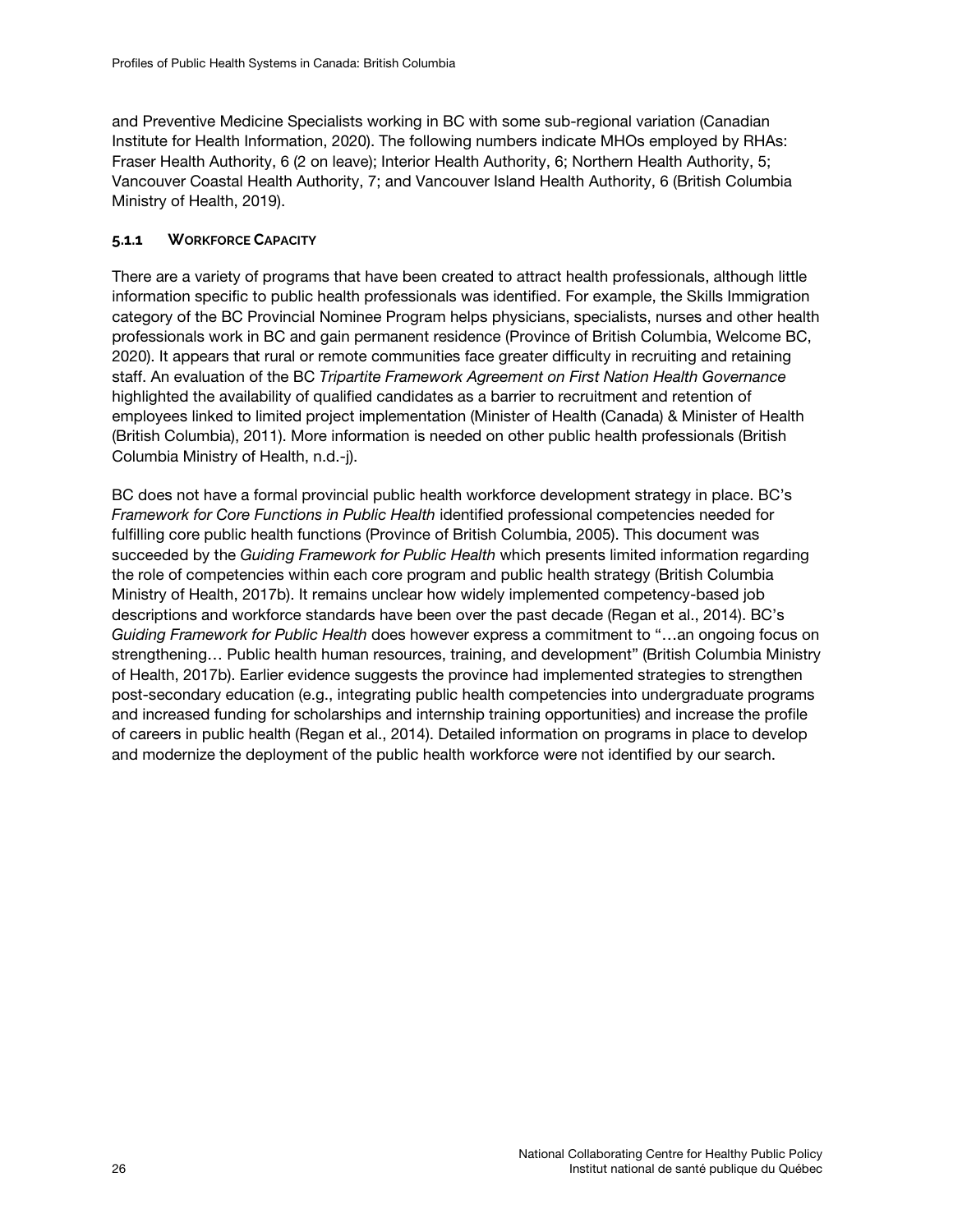# <span id="page-36-0"></span>**References**

- Auditor General of British Columbia. (2017). *Health Funding Explained 2*. British Columbia. [https://www.bcauditor.com/sites/default/files/publications/reports/FINAL\\_HFE2\\_2.pdf](https://www.bcauditor.com/sites/default/files/publications/reports/FINAL_HFE2_2.pdf)
- Bill 41 2019: Declaration on the Rights of Indigenous Peoples Act, (2019). [https://www.leg.bc.ca/parliamentary-business/legislation-debates-proceedings/41st](https://www.leg.bc.ca/parliamentary-business/legislation-debates-proceedings/41st-parliament/4th-session/bills/third-reading/gov41-3)[parliament/4th-session/bills/third-reading/gov41-3](https://www.leg.bc.ca/parliamentary-business/legislation-debates-proceedings/41st-parliament/4th-session/bills/third-reading/gov41-3)
- British Columbia Centre for Disease Control. (n.d.-a). *Population & Public Health Surveillance*. Provincial Health Services Authority. [http://www.bccdc.ca/our-services/programs/population](http://www.bccdc.ca/our-services/programs/population-public-health-surveillance)[public-health-surveillance](http://www.bccdc.ca/our-services/programs/population-public-health-surveillance)
- British Columbia Centre for Disease Control. (2015). *BCCDC Ethics Framework Decision Making Guide*. Provincial Health Services Authority. [http://www.bccdc.ca/resource](http://www.bccdc.ca/resource-gallery/Documents/Guidelines%20and%20Forms/Guidelines%20and%20Manuals/BCCDC_Ethics_Framework_Decision_Making_Guide.pdf)[gallery/Documents/Guidelines%20and%20Forms/Guidelines%20and%20Manuals/BCCDC\\_Ethi](http://www.bccdc.ca/resource-gallery/Documents/Guidelines%20and%20Forms/Guidelines%20and%20Manuals/BCCDC_Ethics_Framework_Decision_Making_Guide.pdf) [cs\\_Framework\\_Decision\\_Making\\_Guide.pdf](http://www.bccdc.ca/resource-gallery/Documents/Guidelines%20and%20Forms/Guidelines%20and%20Manuals/BCCDC_Ethics_Framework_Decision_Making_Guide.pdf)
- British Columbia Centre for Disease Control. (2018). *Financial Statements of British Columbia Centre for Disease Control and Prevention Society Branch: Year ended March 31 2018*. British Columbia Centre for Disease Control. [http://www.phsa.ca/about](http://www.phsa.ca/about-site/Documents/PHSA%20Centre%20for%20Disease%20Control%20FS.pdf)[site/Documents/PHSA%20Centre%20for%20Disease%20Control%20FS.pdf](http://www.phsa.ca/about-site/Documents/PHSA%20Centre%20for%20Disease%20Control%20FS.pdf)
- British Columbia Centre for Disease Control. (2020). *Service Areas*. Provincial Health Services Authority.<http://www.bccdc.ca/our-services/service-areas>
- British Columbia Centre for Disease Control. (n.d.-b). *British Columbia Observatory for Population & Public Health*. British Columbia Centre for Disease Control. [http://www.bccdc.ca/our](http://www.bccdc.ca/our-services/programs/bc-observatory-for-pop-public-health)[services/programs/bc-observatory-for-pop-public-health](http://www.bccdc.ca/our-services/programs/bc-observatory-for-pop-public-health)
- British Columbia Ministry of Finance. (2020). *Budget and Fiscal Plan 2020/21 2022/23* (p. 160). British Columbia Ministry of Finance. [https://www.bcbudget.gov.bc.ca/2020/pdf/2020\\_budget\\_and\\_fiscal\\_plan.pdf](https://www.bcbudget.gov.bc.ca/2020/pdf/2020_budget_and_fiscal_plan.pdf)
- British Columbia Ministry of Health. (n.d.-a). *About Public Health*. Government of British Columbia; Province of British Columbia. [https://www2.gov.bc.ca/gov/content/health/about-bc-s-health](https://www2.gov.bc.ca/gov/content/health/about-bc-s-health-care-system/office-of-the-provincial-health-officer/about-public-health)[care-system/office-of-the-provincial-health-officer/about-public-health](https://www2.gov.bc.ca/gov/content/health/about-bc-s-health-care-system/office-of-the-provincial-health-officer/about-public-health)
- British Columbia Ministry of Health. (n.d.-b). *Annual Reports*. Province of British Columbia. [https://www2.gov.bc.ca/gov/content/health/about-bc-s-health-care-system/office-of-the](https://www2.gov.bc.ca/gov/content/health/about-bc-s-health-care-system/office-of-the-provincial-health-officer/reports-publications/annual-reports)[provincial-health-officer/reports-publications/annual-reports](https://www2.gov.bc.ca/gov/content/health/about-bc-s-health-care-system/office-of-the-provincial-health-officer/reports-publications/annual-reports)
- British Columbia Ministry of Health. (n.d.-c). *Community Care & Assisted Living Act*. Government of British Columbia; Province of British Columbia. [https://www2.gov.bc.ca/gov/content/health/about-bc-s-health-care-system/office-of-the](https://www2.gov.bc.ca/gov/content/health/about-bc-s-health-care-system/office-of-the-provincial-health-officer/laws-related-to-health-in-bc/community-care-assisted-living-act)[provincial-health-officer/laws-related-to-health-in-bc/community-care-assisted-living-act](https://www2.gov.bc.ca/gov/content/health/about-bc-s-health-care-system/office-of-the-provincial-health-officer/laws-related-to-health-in-bc/community-care-assisted-living-act)
- British Columbia Ministry of Health. (n.d.-d). *Drinking Water Protection Act Information*. Government of British Columbia; Province of British Columbia. [https://www2.gov.bc.ca/gov/content/health/about-bc-s-health-care-system/office-of-the](https://www2.gov.bc.ca/gov/content/health/about-bc-s-health-care-system/office-of-the-provincial-health-officer/laws-related-to-health-in-bc/drinking-water-protection-act)[provincial-health-officer/laws-related-to-health-in-bc/drinking-water-protection-act](https://www2.gov.bc.ca/gov/content/health/about-bc-s-health-care-system/office-of-the-provincial-health-officer/laws-related-to-health-in-bc/drinking-water-protection-act)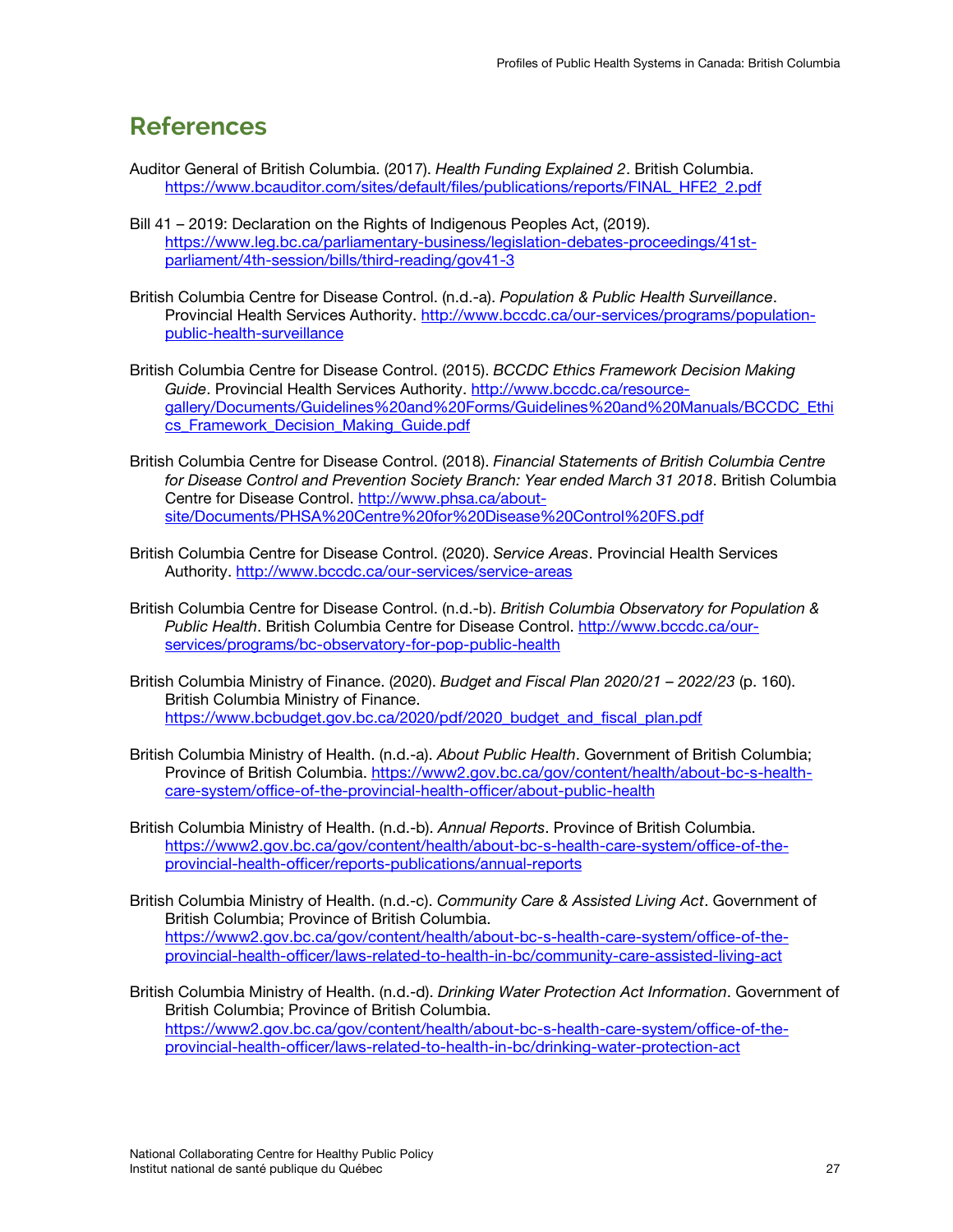- British Columbia Ministry of Health. (n.d.-e). *Food Safety Legislation—Province of British Columbia*. British Columbia; Province of British Columbia. [https://www2.gov.bc.ca/gov/content/health/keeping-bc-healthy-safe/food-safety/food-safety](https://www2.gov.bc.ca/gov/content/health/keeping-bc-healthy-safe/food-safety/food-safety-legislation)[legislation](https://www2.gov.bc.ca/gov/content/health/keeping-bc-healthy-safe/food-safety/food-safety-legislation)
- British Columbia Ministry of Health. (n.d.-f). *For Public Health Professionals: 2. Who are Public Health Professionals?* British Columbia Ministry of Health; Province of British Columbia. [https://www2.gov.bc.ca/gov/content/health/about-bc-s-health-care-system/office-of-the](https://www2.gov.bc.ca/gov/content/health/about-bc-s-health-care-system/office-of-the-provincial-health-officer/about-public-health/for-public-health-professionals#two)[provincial-health-officer/about-public-health/for-public-health-professionals#two](https://www2.gov.bc.ca/gov/content/health/about-bc-s-health-care-system/office-of-the-provincial-health-officer/about-public-health/for-public-health-professionals#two)
- British Columbia Ministry of Health. (n.d.-g). *Medical Health Officers*. Government of British Columbia; Province of British Columbia. [https://www2.gov.bc.ca/gov/content/health/about-bc-s-health](https://www2.gov.bc.ca/gov/content/health/about-bc-s-health-care-system/office-of-the-provincial-health-officer/medical-health-officers)[care-system/office-of-the-provincial-health-officer/medical-health-officers](https://www2.gov.bc.ca/gov/content/health/about-bc-s-health-care-system/office-of-the-provincial-health-officer/medical-health-officers)
- British Columbia Ministry of Health. (n.d.-h). *Ministry of Health*. Government of British Columbia; Province of British Columbia. [https://www2.gov.bc.ca/gov/content/governments/organizational](https://www2.gov.bc.ca/gov/content/governments/organizational-structure/ministries-organizations/ministries/health)[structure/ministries-organizations/ministries/health](https://www2.gov.bc.ca/gov/content/governments/organizational-structure/ministries-organizations/ministries/health)
- British Columbia Ministry of Health. (n.d.-i). *Overview of Public Health Act*. Government of British Columbia; Province of British Columbia. [https://www2.gov.bc.ca/gov/content/health/about-bc-s](https://www2.gov.bc.ca/gov/content/health/about-bc-s-health-care-system/legislation/public-health-act/overview-of-public-health-act)[health-care-system/legislation/public-health-act/overview-of-public-health-act](https://www2.gov.bc.ca/gov/content/health/about-bc-s-health-care-system/legislation/public-health-act/overview-of-public-health-act)
- British Columbia Ministry of Health. (n.d.-j). *Physician Compensation & Recruitment*. Government of British Columbia; Province of British Columbia. [https://www2.gov.bc.ca/gov/content/health/practitioner-professional-resources/physician](https://www2.gov.bc.ca/gov/content/health/practitioner-professional-resources/physician-compensation)[compensation](https://www2.gov.bc.ca/gov/content/health/practitioner-professional-resources/physician-compensation)
- British Columbia Ministry of Health. (n.d.-k). *Provincial Health Services Authority*. Government of British Columbia; Province of British Columbia. [https://www2.gov.bc.ca/gov/content/health/about-bc-s-health-care-system/partners/health](https://www2.gov.bc.ca/gov/content/health/about-bc-s-health-care-system/partners/health-authorities/provincial-health-services-authority)[authorities/provincial-health-services-authority](https://www2.gov.bc.ca/gov/content/health/about-bc-s-health-care-system/partners/health-authorities/provincial-health-services-authority)
- British Columbia Ministry of Health. (n.d.-l). *Regional Health Authorities*. Government of British Columbia; Province of British Columbia. [https://www2.gov.bc.ca/gov/content/health/about-bc-s](https://www2.gov.bc.ca/gov/content/health/about-bc-s-health-care-system/partners/health-authorities/regional-health-authorities)[health-care-system/partners/health-authorities/regional-health-authorities](https://www2.gov.bc.ca/gov/content/health/about-bc-s-health-care-system/partners/health-authorities/regional-health-authorities)
- British Columbia Ministry of Health. (n.d.-m). *School Act*. Government of British Columbia; Province of British Columbia. [https://www2.gov.bc.ca/gov/content/health/about-bc-s-health-care](https://www2.gov.bc.ca/gov/content/health/about-bc-s-health-care-system/office-of-the-provincial-health-officer/laws-related-to-health-in-bc/school-act)[system/office-of-the-provincial-health-officer/laws-related-to-health-in-bc/school-act](https://www2.gov.bc.ca/gov/content/health/about-bc-s-health-care-system/office-of-the-provincial-health-officer/laws-related-to-health-in-bc/school-act)
- British Columbia Ministry of Health. (n.d.-n). *Tobacco Control*. Government of British Columbia; Province of British Columbia. [https://www2.gov.bc.ca/gov/content/health/managing-your](https://www2.gov.bc.ca/gov/content/health/managing-your-health/mental-health-substance-use/quitting-smoking-tobacco-use/tobacco-control-program)[health/mental-health-substance-use/quitting-smoking-tobacco-use/tobacco-control-program](https://www2.gov.bc.ca/gov/content/health/managing-your-health/mental-health-substance-use/quitting-smoking-tobacco-use/tobacco-control-program)
- British Columbia Ministry of Health. (2013). *Promote, protect, prevent: Our health begins here: BC's guiding framework for public health*. Government of British Columbia. [https://www.health.gov.bc.ca/library/publications/year/2013/BC-guiding-framework-for-public](https://www.health.gov.bc.ca/library/publications/year/2013/BC-guiding-framework-for-public-health.pdf)[health.pdf](https://www.health.gov.bc.ca/library/publications/year/2013/BC-guiding-framework-for-public-health.pdf)
- British Columbia Ministry of Health. (2017a). *BC Guiding Framework for Public Health: Performance Measures At-A-Glance*. Government of British Columbia. [https://www.health.gov.bc.ca/library/publications/year/2017/BC-guiding-framework-for-public](https://www.health.gov.bc.ca/library/publications/year/2017/BC-guiding-framework-for-public-health-at-a-glance-2017.pdf)[health-at-a-glance-2017.pdf](https://www.health.gov.bc.ca/library/publications/year/2017/BC-guiding-framework-for-public-health-at-a-glance-2017.pdf)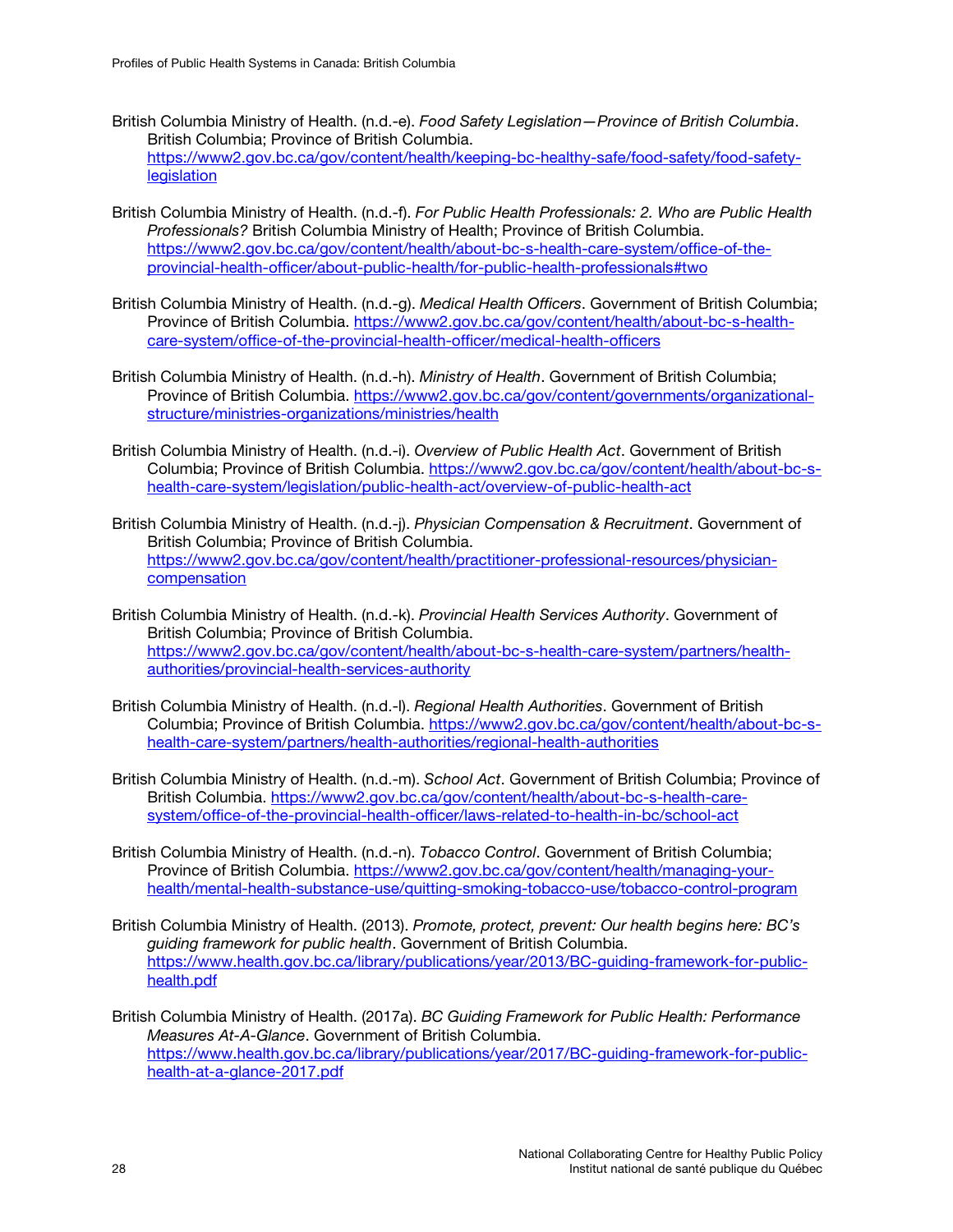- British Columbia Ministry of Health. (2017b). *Promote, Protect, Prevent: Our Health Begins Here. BC's Guiding Framework for Public Health*. Government of British Columbia. [https://www.health.gov.bc.ca/library/publications/year/2017/BC-guiding-framework-for-public](https://www.health.gov.bc.ca/library/publications/year/2017/BC-guiding-framework-for-public-health-2017-update.pdf)[health-2017-update.pdf](https://www.health.gov.bc.ca/library/publications/year/2017/BC-guiding-framework-for-public-health-2017-update.pdf)
- British Columbia Ministry of Health. (2018). *2018/10-2020-2021 Service Plan*. British Columbia Ministry of Health.<https://www.bcbudget.gov.bc.ca/2018/sp/pdf/ministry/hlth.pdf>
- British Columbia Ministry of Health. (2019). *BC Medical Health Officers*. [https://www2.gov.bc.ca/assets/gov/health/about-bc-s-health-care-system/office-of-the](https://www2.gov.bc.ca/assets/gov/health/about-bc-s-health-care-system/office-of-the-provincial-health-officer/bc-medical-health-officers.pdf)[provincial-health-officer/bc-medical-health-officers.pdf](https://www2.gov.bc.ca/assets/gov/health/about-bc-s-health-care-system/office-of-the-provincial-health-officer/bc-medical-health-officers.pdf)
- British Columbia Ministry of Mental Health and Addictions. (2018). *2017/18 Annual Service Plan Report*. British Columbia Ministry of Mental Health and Addictions. [https://www.bcbudget.gov.bc.ca/Annual\\_Reports/2017\\_2018/pdf/ministry/mh.pdf](https://www.bcbudget.gov.bc.ca/Annual_Reports/2017_2018/pdf/ministry/mh.pdf)
- British Columbia Observatory for Population & Public Health. (2017). *Strategic Plan 2016/17 2020/21*. [http://www.bccdc.ca/Our-Services-Site/Documents/FINAL-Obs-Strat-Plan-2016-](http://www.bccdc.ca/Our-Services-Site/Documents/FINAL-Obs-Strat-Plan-2016-2022.pdf) [2022.pdf](http://www.bccdc.ca/Our-Services-Site/Documents/FINAL-Obs-Strat-Plan-2016-2022.pdf)
- British Columbia Office of the Provincial Health Officer. (2015). *Progress on the Action Plan for Safe Drinking Water in British Columbia 2015* (p. 112). <https://www2.gov.bc.ca/assets/gov/environment/air-land-water/pho-drinkingwater2015-web.pdf>
- British Columbia Office of the Provincial Health Officer. (2019). *Clean, Safe, and Reliable Drinking Water: An Update on Drinking Water Protection in BC and the Action Plan for Safe Drinking Water in British Columbia*. [https://www2.gov.bc.ca/assets/gov/environment/air-land](https://www2.gov.bc.ca/assets/gov/environment/air-land-water/water/documents/pho-drinking-water-report-2019.pdf)[water/water/documents/pho-drinking-water-report-2019.pdf](https://www2.gov.bc.ca/assets/gov/environment/air-land-water/water/documents/pho-drinking-water-report-2019.pdf)
- Canadian Institute for Health Information. (2020). *Scott's Medical Database (SMBD)*. Health Workforce.<https://www.cihi.ca/en/health-workforce>
- Canadian Institute for Health Information. (2021). *Health Workforce Database metadata: Canada's Health Care Providers, 2015 to 2019—Data Tables (XLSX)*. [https://www.cihi.ca/en/health](https://www.cihi.ca/en/health-workforce-database-metadata)[workforce-database-metadata](https://www.cihi.ca/en/health-workforce-database-metadata)
- Diallo, T. (2020). *Five Examples of Intersectoral Action for Health at the Local and Regional Level in Canada*. National Collaborating Centre for Healthy Public Policy. <http://www.deslibris.ca/ID/10103797>
- Fafard, P., McNena, B., Suszek, A., & Hoffman, S. J. (2018). Contested roles of Canada's Chief Medical Officers of Health. *Canadian Journal of Public Health*, *109*(4), 585–589. <https://doi.org/10.17269/s41997-018-0080-3>
- First Nations Health Authority. (n.d.-a). *Audits and Evaluations*. First Nations Health Authority. [https://www.fnha.ca:443/about/governance-and-accountability/audits-and-evaluations](https://www.fnha.ca/about/governance-and-accountability/audits-and-evaluations)
- First Nations Health Authority. (n.d.-b). *Chief Medical Office*. [https://www.fnha.ca/what-we-do/chief](https://www.fnha.ca/what-we-do/chief-medical-office)[medical-office](https://www.fnha.ca/what-we-do/chief-medical-office)
- First Nations Health Authority. (n.d.-c). *Executive Team* [First Nations Health Authority]. <https://www.fnha.ca/about/governance-and-accountability/executive-team>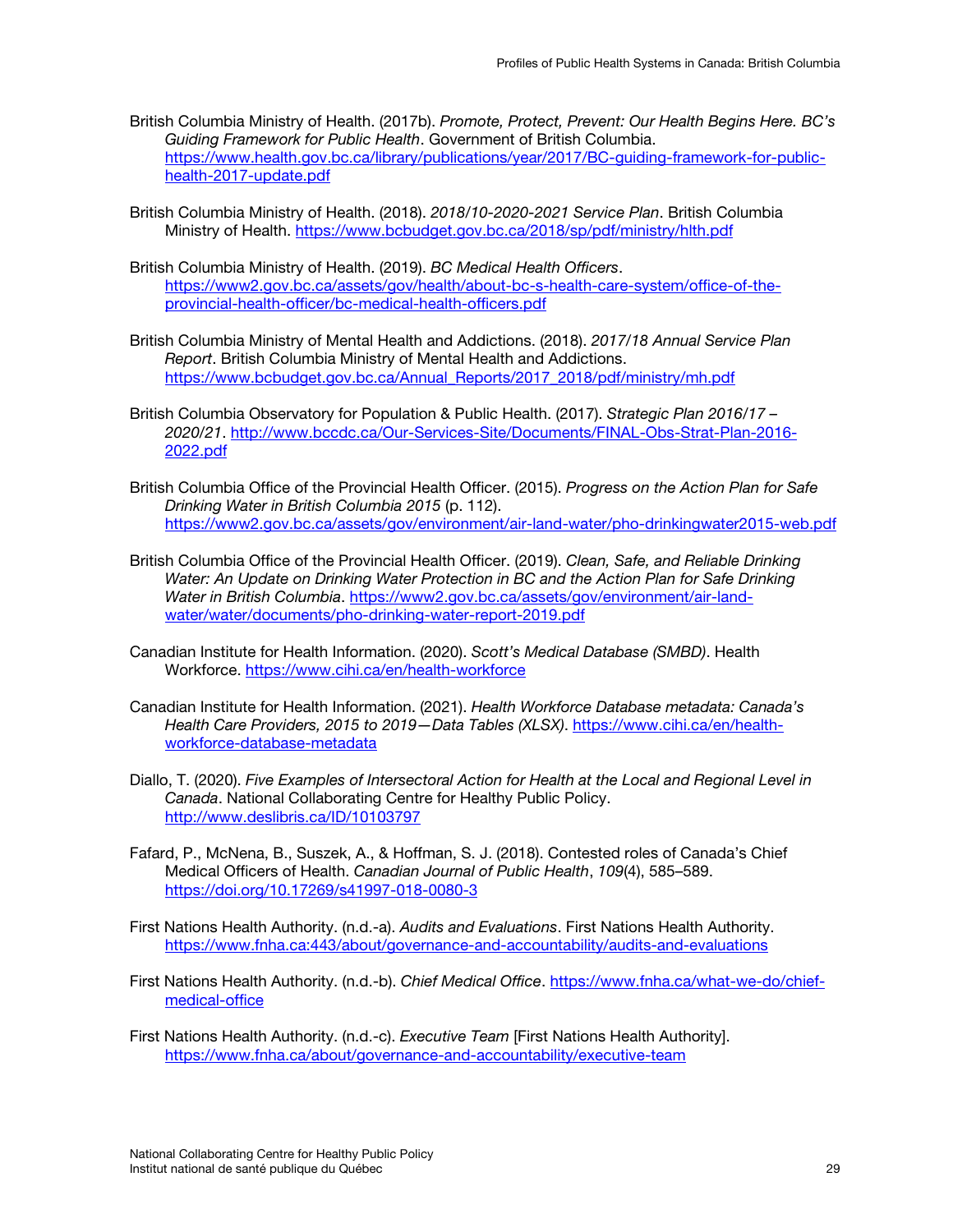- First Nations Health Authority. (2018). *New First Nations Addictions Care Initiative Launched*. [https://www.fnha.ca/about/news-and-events/news/new-first-nations-addictions-care-initiative](https://www.fnha.ca/about/news-and-events/news/new-first-nations-addictions-care-initiative-launched)[launched](https://www.fnha.ca/about/news-and-events/news/new-first-nations-addictions-care-initiative-launched)
- First Nations Health Authority. (2019a). *Evaluation of the British Columbia Tripartite Framework Agreement on First Nation Health Governance*. Ministry of Health and Indigenous Services Canada. [https://www.fnha.ca/Documents/Evaluation-of-the-BC-Tripartite-Framework-](https://www.fnha.ca/Documents/Evaluation-of-the-BC-Tripartite-Framework-Agreement-on-First-Nations-Health-Governance.pdf)[Agreement-on-First-Nations-Health-Governance.pdf](https://www.fnha.ca/Documents/Evaluation-of-the-BC-Tripartite-Framework-Agreement-on-First-Nations-Health-Governance.pdf)
- First Nations Health Authority. (2019b). *Financial Statements (Expressed in thousands of dollars) First Nations Health Authority: Year ended March 31, 2019*. [https://www.fnha.ca/Documents/FNHA-](https://www.fnha.ca/Documents/FNHA-2019-Audited-Financial-Statements.pdf)[2019-Audited-Financial-Statements.pdf](https://www.fnha.ca/Documents/FNHA-2019-Audited-Financial-Statements.pdf)
- First Nations Health Authority. (2019c). FNHA Annual Report 2018-2019. *First Nations Health Authority*.<https://www.fnha.ca/Documents/FNHA-Annual-Report-2018-2019.pdf>
- First Nations Health Authority. (2019d). *Health Actions Case Study Report*. [https://www.fnha.ca/Documents/FNHA-BC-Tripartite-Agreement-Case-Study-Health-](https://www.fnha.ca/Documents/FNHA-BC-Tripartite-Agreement-Case-Study-Health-Actions.pdf)[Actions.pdf](https://www.fnha.ca/Documents/FNHA-BC-Tripartite-Agreement-Case-Study-Health-Actions.pdf)
- First Nations Health Authority. (2020). *Programs and Services 2020/2021—First Nations Health Authority*. [https://www.fnha.ca/Documents/FNHA\\_Programs\\_Compendium.pdf](https://www.fnha.ca/Documents/FNHA_Programs_Compendium.pdf)
- First Nations Health Authority, & British Columbia Office of the Provincial Health Officer. (2021). *First Nations Population Health and Wellness Agenda*. [https://www.fnha.ca/Documents/FNHA-PHO-](https://www.fnha.ca/Documents/FNHA-PHO-First-Nations-Population-Health-and-Wellness-Agenda.pdf)[First-Nations-Population-Health-and-Wellness-Agenda.pdf](https://www.fnha.ca/Documents/FNHA-PHO-First-Nations-Population-Health-and-Wellness-Agenda.pdf)
- First Nations Health Authority, First Nations Health Council, & First Nations Health Directors Association. (n.d.). *First Nations Health Governance Structure in British Columbia*. [https://www.fnha.ca/Documents/First-Nations-Health-Governance-Structure-in-British-](https://www.fnha.ca/Documents/First-Nations-Health-Governance-Structure-in-British-Columbia.pdf)[Columbia.pdf](https://www.fnha.ca/Documents/First-Nations-Health-Governance-Structure-in-British-Columbia.pdf)
- First Nations Health Authority & Goss Gilroy Inc. (2020). *Evaluation of the First Nations Health Authority*.<https://www.fnha.ca/Documents/FNHA-Evaluation-Report.pdf>
- First Nations Health Authority, Indigenous Services Canada, & British Columbia Ministry of Health. (2020). *Together in Wellness: Tripartite Committee on First Nations Health Annual Report*. [https://www2.gov.bc.ca/assets/gov/government/ministries](https://www2.gov.bc.ca/assets/gov/government/ministries-organizations/ministries/health/office-of-indigenous-health/tcfnh-progress-report-april-2019-march-2020.pdf)[organizations/ministries/health/office-of-indigenous-health/tcfnh-progress-report-april-2019](https://www2.gov.bc.ca/assets/gov/government/ministries-organizations/ministries/health/office-of-indigenous-health/tcfnh-progress-report-april-2019-march-2020.pdf) [march-2020.pdf](https://www2.gov.bc.ca/assets/gov/government/ministries-organizations/ministries/health/office-of-indigenous-health/tcfnh-progress-report-april-2019-march-2020.pdf)
- First Nations Health Council. (2012). *Health Partnership Accord*. <https://www.health.gov.bc.ca/library/publications/year/2012/health-partnership-accord.pdf>
- Fraser Health Authority. (n.d.-a). *About Fraser Health*. Fraser Health. <https://www.fraserhealth.ca/about-us/about-fraser-health>
- Fraser Health Authority. (n.d.-b). *Senior Executive Team—Fraser Health*. Fraser Health. <https://www.fraserhealth.ca/about-us/leadership/senior-leadership#.YGOAxUhKjGI>
- Fraser Health Authority. (2013). *Consolidated financial statements 2012*. [https://www2.gov.bc.ca/assets/gov/british-columbians-our-governments/government](https://www2.gov.bc.ca/assets/gov/british-columbians-our-governments/government-finances/public-accounts/2012-13/sup-e/fraser-health-authority-fs-2012-13.pdf)[finances/public-accounts/2012-13/sup-e/fraser-health-authority-fs-2012-13.pdf](https://www2.gov.bc.ca/assets/gov/british-columbians-our-governments/government-finances/public-accounts/2012-13/sup-e/fraser-health-authority-fs-2012-13.pdf)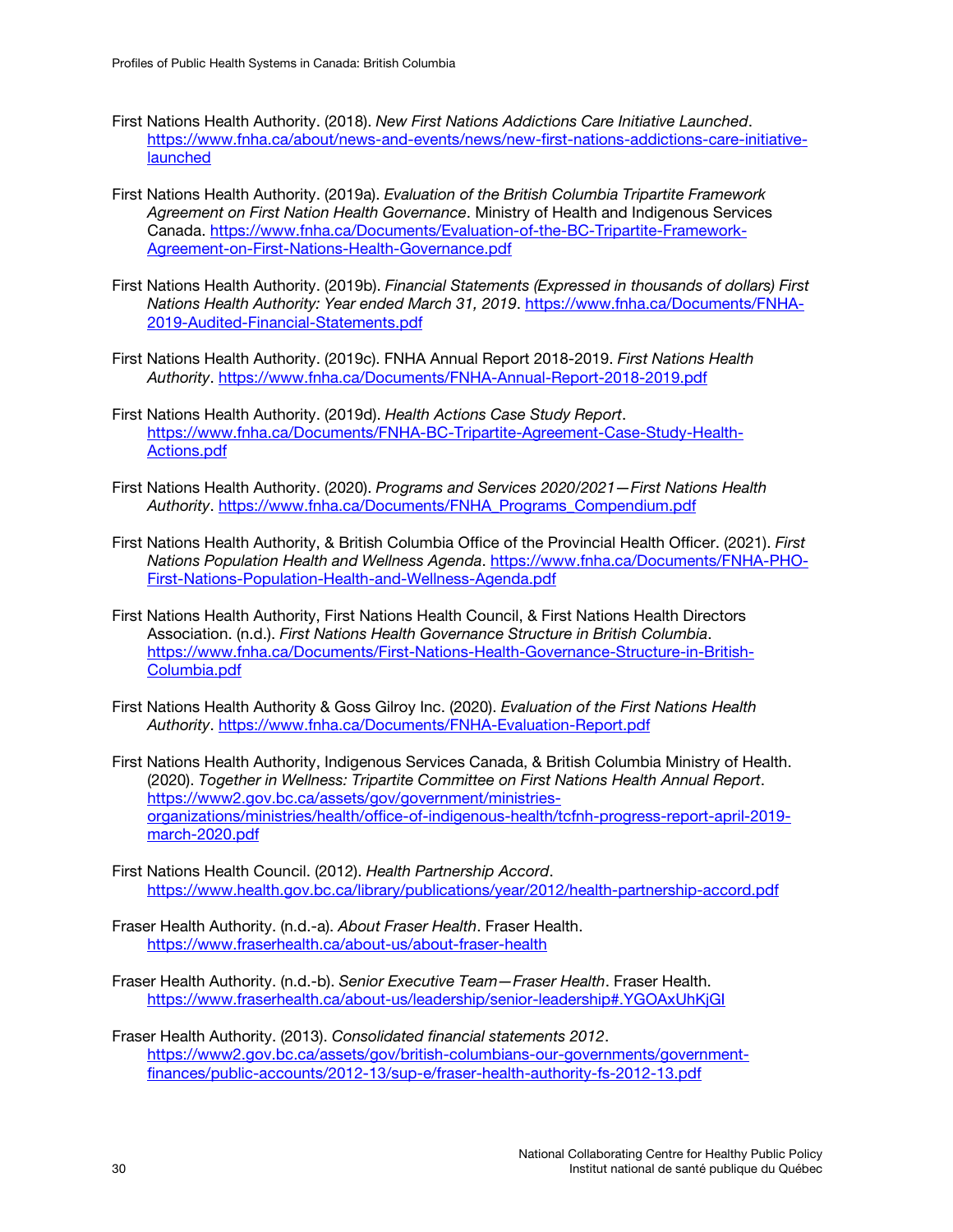- Fraser Health Authority. (2014). *Consolidated financial statements 2013*. [https://www2.gov.bc.ca/assets/gov/british-columbians-our-governments/government](https://www2.gov.bc.ca/assets/gov/british-columbians-our-governments/government-finances/public-accounts/2013-14/sup-e/fraser-health-authority-fs-2013-14.pdf)[finances/public-accounts/2013-14/sup-e/fraser-health-authority-fs-2013-14.pdf](https://www2.gov.bc.ca/assets/gov/british-columbians-our-governments/government-finances/public-accounts/2013-14/sup-e/fraser-health-authority-fs-2013-14.pdf)
- Fraser Health Authority. (2015). *Consolidated financial statements 2014*. [https://www.fraserhealth.ca/-](https://www.fraserhealth.ca/-/media/Project/FraserHealth/FraserHealth/About-Us/Accountability/Financial-reporting/2015/20150331FH_CFSFINAL.pdf) [/media/Project/FraserHealth/FraserHealth/About-Us/Accountability/Financial](https://www.fraserhealth.ca/-/media/Project/FraserHealth/FraserHealth/About-Us/Accountability/Financial-reporting/2015/20150331FH_CFSFINAL.pdf)[reporting/2015/20150331FH\\_CFSFINAL.pdf](https://www.fraserhealth.ca/-/media/Project/FraserHealth/FraserHealth/About-Us/Accountability/Financial-reporting/2015/20150331FH_CFSFINAL.pdf)
- Fraser Health Authority. (2019). *Consolidated Financial Statements of Fraser Health Authority: Year ended March 31, 2019*. Fraser Health Authority. [https://www2.gov.bc.ca/assets/gov/british](https://www2.gov.bc.ca/assets/gov/british-columbians-our-governments/government-finances/public-accounts/2018-19/sup-e/fraser-health-authority-fs-2018-19.pdf)[columbians-our-governments/government-finances/public-accounts/2018-19/sup-e/fraser](https://www2.gov.bc.ca/assets/gov/british-columbians-our-governments/government-finances/public-accounts/2018-19/sup-e/fraser-health-authority-fs-2018-19.pdf)[health-authority-fs-2018-19.pdf](https://www2.gov.bc.ca/assets/gov/british-columbians-our-governments/government-finances/public-accounts/2018-19/sup-e/fraser-health-authority-fs-2018-19.pdf)
- Fraser Health Authority. (2020a). *2020/21—2022/23 Service Plan*. [https://www.fraserhealth.ca/-](https://www.fraserhealth.ca/-/media/Project/FraserHealth/FraserHealth/About-Us/Accountability/Service-Plans/Fraser-2020-21-2022-23-Service-Plan-Final-for-Posting.pdf?rev=19cfbaa88add4a33ab186ebb1e140a05) [/media/Project/FraserHealth/FraserHealth/About-Us/Accountability/Service-Plans/Fraser-2020-](https://www.fraserhealth.ca/-/media/Project/FraserHealth/FraserHealth/About-Us/Accountability/Service-Plans/Fraser-2020-21-2022-23-Service-Plan-Final-for-Posting.pdf?rev=19cfbaa88add4a33ab186ebb1e140a05) [21-2022-23-Service-Plan-Final-for-Posting.pdf?rev=19cfbaa88add4a33ab186ebb1e140a05](https://www.fraserhealth.ca/-/media/Project/FraserHealth/FraserHealth/About-Us/Accountability/Service-Plans/Fraser-2020-21-2022-23-Service-Plan-Final-for-Posting.pdf?rev=19cfbaa88add4a33ab186ebb1e140a05)
- Fraser Health Authority. (2020b). *Fraser Health Authority Mandate Letter*. [https://www.fraserhealth.ca/-/media/Project/FraserHealth/FraserHealth/About-](https://www.fraserhealth.ca/-/media/Project/FraserHealth/FraserHealth/About-Us/Accountability/Taxpayer/Signed-Mandate-Letter-20-21.pdf?rev=f4494a0c14654848978fbdd6a07a96ac)[Us/Accountability/Taxpayer/Signed-Mandate-Letter-20-](https://www.fraserhealth.ca/-/media/Project/FraserHealth/FraserHealth/About-Us/Accountability/Taxpayer/Signed-Mandate-Letter-20-21.pdf?rev=f4494a0c14654848978fbdd6a07a96ac) [21.pdf?rev=f4494a0c14654848978fbdd6a07a96ac](https://www.fraserhealth.ca/-/media/Project/FraserHealth/FraserHealth/About-Us/Accountability/Taxpayer/Signed-Mandate-Letter-20-21.pdf?rev=f4494a0c14654848978fbdd6a07a96ac)
- Fraser Health Authority. (2021). *Consolidated financial statements 2016-2019*. Fraser Health. <https://www.fraserhealth.ca/about-us/accountability/financial-reporting>
- General Practice Services Committee. (n.d.). *Primary Care Networks*. General Practice Services Committee.<https://gpscbc.ca/what-we-do/system-change/primary-care-networks>
- Government of British Columbia. (n.d.-a). *Medical Health Officers*. Province of British Columbia; Province of British Columbia. [https://www2.gov.bc.ca/gov/content/health/about-bc-s-health](https://www2.gov.bc.ca/gov/content/health/about-bc-s-health-care-system/office-of-the-provincial-health-officer/medical-health-officers)[care-system/office-of-the-provincial-health-officer/medical-health-officers](https://www2.gov.bc.ca/gov/content/health/about-bc-s-health-care-system/office-of-the-provincial-health-officer/medical-health-officers)
- Government of British Columbia. (n.d.-b). *Office of the Provincial Health Officer*. Province of British Columbia; Province of British Columbia. [https://www2.gov.bc.ca/gov/content/health/about-bc-s](https://www2.gov.bc.ca/gov/content/health/about-bc-s-health-care-system/office-of-the-provincial-health-officer)[health-care-system/office-of-the-provincial-health-officer](https://www2.gov.bc.ca/gov/content/health/about-bc-s-health-care-system/office-of-the-provincial-health-officer)
- Government of British Columbia. (n.d.-c). *Office of the Provincial Health Officer*. BC Government Directory, HLTH. [https://dir.gov.bc.ca/gtds.cgi?show=Branch&organizationCode=HLTH&organizationalUnitCode=](https://dir.gov.bc.ca/gtds.cgi?show=Branch&organizationCode=HLTH&organizationalUnitCode=PHO) [PHO](https://dir.gov.bc.ca/gtds.cgi?show=Branch&organizationCode=HLTH&organizationalUnitCode=PHO)
- Government of British Columbia. (n.d.-d). *Office of the Provincial Health Officer—Epidemiology*. BC Government Directory, HLTH. [https://dir.gov.bc.ca/gtds.cgi?show=Branch&organizationCode=HLTH&organizationalUnitCode=](https://dir.gov.bc.ca/gtds.cgi?show=Branch&organizationCode=HLTH&organizationalUnitCode=EPID) [EPID](https://dir.gov.bc.ca/gtds.cgi?show=Branch&organizationCode=HLTH&organizationalUnitCode=EPID)
- Government of British Columbia. (n.d.-e). *Population and Public Health*. B.C. Government Directory. [https://dir.gov.bc.ca/gtds.cgi?show=Branch&organizationCode=HLTH&organizationalUnitCode=](https://dir.gov.bc.ca/gtds.cgi?show=Branch&organizationCode=HLTH&organizationalUnitCode=PPH) [PPH](https://dir.gov.bc.ca/gtds.cgi?show=Branch&organizationCode=HLTH&organizationalUnitCode=PPH)
- Government of British Columbia. (n.d.-f). *Population and Public Health—Health Protection*. B.C. Government Directory. [https://dir.gov.bc.ca/gtds.cgi?show=Branch&organizationCode=HLTH&organizationalUnitCode=](https://dir.gov.bc.ca/gtds.cgi?show=Branch&organizationCode=HLTH&organizationalUnitCode=HP) [HP](https://dir.gov.bc.ca/gtds.cgi?show=Branch&organizationCode=HLTH&organizationalUnitCode=HP)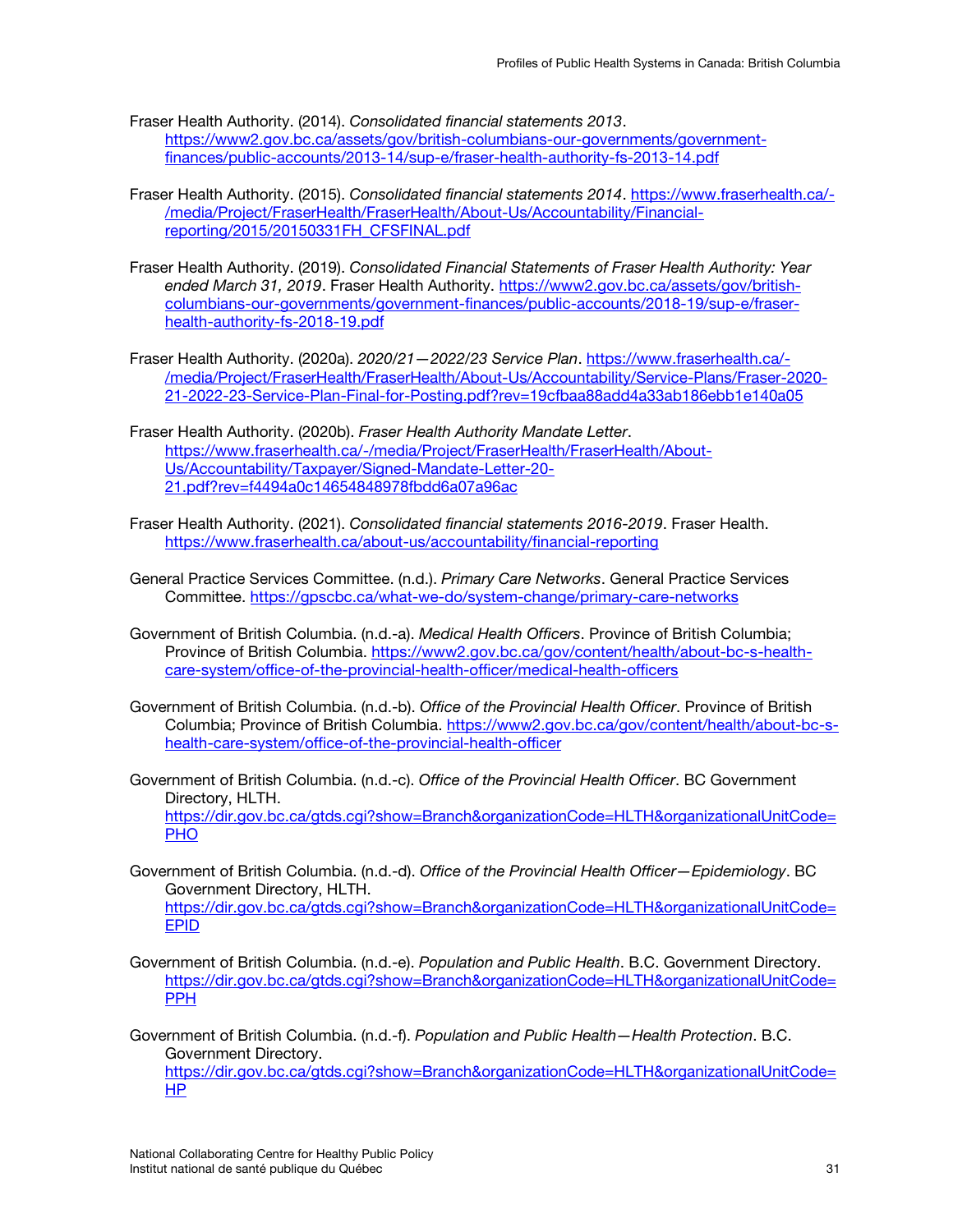- Government of British Columbia. (n.d.-g). *Population and Public Health—Healthy Living & Health Promotion*. B.C. Government Directory. [https://dir.gov.bc.ca/gtds.cgi?show=Branch&organizationCode=HLTH&organizationalUnitCode=](https://dir.gov.bc.ca/gtds.cgi?show=Branch&organizationCode=HLTH&organizationalUnitCode=HLTHYLIVIN) **[HLTHYLIVIN](https://dir.gov.bc.ca/gtds.cgi?show=Branch&organizationCode=HLTH&organizationalUnitCode=HLTHYLIVIN)**
- Government of British Columbia. (n.d.-h). *Population and Public Health—Infection Prevention and Control*. B.C. Government Directory. [https://dir.gov.bc.ca/gtds.cgi?show=Branch&organizationCode=HLTH&organizationalUnitCode=](https://dir.gov.bc.ca/gtds.cgi?show=Branch&organizationCode=HLTH&organizationalUnitCode=IPC) [IPC](https://dir.gov.bc.ca/gtds.cgi?show=Branch&organizationCode=HLTH&organizationalUnitCode=IPC)
- Government of British Columbia. (n.d.-i). *Population and Public Health—Public Health Services*. B.C. Government Directory. [https://dir.gov.bc.ca/gtds.cgi?show=Branch&organizationCode=HLTH&organizationalUnitCode=](https://dir.gov.bc.ca/gtds.cgi?show=Branch&organizationCode=HLTH&organizationalUnitCode=PUBHLTHSRV) **[PUBHLTHSRV](https://dir.gov.bc.ca/gtds.cgi?show=Branch&organizationCode=HLTH&organizationalUnitCode=PUBHLTHSRV)**
- Government of British Columbia. (n.d.-j). *Public Health Websites*. Government of British Columbia; Province of British Columbia. [https://www2.gov.bc.ca/gov/content/health/about-bc-s-health](https://www2.gov.bc.ca/gov/content/health/about-bc-s-health-care-system/legislation/public-health-act/public-health-websites)[care-system/legislation/public-health-act/public-health-websites](https://www2.gov.bc.ca/gov/content/health/about-bc-s-health-care-system/legislation/public-health-act/public-health-websites)
- Government of British Columbia. (2020). *British Columbia Pandemic Provincial Coordination Plan*. Government of British Columbia. [https://www2.gov.bc.ca/assets/gov/health/about-bc-s-health](https://www2.gov.bc.ca/assets/gov/health/about-bc-s-health-care-system/office-of-the-provincial-health-officer/reports-publications/pandemic-provincial-coordination-plan.pdf)[care-system/office-of-the-provincial-health-officer/reports-publications/pandemic-provincial](https://www2.gov.bc.ca/assets/gov/health/about-bc-s-health-care-system/office-of-the-provincial-health-officer/reports-publications/pandemic-provincial-coordination-plan.pdf)[coordination-plan.pdf](https://www2.gov.bc.ca/assets/gov/health/about-bc-s-health-care-system/office-of-the-provincial-health-officer/reports-publications/pandemic-provincial-coordination-plan.pdf)
- Government of British Columbia & First Nations Health Authority. (2005). *The Transformative Change Accord: First Nations Health Plan*. [https://www.health.gov.bc.ca/library/publications/year/2006/first\\_nations\\_health\\_implementation](https://www.health.gov.bc.ca/library/publications/year/2006/first_nations_health_implementation_plan.pdf) [\\_plan.pdf](https://www.health.gov.bc.ca/library/publications/year/2006/first_nations_health_implementation_plan.pdf)
- Health Council of Canada. (2014). *Progress timeline 2003-2013: Highlights of health care reform*. [https://www.longwoods.com/articles/images/HCC\\_Progress\\_Report\\_Eng.pdf](https://www.longwoods.com/articles/images/HCC_Progress_Report_Eng.pdf)
- Health, M. of. (n.d.). *Office of the Provincial Health Officer—Province of British Columbia*. Province of British Columbia. [https://www2.gov.bc.ca/gov/content/health/about-bc-s-health-care](https://www2.gov.bc.ca/gov/content/health/about-bc-s-health-care-system/office-of-the-provincial-health-officer)[system/office-of-the-provincial-health-officer](https://www2.gov.bc.ca/gov/content/health/about-bc-s-health-care-system/office-of-the-provincial-health-officer)
- Health Sector Information, Analysis and Reporting Division. (2019). *MSP Fee for Service Payment Analysis 2014/2015-2018/2019*. Ministry of Health. [https://www2.gov.bc.ca/gov/content/health/practitioner-professional](https://www2.gov.bc.ca/gov/content/health/practitioner-professional-resources/msp/publications#fee-for-service)[resources/msp/publications#fee-for-service](https://www2.gov.bc.ca/gov/content/health/practitioner-professional-resources/msp/publications#fee-for-service)
- Interim First Nations Health Authority. (2012). *Navigating the Currents of Change: Transitioning to a New First Nations Health Governance Structure* (p. 76). [https://www.fnha.ca/Documents/iFNHA\\_Consensus\\_Paper\\_2012.pdf](https://www.fnha.ca/Documents/iFNHA_Consensus_Paper_2012.pdf)
- Interior Health Authority. (n.d.-a). *About IH—Interior Health*. Interior Health. <https://www.interiorhealth.ca/AboutUs/Pages/default.aspx>
- Interior Health Authority. (n.d.-b). *Senior Executive Team—Interior Health*. Interior Health. <https://www.interiorhealth.ca/AboutUs/Leadership/Pages/SeniorExecutiveTeam.aspx>
- Interior Health Authority. (2015a). *Aboriginal Health and Wellness Strategy 2015-2019*. Interior Health Authority. [https://www.interiorhealth.ca/sites/default/files/PDFS/aboriginal-health-strategy-2015-](https://www.interiorhealth.ca/sites/default/files/PDFS/aboriginal-health-strategy-2015-2019.pdf) [2019.pdf](https://www.interiorhealth.ca/sites/default/files/PDFS/aboriginal-health-strategy-2015-2019.pdf)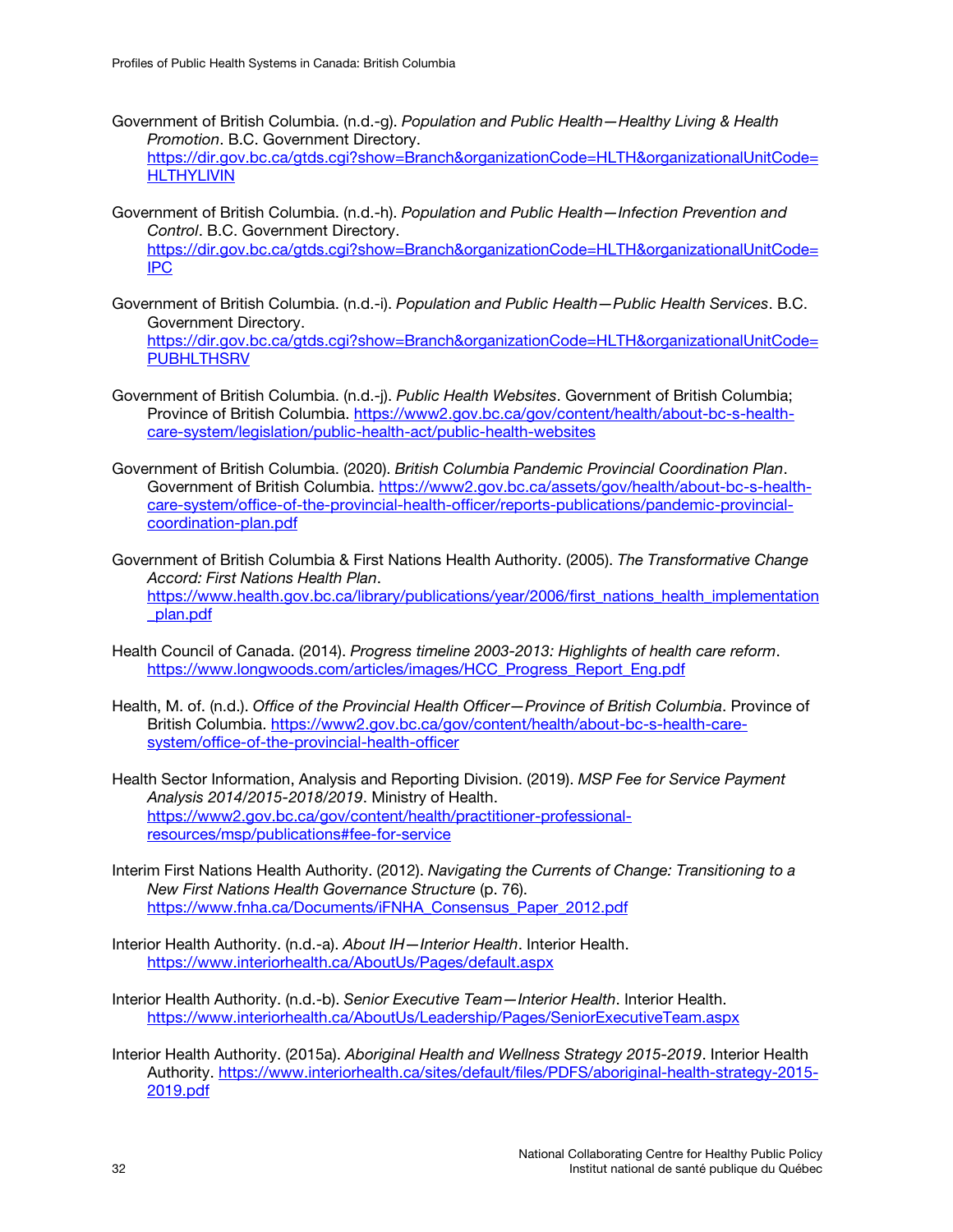Interior Health Authority. (2015b). *Public Health Centres*. Interior Health Authority.

Interior Health Authority. (2019a). *Financial Statements of Interior Health Authority: Year ended March 31, 2019*.

[https://www.interiorhealth.ca/AboutUs/Accountability/Documents/Audited%20Financial%20Stat](https://www.interiorhealth.ca/AboutUs/Accountability/Documents/Audited%20Financial%20Statements%202019.pdf) [ements%202019.pdf](https://www.interiorhealth.ca/AboutUs/Accountability/Documents/Audited%20Financial%20Statements%202019.pdf)

Interior Health Authority. (2019b). *Environmental Health & Licensing – Contacts*. Interior Health Authority.

[https://www.interiorhealth.ca/YourEnvironment/AirQuality/Documents/Health%20Protection%20](https://www.interiorhealth.ca/YourEnvironment/AirQuality/Documents/Health%20Protection%20Offices%20Contacts.pdf) [Offices%20Contacts.pdf](https://www.interiorhealth.ca/YourEnvironment/AirQuality/Documents/Health%20Protection%20Offices%20Contacts.pdf)

- Interior Health Authority. (2019c). *Service Plan 2019/20-2021/22—Interior Health Authority*. [https://www.interiorhealth.ca/AboutUs/Accountability/Documents/Service%20Plan%202019-](https://www.interiorhealth.ca/AboutUs/Accountability/Documents/Service%20Plan%202019-20_2021-22.pdf) [20\\_2021-22.pdf](https://www.interiorhealth.ca/AboutUs/Accountability/Documents/Service%20Plan%202019-20_2021-22.pdf)
- Interior Health Authority. (2020a). *Communicable Disease Prevention & Control*. Interior Health. https://www.interiorhealth.ca/health-and-wellness/disease-outbreaks/communicable-diseaseprevention-and-control

Interior Health Authority. (2020b). *Climate Change*. Interior Health. <https://www.interiorhealth.ca/YourEnvironment/ClimateChange/Pages/Food-Security.aspx>

Interior Health Authority. (2020c). *Healthy Communities*. Interior Health. <https://www.interiorhealth.ca/YourHealth/HealthyLiving/Pages/default.aspx>

Interior Health Authority. (2020d). *Interior Health Authority Mandate Letter*.

Interior Health Authority. (2020e). *Major Event Planning*. Interior Health. <https://www.interiorhealth.ca/YourEnvironment/MajorEventPlanning/Pages/default.aspx>

Interior Health Authority. (2020f). *Nutrition*. Interior Health.

Interior Health Authority. (2020g). *Our Communities*. Interior Health.

Interior Health Authority. (2020h). *School Health Care*. Interior Health. <https://www.interiorhealth.ca/YourHealth/SchoolHealth/Pages/default.aspx>

Interior Health Authority. (2020i). *Service Plan 2020/21-2022/23—Interior Health Authority*. [https://www.interiorhealth.ca/AboutUs/Accountability/Documents/Service%20Plan%20Report%](https://www.interiorhealth.ca/AboutUs/Accountability/Documents/Service%20Plan%20Report%202020-21_2022-23.pdf) [202020-21\\_2022-23.pdf](https://www.interiorhealth.ca/AboutUs/Accountability/Documents/Service%20Plan%20Report%202020-21_2022-23.pdf)

Interior Health Authority. (2020j). *Sexual Health*. Interior Health. <https://www.interiorhealth.ca/YourHealth/SexualHealth/Pages/default.aspx>

Interior Health Authority. (2021). *Audited Financial Statements 2012-2019*. Financial Reporting. <https://www.interiorhealth.ca/AboutUs/Accountability/Pages/FinancialReporting.aspx>

Interior Health Authority & Healthy Families BC. (2012). *Healthy Communities in Interior Health: A Collaborative Approach*. Interior Health Authority. [http://www.llbc.leg.bc.ca/public/pubdocs/bcdocs2017\\_2/683071/healthy%20communities%20i](http://www.llbc.leg.bc.ca/public/pubdocs/bcdocs2017_2/683071/healthy%20communities%20in%20interior%20health.pdf) [n%20interior%20health.pdf](http://www.llbc.leg.bc.ca/public/pubdocs/bcdocs2017_2/683071/healthy%20communities%20in%20interior%20health.pdf)

Island Health. (2021). *Audited Financial Statements*. Financial Reporting. <https://www.islandhealth.ca/about-us/accountability/financial-reporting>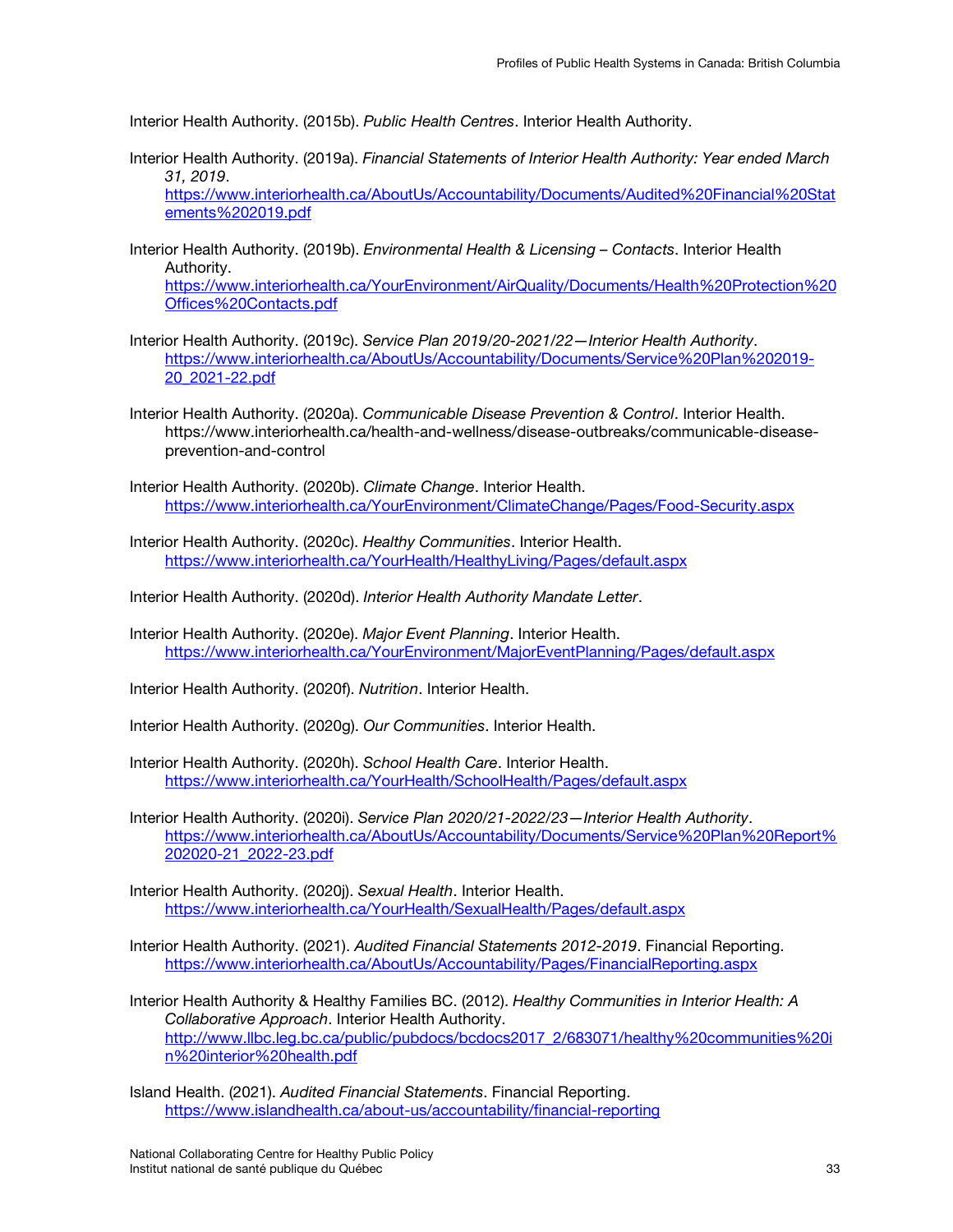- Minister of Health (Canada), & Minister of Health (British Columbia). (2011). *British Columbia Tripartite framework agreement on First Nations health governance*. Government of Canada. [https://www.hc-sc.gc.ca/fniah-spnia/alt\\_formats/pdf/pubs/services/tripartite/framework-accord](https://www.hc-sc.gc.ca/fniah-spnia/alt_formats/pdf/pubs/services/tripartite/framework-accord-cadre-eng.pdf)[cadre-eng.pdf](https://www.hc-sc.gc.ca/fniah-spnia/alt_formats/pdf/pubs/services/tripartite/framework-accord-cadre-eng.pdf)
- Ministry of Finance. (2021a). *Estimates—Fiscal Year Ending March 31, 2021* (p. 215). Government of British Columbia. [https://www.bcbudget.gov.bc.ca/2020/pdf/2020\\_Estimates.pdf](https://www.bcbudget.gov.bc.ca/2020/pdf/2020_Estimates.pdf)
- Ministry of Finance. (2021b). *Public Accounts Archive—Province of British Columbia*. Public Accounts Search: 5. Crowns & Agencies Financial Statements; Health; Province of British Columbia. [https://www2.gov.bc.ca/gov/search?q=financial+statements%2Binmeta%3AfinPA\\_infoSchd%3](https://www2.gov.bc.ca/gov/search?q=financial+statements%2Binmeta%3AfinPA_infoSchd%3D5.+Crowns+%26+Agencies+Financial+Statements%2Binmeta%3AfinPA_org%3DHealth&id=4DE45087F6C34BEC999322346A28BDDC&tab=1&sourceId=70D33909E8444496988C93B617C37E17) [D5.+Crowns+%26+Agencies+Financial+Statements%2Binmeta%3AfinPA\\_org%3DHealth&id=4](https://www2.gov.bc.ca/gov/search?q=financial+statements%2Binmeta%3AfinPA_infoSchd%3D5.+Crowns+%26+Agencies+Financial+Statements%2Binmeta%3AfinPA_org%3DHealth&id=4DE45087F6C34BEC999322346A28BDDC&tab=1&sourceId=70D33909E8444496988C93B617C37E17) [DE45087F6C34BEC999322346A28BDDC&tab=1&sourceId=70D33909E8444496988C93B617C3](https://www2.gov.bc.ca/gov/search?q=financial+statements%2Binmeta%3AfinPA_infoSchd%3D5.+Crowns+%26+Agencies+Financial+Statements%2Binmeta%3AfinPA_org%3DHealth&id=4DE45087F6C34BEC999322346A28BDDC&tab=1&sourceId=70D33909E8444496988C93B617C37E17) [7E17](https://www2.gov.bc.ca/gov/search?q=financial+statements%2Binmeta%3AfinPA_infoSchd%3D5.+Crowns+%26+Agencies+Financial+Statements%2Binmeta%3AfinPA_org%3DHealth&id=4DE45087F6C34BEC999322346A28BDDC&tab=1&sourceId=70D33909E8444496988C93B617C37E17)
- Ministry of Mental Health and Addictions. (2021). *B.C. moves forward on drug decriminalization, new overdose emergency response funding | BC Gov News*. BC Government News. <https://news.gov.bc.ca/releases/2021MMHA0017-000706>
- Murphy, J. (2007). Strategic Outsourcing by a Regional Health Authority: The Experience of the Vancouver Island Health Authority. *HealthcarePapers*, *8*(Sp), 104–111.
- NCCHPP. (2018). *Structural Profile of Public Health in Canada*. National Collaborating Centre for Healthy Public Policy.<https://ccnpps-ncchpp.ca/structural-profile-of-public-health-in-canada/>
- Northern Health. (2020). *2020/21—2022/23 Service Plan*. [https://www.northernhealth.ca/sites/northern\\_health/files/about-us/reports/strategic-service](https://www.northernhealth.ca/sites/northern_health/files/about-us/reports/strategic-service-plans/documents/service-plan-2021-2023.pdf)[plans/documents/service-plan-2021-2023.pdf](https://www.northernhealth.ca/sites/northern_health/files/about-us/reports/strategic-service-plans/documents/service-plan-2021-2023.pdf)
- Northern Health Authority. (n.d.). *Management and Executive Team—Northern Health Authority*. [https://www.northernhealth.ca/about-us/leadership/management-executive-team#executive](https://www.northernhealth.ca/about-us/leadership/management-executive-team#executive-team)[team](https://www.northernhealth.ca/about-us/leadership/management-executive-team#executive-team)
- Northern Health Authority. (2019). *Financial Statements of Northern Health Authority: Year ended March 31, 2019*. [https://www.northernhealth.ca/sites/northern\\_health/files/about](https://www.northernhealth.ca/sites/northern_health/files/about-us/reports/financial-accountability/documents/financial-statements-2018-19.pdf)[us/reports/financial-accountability/documents/financial-statements-2018-19.pdf](https://www.northernhealth.ca/sites/northern_health/files/about-us/reports/financial-accountability/documents/financial-statements-2018-19.pdf)
- Northern Health Authority. (2020a). *Annual Report 2019-2020—Northern Health*. [https://www.northernhealth.ca/sites/northern\\_health/files/about-us/reports/annual](https://www.northernhealth.ca/sites/northern_health/files/about-us/reports/annual-reports/documents/annual-report-highlights-2019-2020.pdf)[reports/documents/annual-report-highlights-2019-2020.pdf](https://www.northernhealth.ca/sites/northern_health/files/about-us/reports/annual-reports/documents/annual-report-highlights-2019-2020.pdf)
- Northern Health Authority. (2020b). *Northern Health Authority Mandate Letter*. [https://www.northernhealth.ca/sites/northern\\_health/files/about-us/leadership/documents/2020-](https://www.northernhealth.ca/sites/northern_health/files/about-us/leadership/documents/2020-21-northern-health-authority-mandate-letter.pdf) [21-northern-health-authority-mandate-letter.pdf](https://www.northernhealth.ca/sites/northern_health/files/about-us/leadership/documents/2020-21-northern-health-authority-mandate-letter.pdf)
- Northern Health Authority. (2021). *Audited financials*. Financial Accountability Northern Health. [https://www.northernhealth.ca/about-us/accountability/reports/financial](https://www.northernhealth.ca/about-us/accountability/reports/financial-accountability?keys=financial#audited-financials)[accountability?keys=financial#audited-financials#audited-financials](https://www.northernhealth.ca/about-us/accountability/reports/financial-accountability?keys=financial#audited-financials)

Office of the Auditor General of British Columbia. (2019). *The Protection of Drinking Water: An Independent Audit Report* (p. 45). [https://www.bcauditor.com/sites/default/files/publications/reports/OAGBC\\_Protection-of-](https://www.bcauditor.com/sites/default/files/publications/reports/OAGBC_Protection-of-Drinking-Water_RPT.pdf)[Drinking-Water\\_RPT.pdf](https://www.bcauditor.com/sites/default/files/publications/reports/OAGBC_Protection-of-Drinking-Water_RPT.pdf)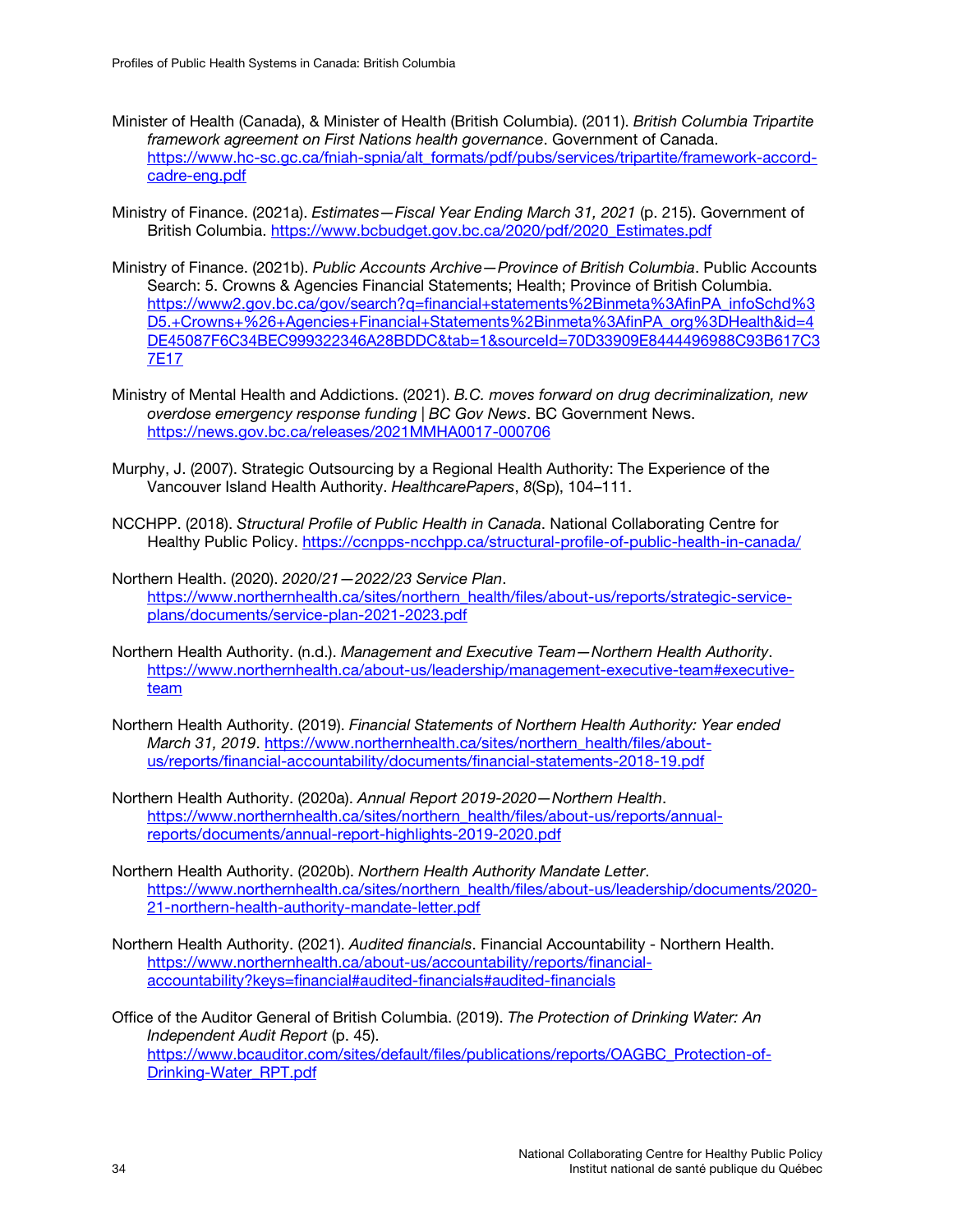- Office of the Provincial Health Officer, British Columbia. (2019). *Taking a Pulse on the Population. An Update on the Health of the British Columbians*. Ministry of Health. [https://www2.gov.bc.ca/assets/gov/health/about-bc-s-health-care-system/office-of-the](https://www2.gov.bc.ca/assets/gov/health/about-bc-s-health-care-system/office-of-the-provincial-health-officer/reports-publications/annual-reports/pho-annual-report-2019.pdf)[provincial-health-officer/reports-publications/annual-reports/pho-annual-report-2019.pdf](https://www2.gov.bc.ca/assets/gov/health/about-bc-s-health-care-system/office-of-the-provincial-health-officer/reports-publications/annual-reports/pho-annual-report-2019.pdf)
- O'Neil, J., Gallagher, J., Wylie, L., Bingham, B., Lavoie, J., Alcock, D., & Johnson, H. (2016). Transforming first nations' health governance in British Columbia. *International Journal of Health Governance*, *21*(4), 229–244.<https://doi.org/10.1108/IJHG-08-2016-0042>
- Province of British Columbia. (2005). *A Framework for Core Functions in Public Health* (pp. 47–103). [https://www.health.gov.bc.ca/library/publications/year/2005/core\\_functions.pdf](https://www.health.gov.bc.ca/library/publications/year/2005/core_functions.pdf)
- Province of British Columbia, Welcome BC. (2020). *HealthCare Professional*. [https://www.welcomebc.ca/Immigrate-to-B-C/BC-PNP-Skills-Immigration/Health-Care-](https://www.welcomebc.ca/Immigrate-to-B-C/BC-PNP-Skills-Immigration/Health-Care-Professional)**[Professional](https://www.welcomebc.ca/Immigrate-to-B-C/BC-PNP-Skills-Immigration/Health-Care-Professional)**
- Provincial Health Services Authority. (2015). *Healthy Families BC Communities Evaluation Progress Report 2014/15*.<http://www.bccdc.ca/pop-public-health/Documents/healthy-families-report.pdf>
- Provincial Health Services Authority. (2016). *Priority Health Equity indicators for British Columbia: Selected Indicators Report*. Provincial Health Services Authority, Population and Public Health Program. [http://www.bccdc.ca/pop-public](http://www.bccdc.ca/pop-public-health/Documents/Priority%20health%20equity%20indicators%20for%20BC_selected%20indicators%20report_2016.pdf)[health/Documents/Priority%20health%20equity%20indicators%20for%20BC\\_selected%20indic](http://www.bccdc.ca/pop-public-health/Documents/Priority%20health%20equity%20indicators%20for%20BC_selected%20indicators%20report_2016.pdf) [ators%20report\\_2016.pdf](http://www.bccdc.ca/pop-public-health/Documents/Priority%20health%20equity%20indicators%20for%20BC_selected%20indicators%20report_2016.pdf)
- Provincial Health Services Authority. (2019). *Consolidated Financial Statements of Provincial Health Services Authority: Year ended March 31, 2019*. Provincial Health Services Authority. <http://www.phsa.ca/about-site/Documents/PHSA%202019%20financial%20statements.pdf>
- Provincial Health Services Authority. (2020). *Internal Applicants*. Provincial Health Services Authority. <http://www.phsa.ca/careers/internal-candidates>
- Provincial Health Services Authority. (2021). *PHSA Consolidated Financial Statements 2012—2019*. Budget & Financials.<http://www.phsa.ca/about/accountability/budget-financials>
- Public Health Act, (2008). [http://www.bclaws.ca/civix/document/id/complete/statreg/08028\\_01#part9](http://www.bclaws.ca/civix/document/id/complete/statreg/08028_01#part9)
- Public Health Agency of Canada & Workforce Development Division. (2008). *Core competencies for public health in Canada: Release 1.0.* Public Health Agency of Canada.
- Public Health Physicians of Canada. (2019). *Public Health Systems in Canada* (p. 38). Public Health Physicians of Canada Resident Council. [http://www.phpc](http://www.phpc-mspc.ca/resources/Documents/Respository/PHSC-8Jun20.pdf)[mspc.ca/resources/Documents/Respository/PHSC-8Jun20.pdf](http://www.phpc-mspc.ca/resources/Documents/Respository/PHSC-8Jun20.pdf)
- Rechel, B., Jakubowski, E., McKee, M., & Nolte, E. (2018). *Organization and financing of public health services in Europe*. WHO Regional Office Europe on behalf of the European Observatory on Health Systems and Policies. [https://www.euro.who.int/en/publications/abstracts/organization](https://www.euro.who.int/en/publications/abstracts/organization-and-financing-of-public-health-services-in-europe-country-reports-2018)[and-financing-of-public-health-services-in-europe-country-reports-2018](https://www.euro.who.int/en/publications/abstracts/organization-and-financing-of-public-health-services-in-europe-country-reports-2018)
- Rechel, B., Maresso, A., Sagan, A., Hernandez-Quevedo, C., Williams, G., Richardson, E., Jakubowski, E., & Nolte, E. (2018). *Organization and financing of public health services in Europe: Country reports*. WHO Regional Office Europe on behalf of the European Observatory on Health Systems and Policies.

[https://www.ncbi.nlm.nih.gov/books/NBK507325/pdf/Bookshelf\\_NBK507325.pdf](https://www.ncbi.nlm.nih.gov/books/NBK507325/pdf/Bookshelf_NBK507325.pdf)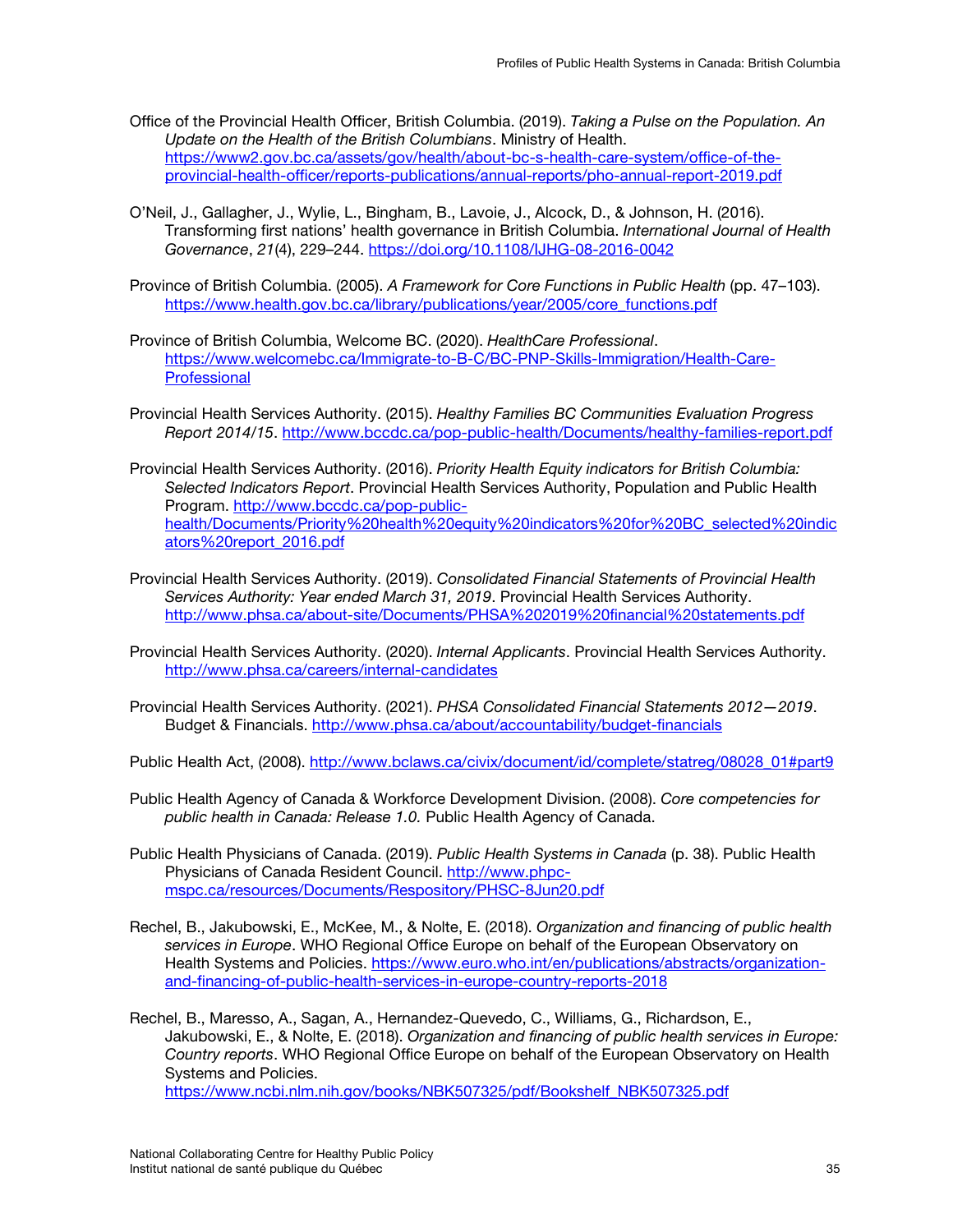- Regan, S., MacDonald, M., Allan, D. E., Martin, C., & Peroff-Johnston, N. (2014). Public health human resources: A comparative analysis of policy documents in two Canadian provinces. *Human Resources for Health*, *12*(1), 13.<https://doi.org/10.1186/1478-4491-12-13>
- Status of Women Canada. (2018). *Gender-based Analysis Plus (GBA+)*. Government of Canada. <https://cfc-swc.gc.ca/gba-acs/index-en.html>
- Vaccination Status Reporting Regulation, (2019). [https://www.bclaws.gov.bc.ca/civix/document/id/complete/statreg/146\\_2019](https://www.bclaws.gov.bc.ca/civix/document/id/complete/statreg/146_2019)
- Vancouver Coastal Health. (2013). *Financial Statements of Vancouver Coastal Health Authority Year Ended March 31, 2013*. [https://www2.gov.bc.ca/assets/gov/british-columbians-our](https://www2.gov.bc.ca/assets/gov/british-columbians-our-governments/government-finances/public-accounts/2012-13/sup-e/vancouver-coastal-health-authority-fs-2012-13.pdf)[governments/government-finances/public-accounts/2012-13/sup-e/vancouver-coastal-health](https://www2.gov.bc.ca/assets/gov/british-columbians-our-governments/government-finances/public-accounts/2012-13/sup-e/vancouver-coastal-health-authority-fs-2012-13.pdf)[authority-fs-2012-13.pdf](https://www2.gov.bc.ca/assets/gov/british-columbians-our-governments/government-finances/public-accounts/2012-13/sup-e/vancouver-coastal-health-authority-fs-2012-13.pdf)
- Vancouver Coastal Health. (2014). *Financial Statements of Vancouver Coastal Health Authority Year Ended March 31, 2014*. [https://www2.gov.bc.ca/assets/gov/british-columbians-our](https://www2.gov.bc.ca/assets/gov/british-columbians-our-governments/government-finances/public-accounts/2013-14/sup-e/vancouver-coastal-health-authority-fs-2013-14.pdf)[governments/government-finances/public-accounts/2013-14/sup-e/vancouver-coastal-health](https://www2.gov.bc.ca/assets/gov/british-columbians-our-governments/government-finances/public-accounts/2013-14/sup-e/vancouver-coastal-health-authority-fs-2013-14.pdf)[authority-fs-2013-14.pdf](https://www2.gov.bc.ca/assets/gov/british-columbians-our-governments/government-finances/public-accounts/2013-14/sup-e/vancouver-coastal-health-authority-fs-2013-14.pdf)
- Vancouver Coastal Health. (2021). *Audited financial statements 2017-2019*. Budget & Financial Reports.<http://www.vch.ca/about-us/accountability/finances-resources/budget-financial-reports>
- Vancouver Coastal Health Authority. (n.d.-a). *About Us—Vancouver Coastal Health*. <http://www.vch.ca/about-us>
- Vancouver Coastal Health Authority. (n.d.-b). *Senior Executive Team—Vancouver Coastal Health*. <http://www.vch.ca/about-us/leadership/senior-executive-team>
- Vancouver Coastal Health Authority. (2015). *Financial Statements of Vancouver Coastal Health Authority Year ended March 31, 2015*. Vancouver Coastal Health Authority. [https://www2.gov.bc.ca/assets/gov/british-columbians-our-governments/government](https://www2.gov.bc.ca/assets/gov/british-columbians-our-governments/government-finances/public-accounts/2014-15/sup-e/vancouver-coastal-health-authority-fs-2014-15.pdf)[finances/public-accounts/2014-15/sup-e/vancouver-coastal-health-authority-fs-2014-15.pdf](https://www2.gov.bc.ca/assets/gov/british-columbians-our-governments/government-finances/public-accounts/2014-15/sup-e/vancouver-coastal-health-authority-fs-2014-15.pdf)
- Vancouver Coastal Health Authority. (2016). *Financial Statements of Vancouver Coastal Health Authority Year Ended March 31, 2016*. Vancouver Coastal Health Authority. [https://www2.gov.bc.ca/assets/gov/british-columbians-our-governments/government](https://www2.gov.bc.ca/assets/gov/british-columbians-our-governments/government-finances/public-accounts/2015-16/sup-e/vancouver-coastal-health-authority-fs-2015-16.pdf)[finances/public-accounts/2015-16/sup-e/vancouver-coastal-health-authority-fs-2015-16.pdf](https://www2.gov.bc.ca/assets/gov/british-columbians-our-governments/government-finances/public-accounts/2015-16/sup-e/vancouver-coastal-health-authority-fs-2015-16.pdf)
- Vancouver Coastal Health Authority. (2019). *Financial Statements of Vancouver Coastal Health Authority: Year ended March 31, 2019*. [http://www.vch.ca/Documents/audited-financial](http://www.vch.ca/Documents/audited-financial-statements-2019.pdf)[statements-2019.pdf](http://www.vch.ca/Documents/audited-financial-statements-2019.pdf)
- Vancouver Coastal Health Authority. (2020a). *Service Plan 2020/21-2022/23—Vancouver Coastal*. <http://www.vch.ca/Documents/Service-Plan-2021-22.pdf>
- Vancouver Coastal Health Authority. (2020b). *Vancouver Coastal Health Authority Mandate Letter*.
- Vancouver Island Health Authority. (n.d.). *Our Executive Team—Vancouver Island Health*. <https://www.islandhealth.ca/about-us/accountability/organization/our-executive-team>
- Vancouver Island Health Authority. (2013). *Consolidated Financial Statements of Vancouver Island Health Authority Years ended March 31, 2013 and 2012*. [https://www2.gov.bc.ca/assets/gov/british-columbians-our-governments/government](https://www2.gov.bc.ca/assets/gov/british-columbians-our-governments/government-finances/public-accounts/2012-13/sup-e/vancouver-island-health-authority-fs-2012-13.pdf)[finances/public-accounts/2012-13/sup-e/vancouver-island-health-authority-fs-2012-13.pdf](https://www2.gov.bc.ca/assets/gov/british-columbians-our-governments/government-finances/public-accounts/2012-13/sup-e/vancouver-island-health-authority-fs-2012-13.pdf)